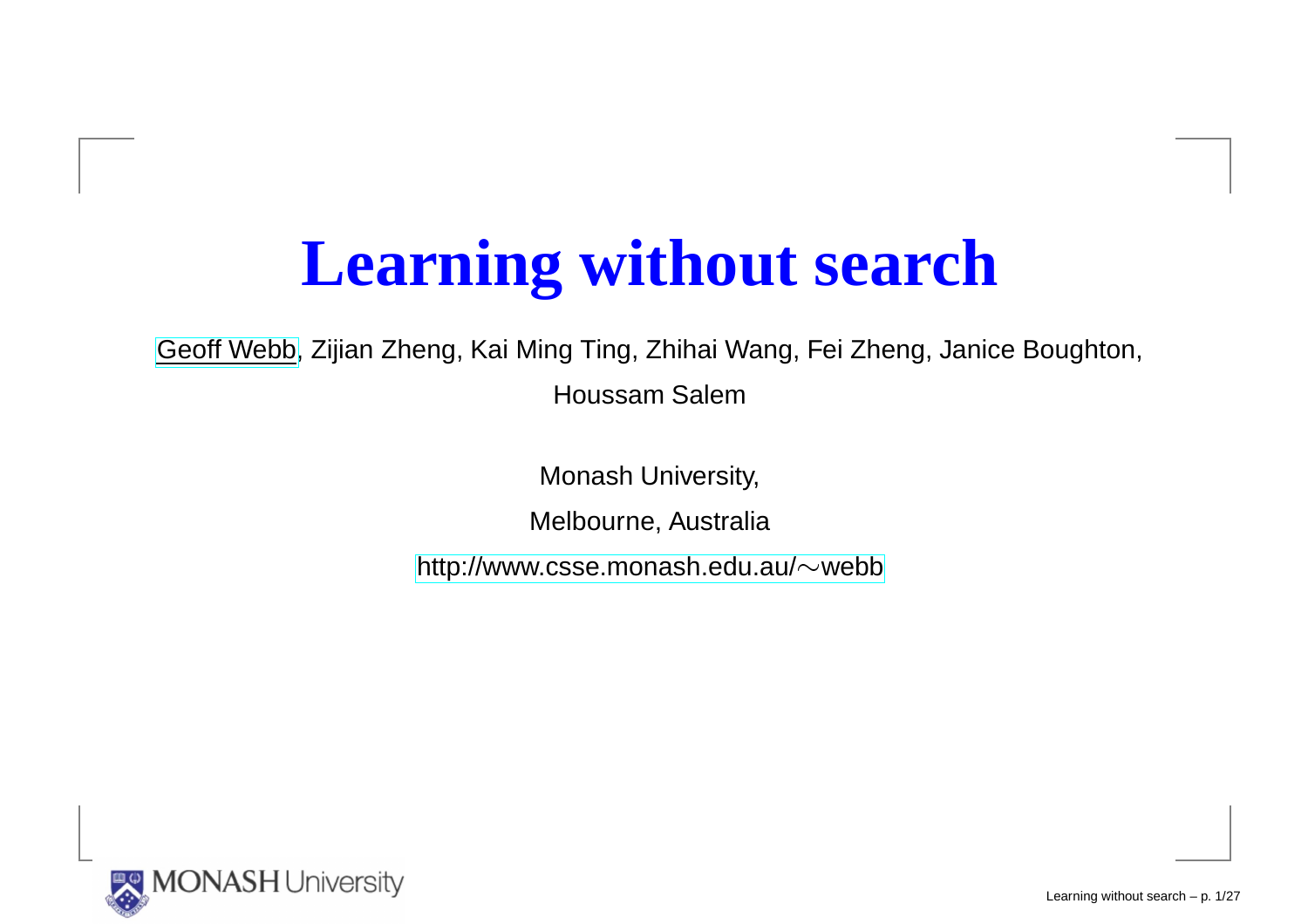## **Overview**

Most learning algorithms search <sup>a</sup> model space for <sup>a</sup> model, or <sup>a</sup> parameter space for <sup>a</sup> parametrization of <sup>a</sup> fixed modelthat best fits the training data.

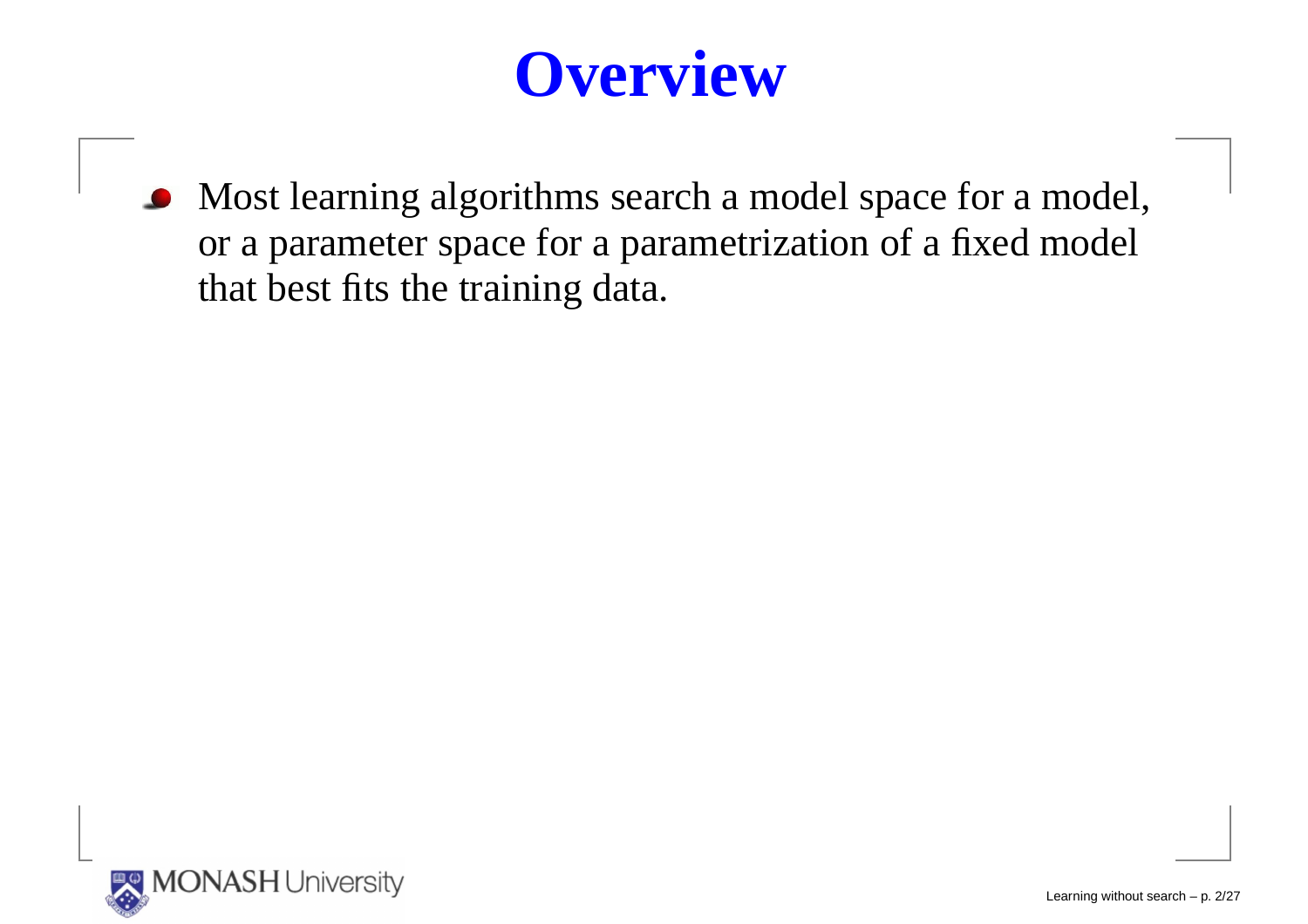## **Overview**

- Most learning algorithms search a model space for a model, or <sup>a</sup> parameter space for <sup>a</sup> parametrization of <sup>a</sup> fixed modelthat best fits the training data.
- Averaged *n*-Dependence Estimators (AnDE) is a family of classification learning algorithms that exemplifies analternative paradigm
	- learner uses <sup>a</sup> fixed model to extrapolate from observedlow-order probabilities to the required high-orderprobability

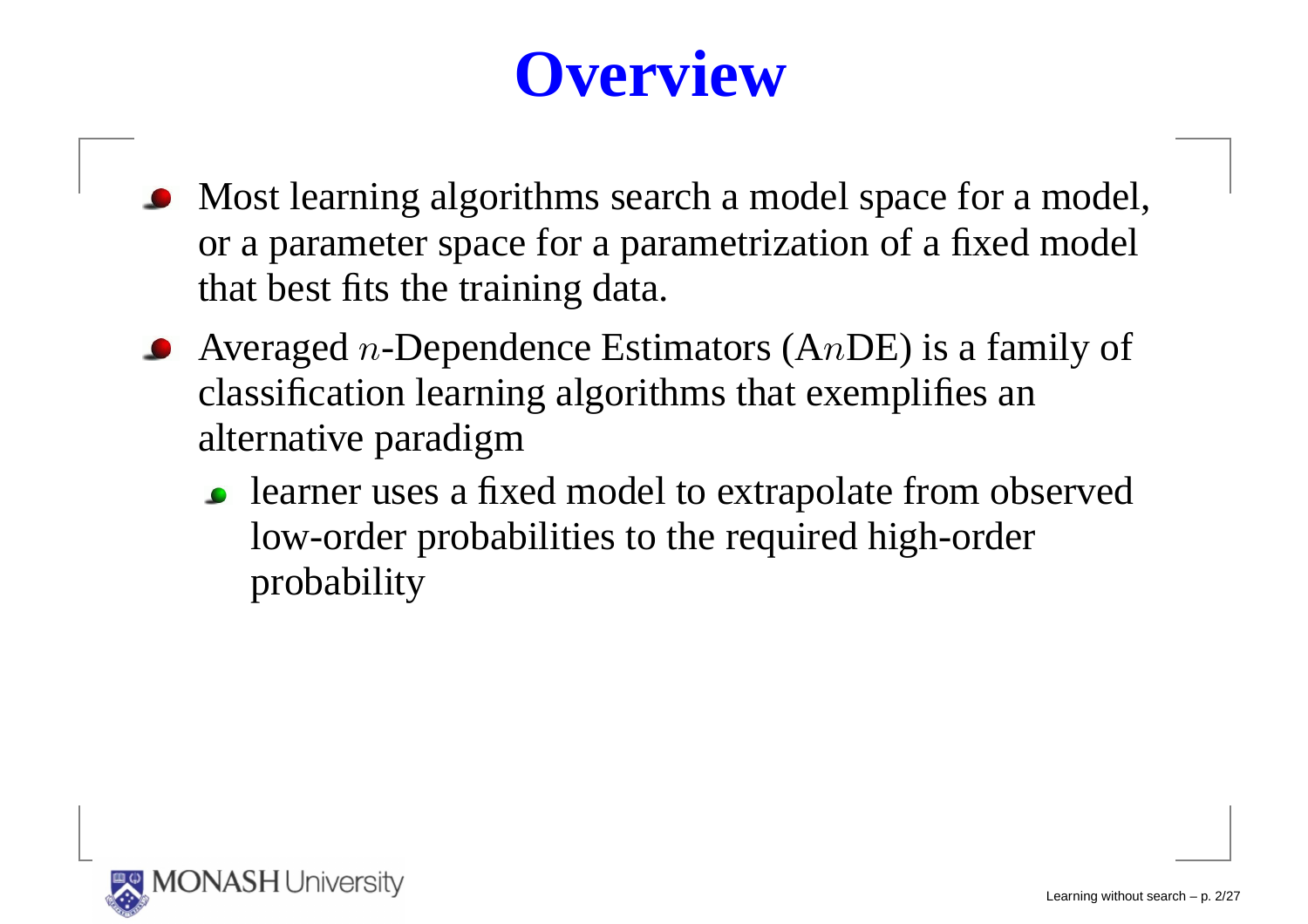

Learning without search – p. 3/27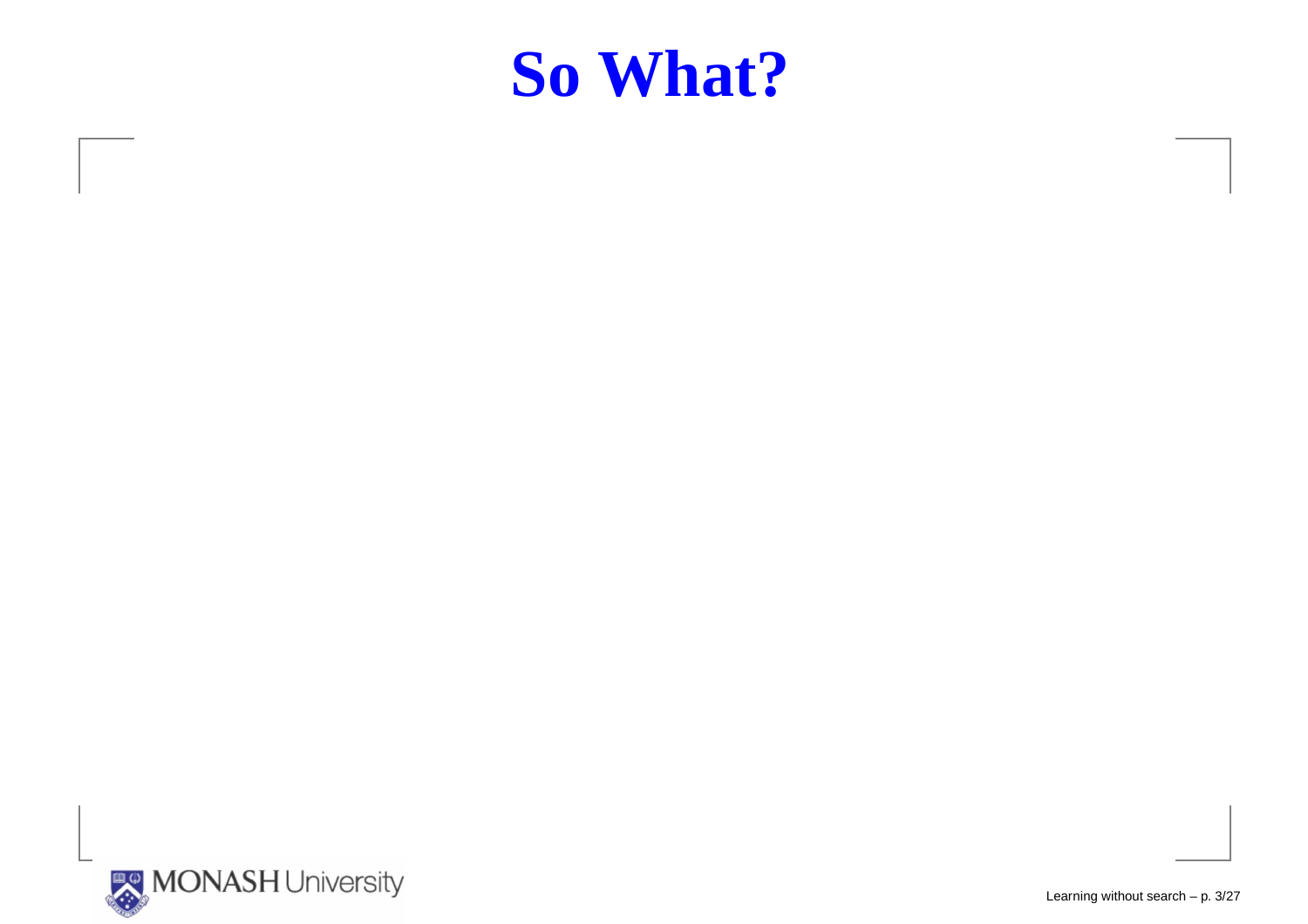- Theoretical interest $\bullet$ 
	- **•** alternative paradigms exist;

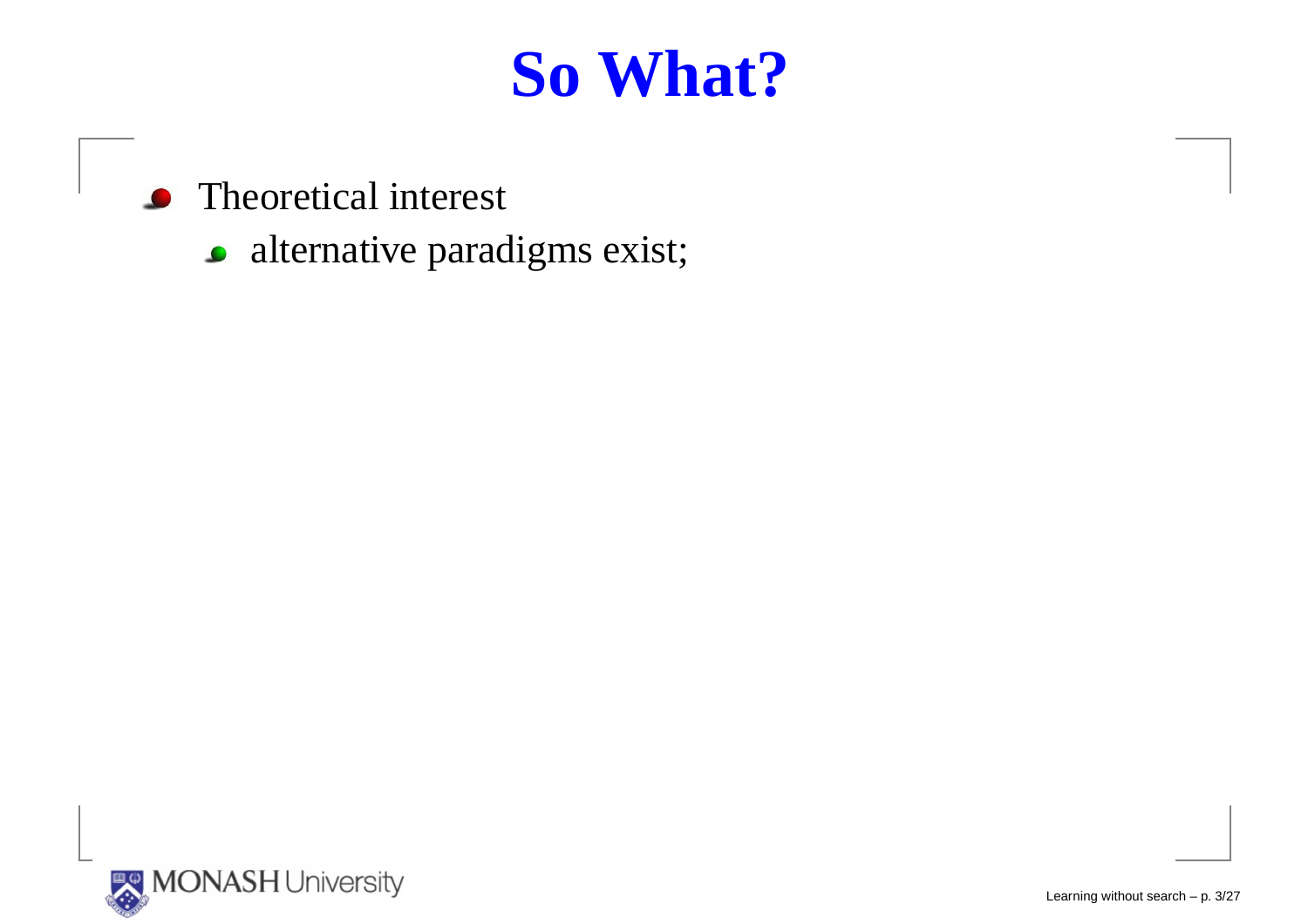- Theoretical interest
	- **•** alternative paradigms exist; if things aren't going right ...

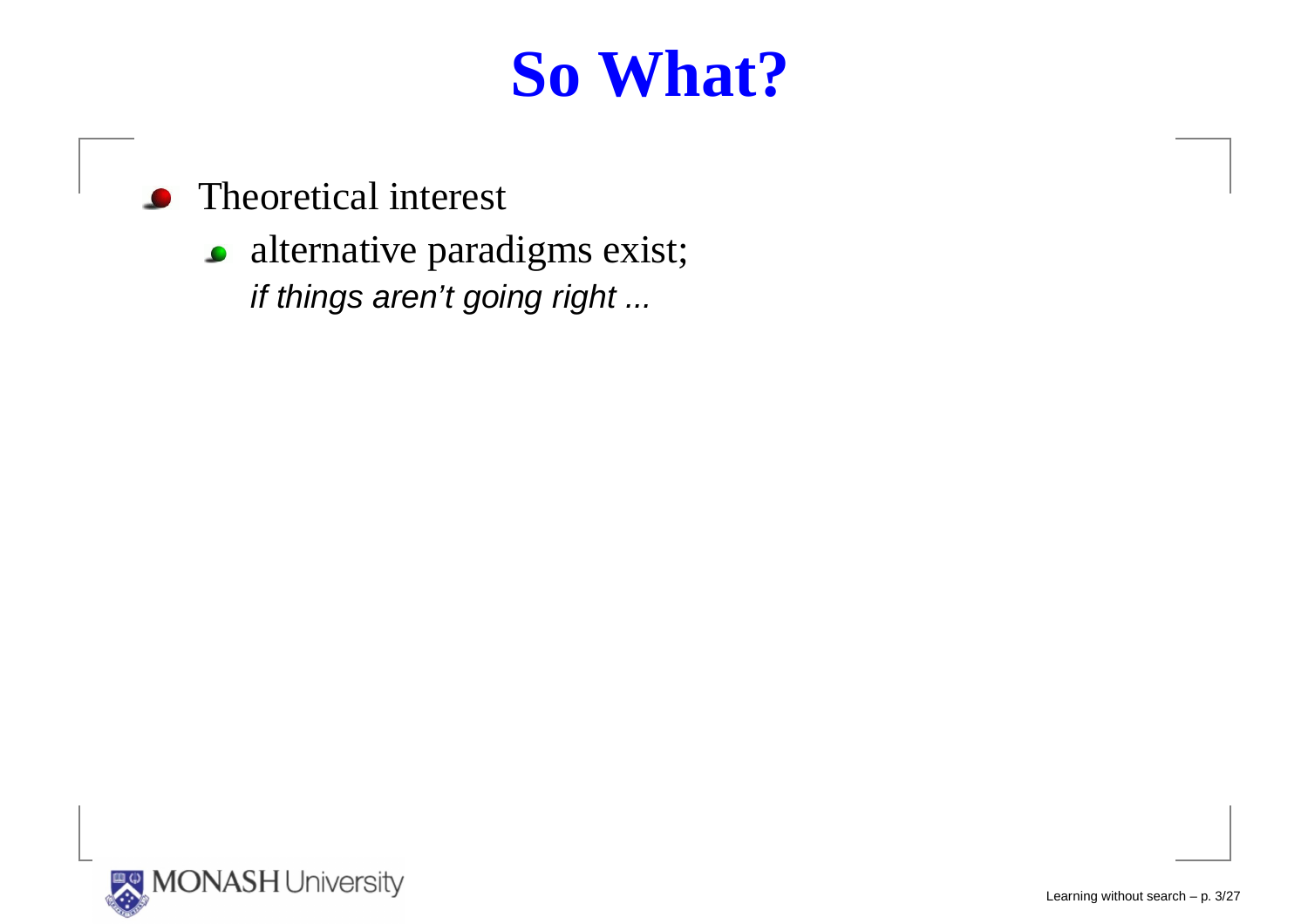- Theoretical interest
	- **•** alternative paradigms exist; if things aren't going right ...

go left!

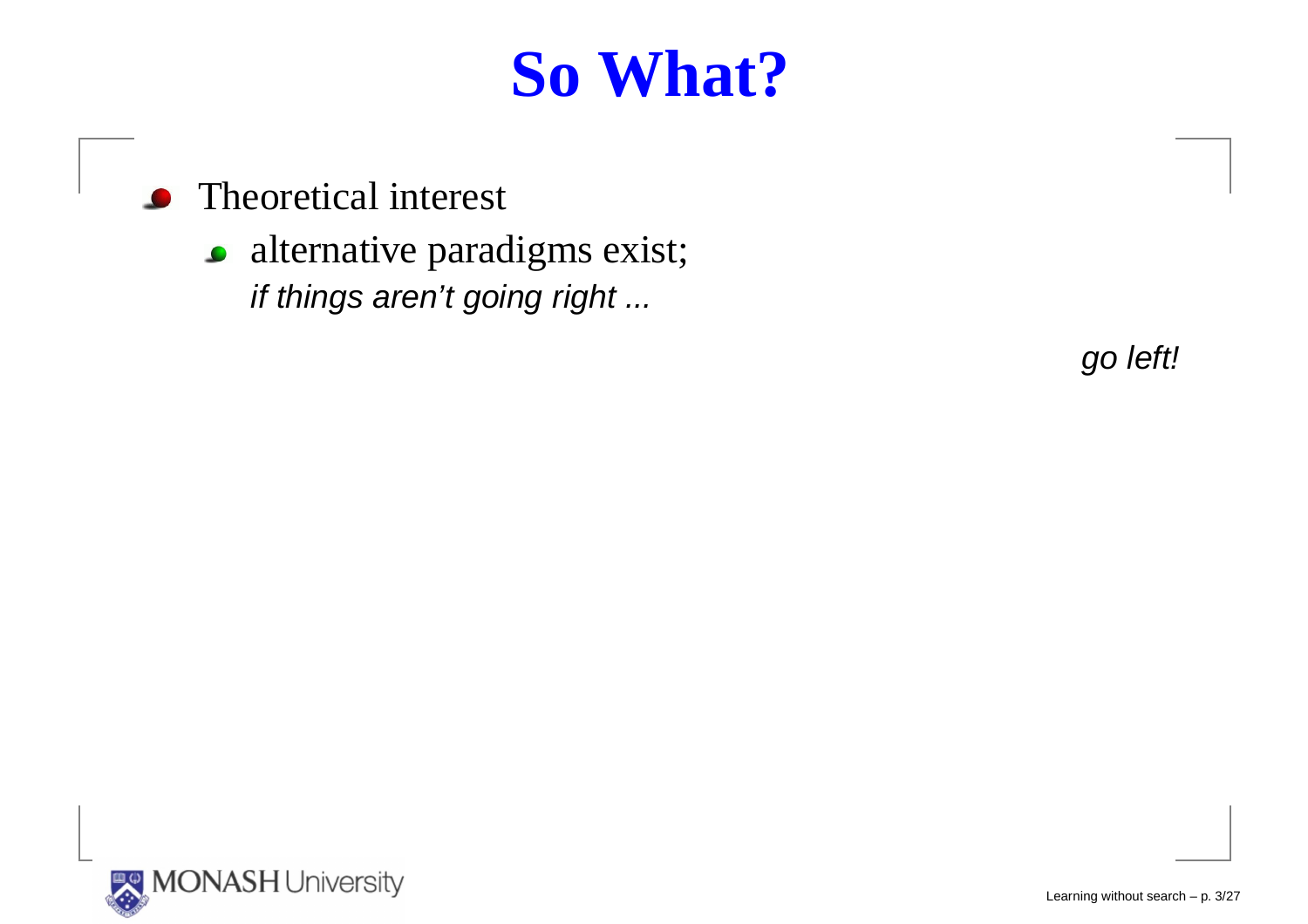- Theoretical interest
	- alternative paradigms exist; if things aren't going right ...

go left!

generative learning can achieve the same low bias profileas discriminative.

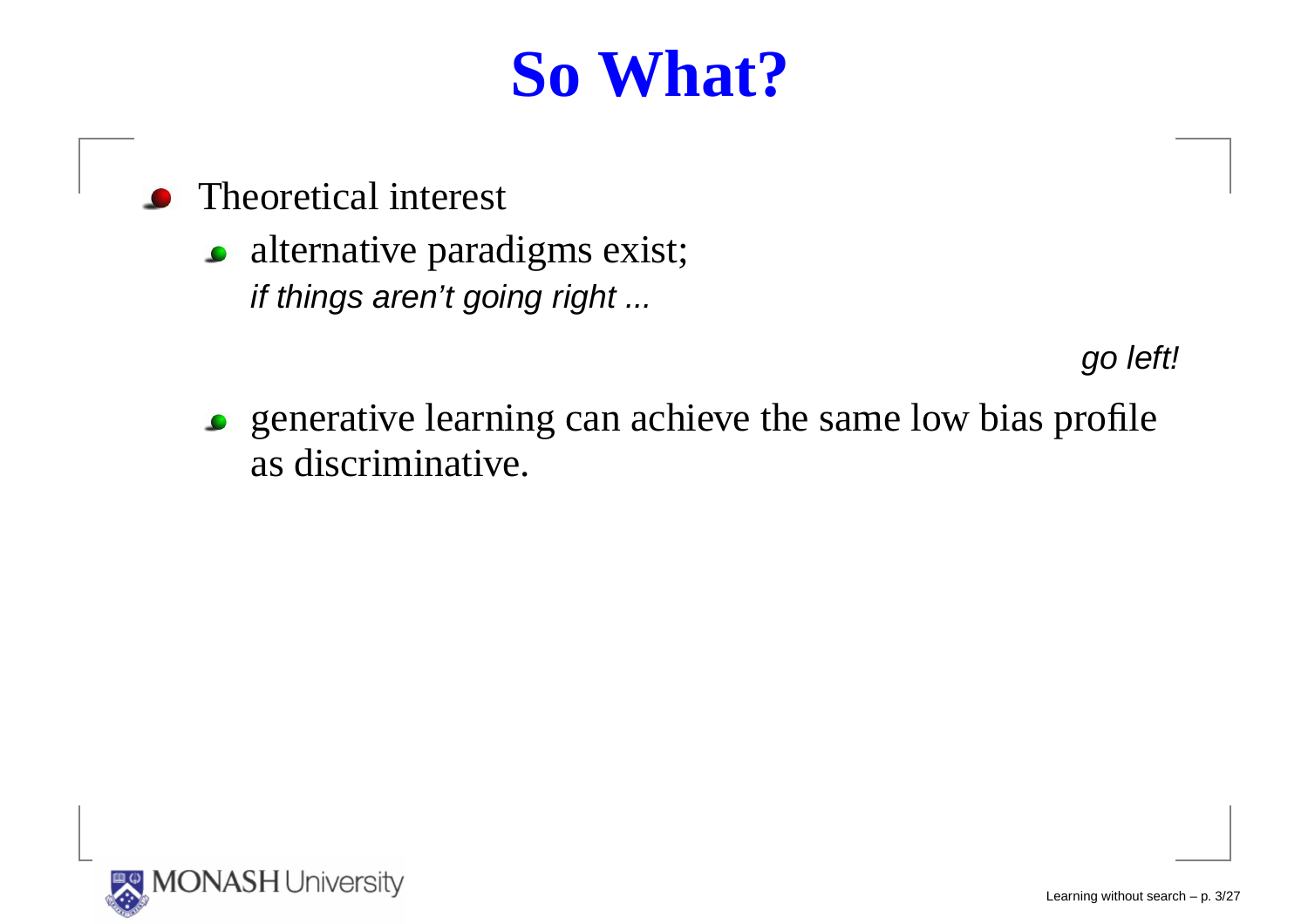- Theoretical interest
	- alternative paradigms exist; if things aren't going right ...

go left!

- generative learning can achieve the same low bias profileas discriminative.
- Unique and valuable combination of practical features

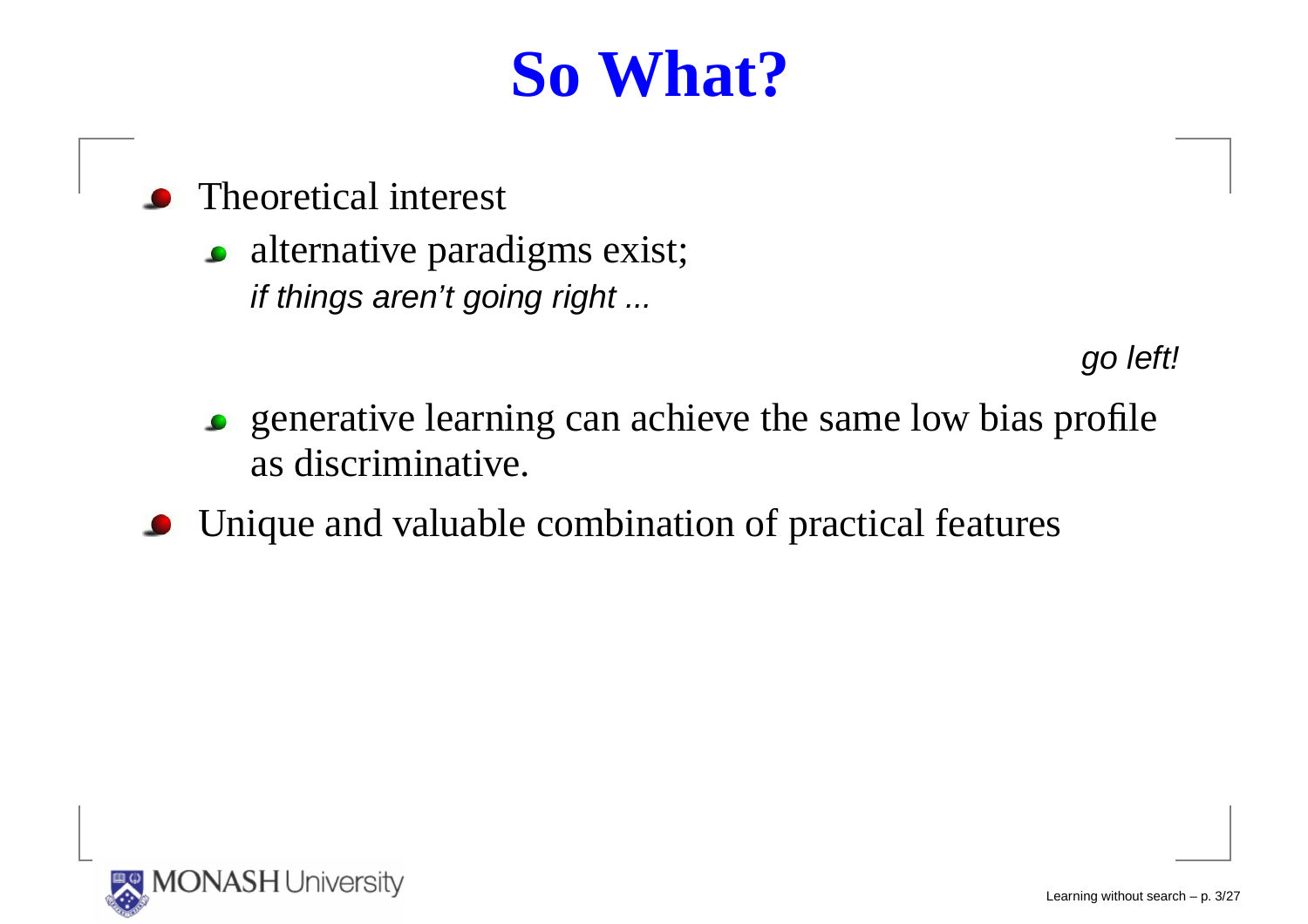## **Classification: A geometric view**



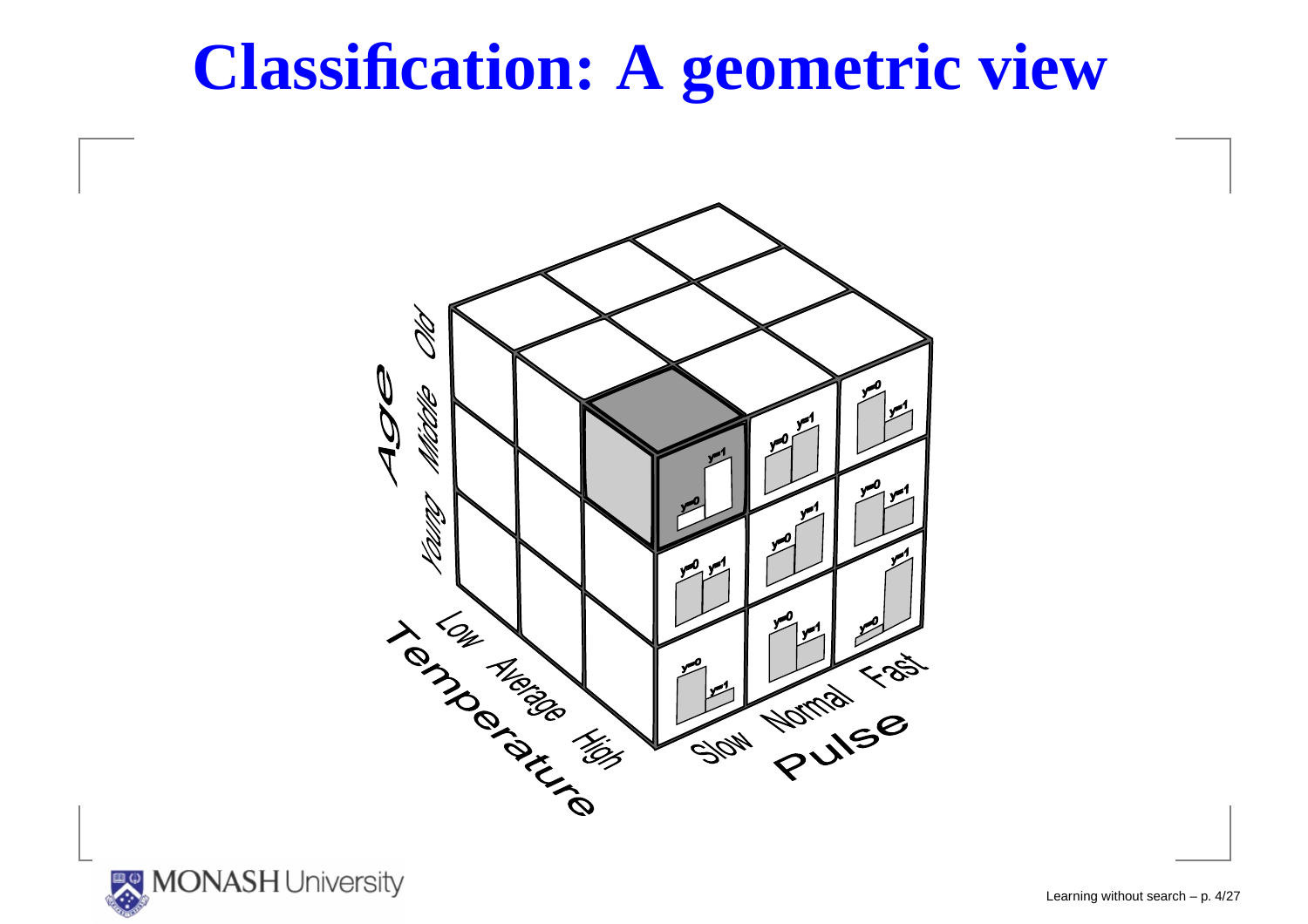## **Learning by extrapolation**

In contrast to search paradigm, naive Bayes extrapolates to $\bullet$ high-order conditional probabilities from lower-orderprobabilities.

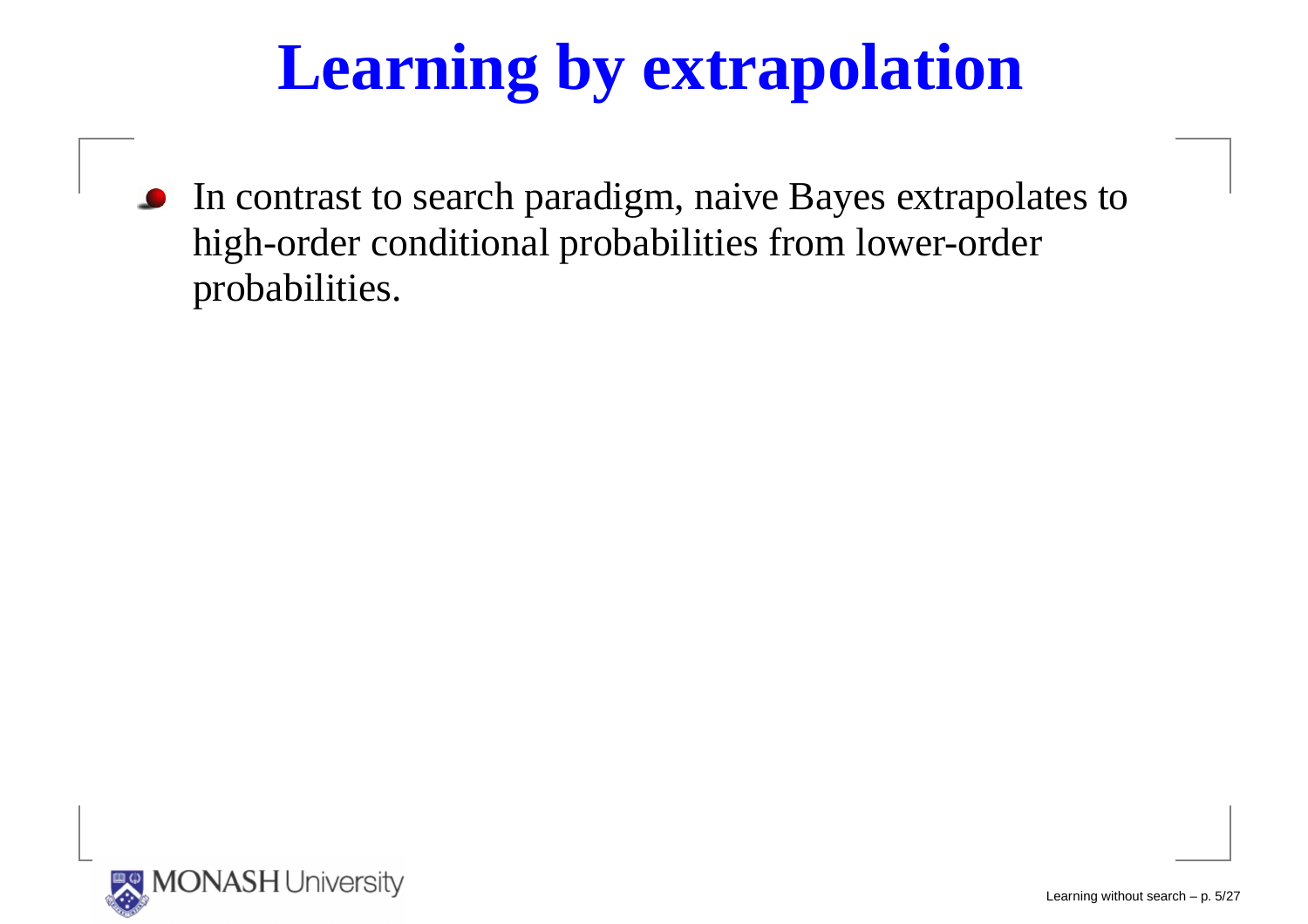#### **Naive Bayes**

 $\mathrm{P}(y \,|\, \mathbf{x}) \propto \mathrm{P}(y,\mathbf{x})$  $\overline{\phantom{0}}$ = $= P(y)P(x | y)$ 



Learning without search – p. 6/27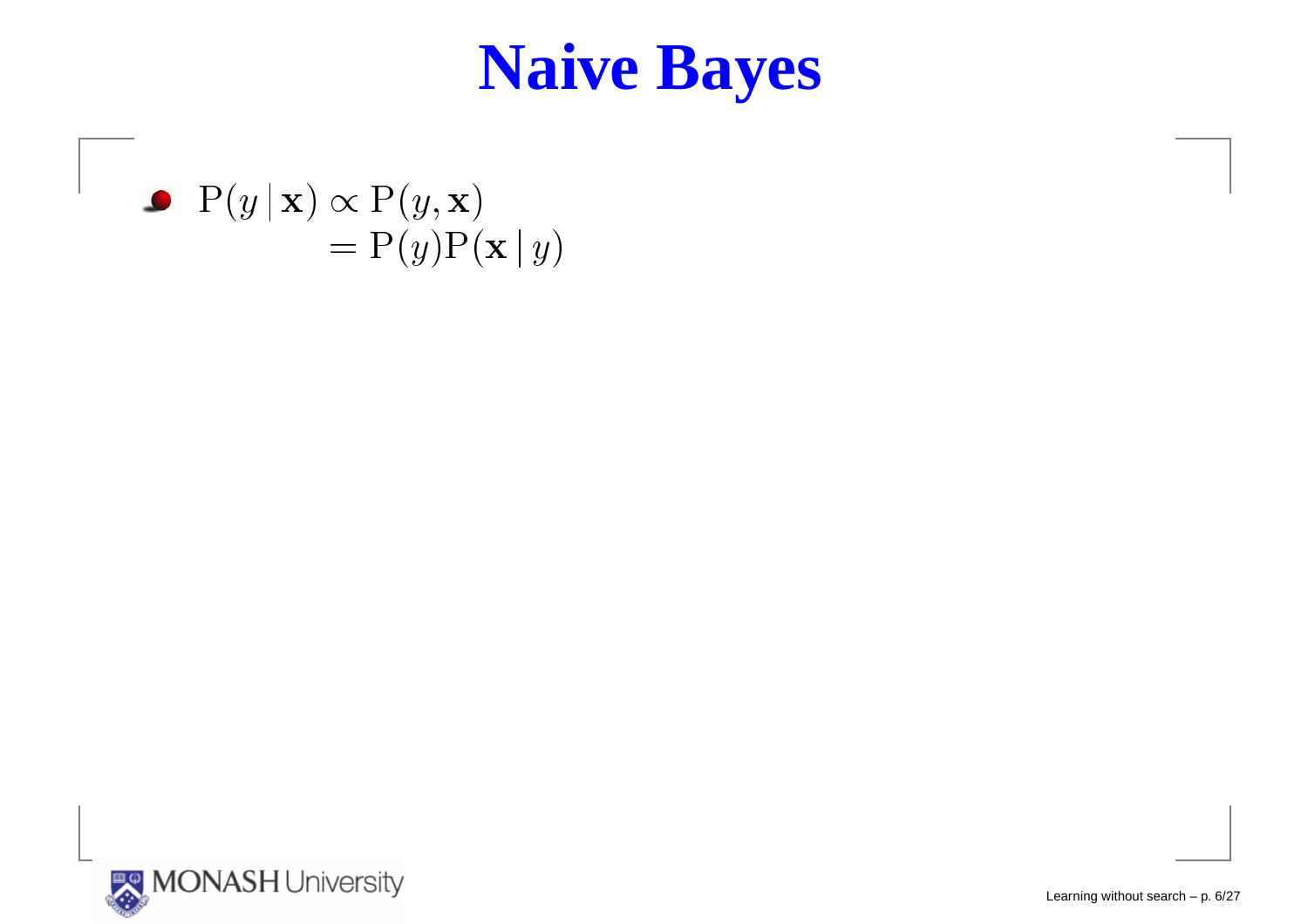## **Naive Bayes**

$$
\begin{aligned} \bullet \quad & P(y \mid \mathbf{x}) \propto P(y, \mathbf{x}) \\ &= P(y)P(\mathbf{x} \mid y) \end{aligned}
$$

**Attribute independence assumption** 

$$
\bullet \ \ \mathbf{P}(\mathbf{x} \mid y) = \prod_{i=1}^{n} \mathbf{P}(x_i \mid y)
$$

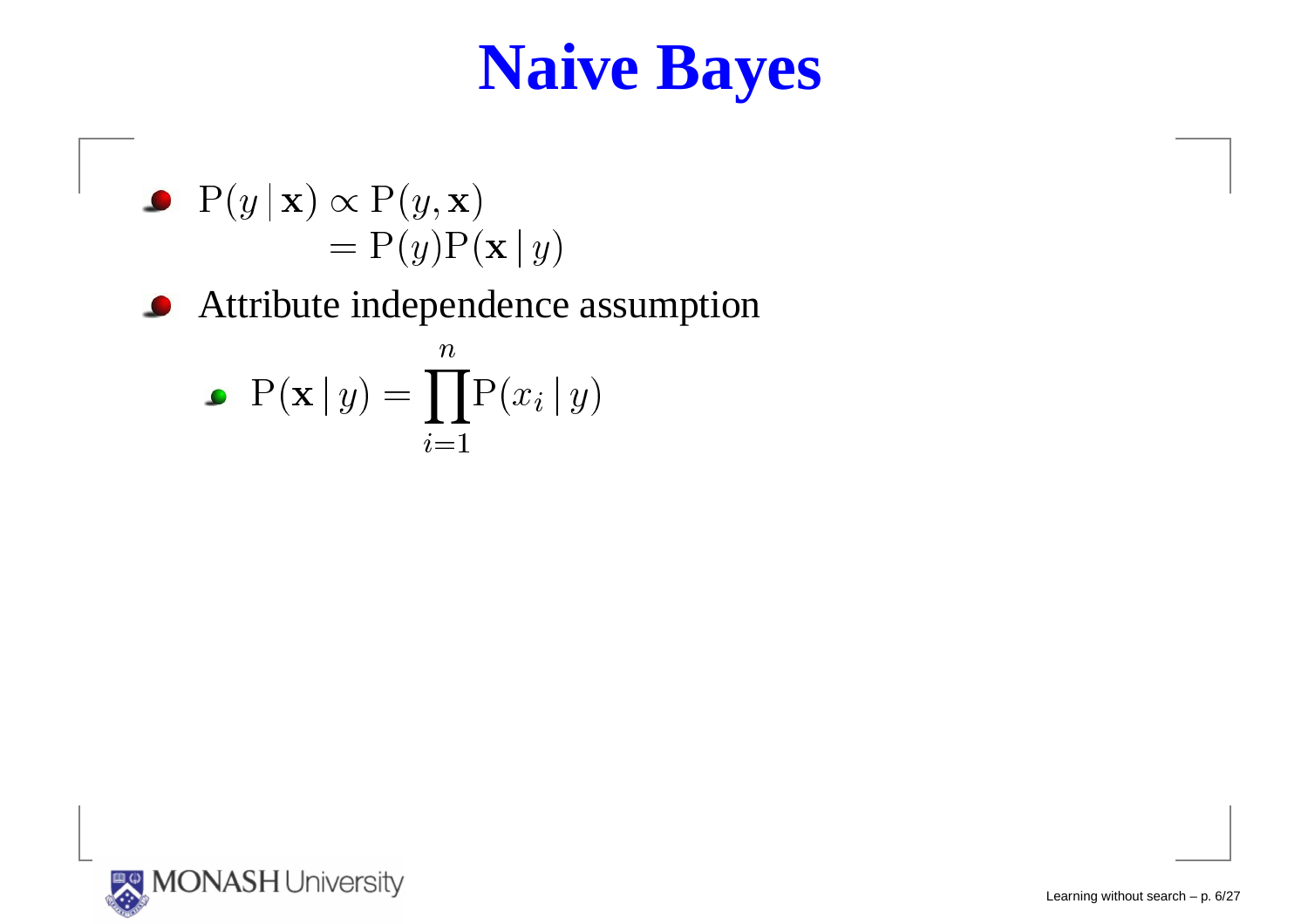## **Naive Bayes**

$$
\begin{aligned} \bullet \quad & P(y \mid \mathbf{x}) \propto P(y, \mathbf{x}) \\ &= P(y)P(\mathbf{x} \mid y) \end{aligned}
$$

Attribute independence assumption

$$
\bullet \ \ \mathbf{P}(\mathbf{x} \mid y) = \prod_{i=1}^{n} \mathbf{P}(x_i \mid y)
$$

- No search
	- extrapolate high-order probabilities from low orderprobabilities  $\mathrm{P}(y)$  and  $\mathrm{P}(x_i\mid y)$



 $1$ 

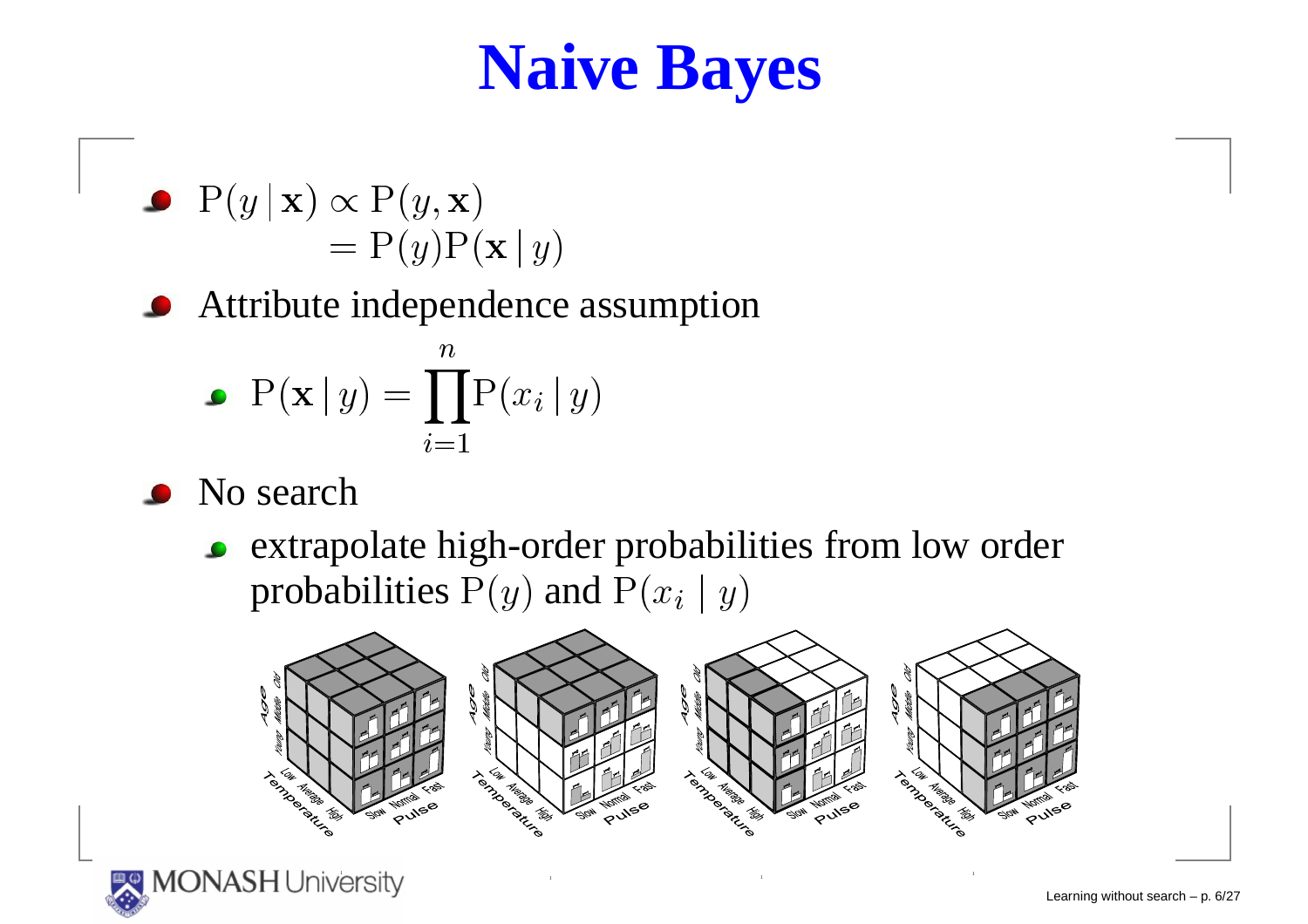#### **The fixed model**



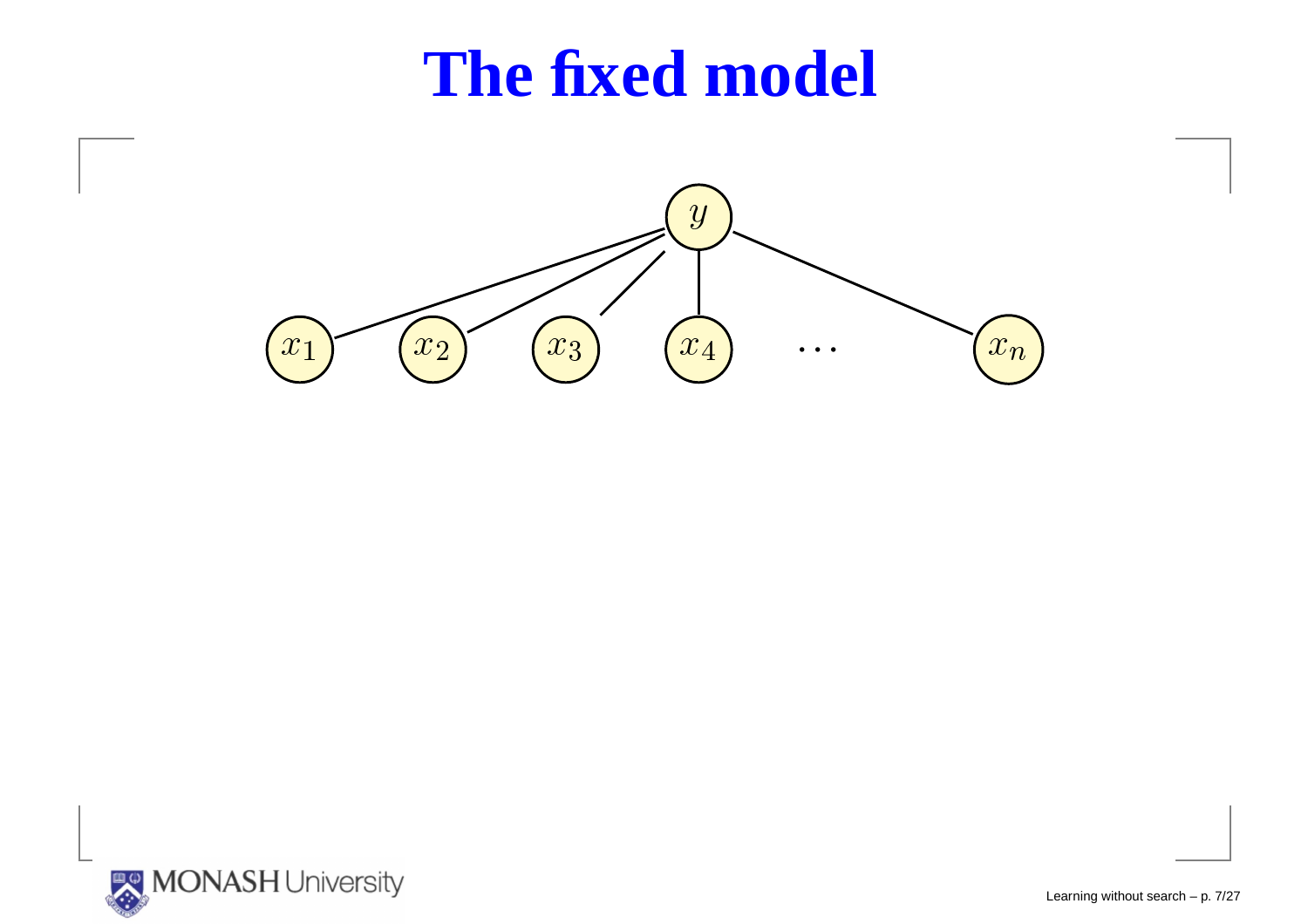## **The fixed model**



Adding arbitrary links will decrease bias but increase $\bullet$ variance



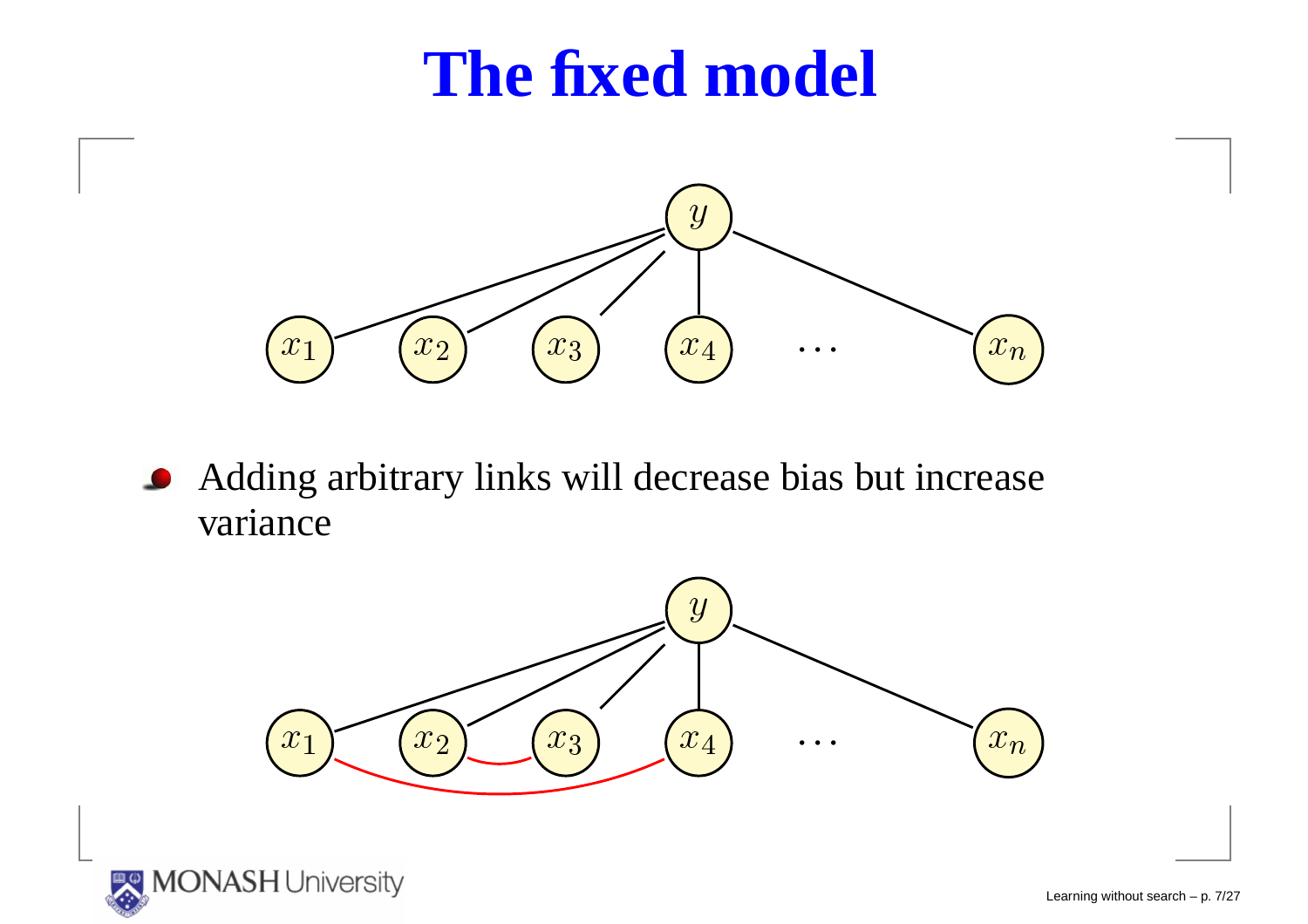## **But how to decide which links?**

- Could use search
	- requires additional computation

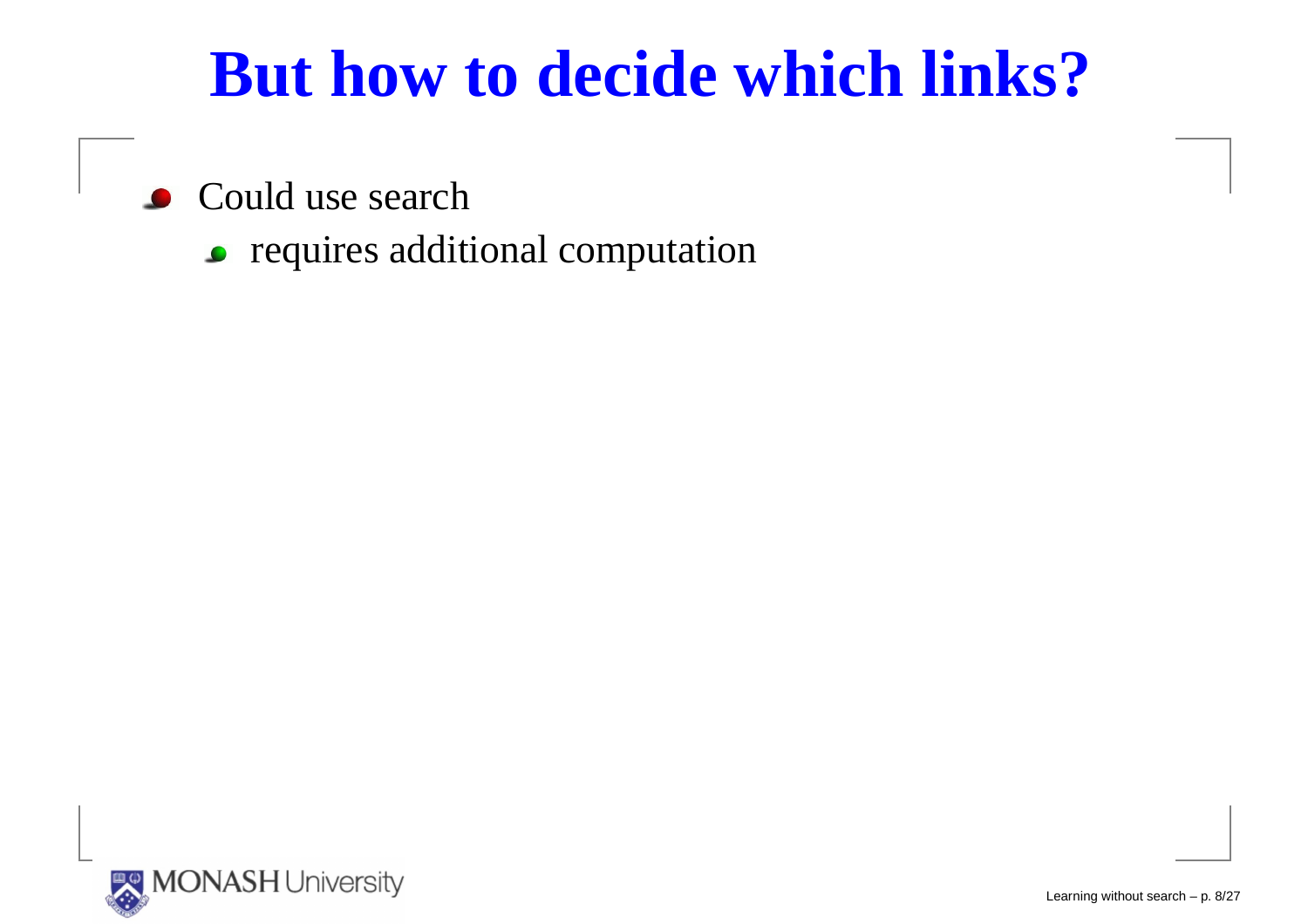## **But how to decide which links?**

- Could use search
	- requires additional computation
- Alternative: use all of <sup>a</sup> class of models and combinepredictions

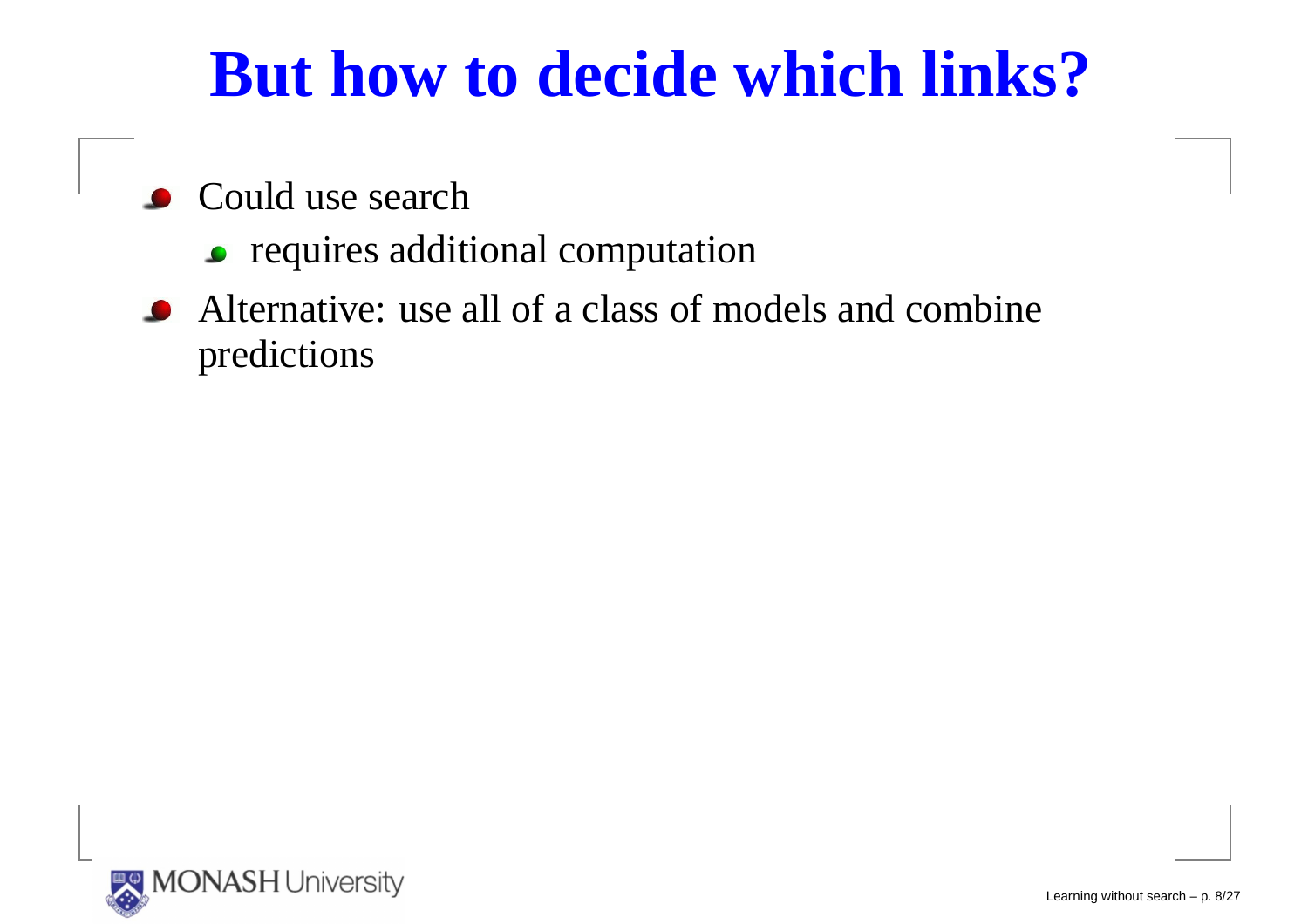





Learning without search – p. 9/27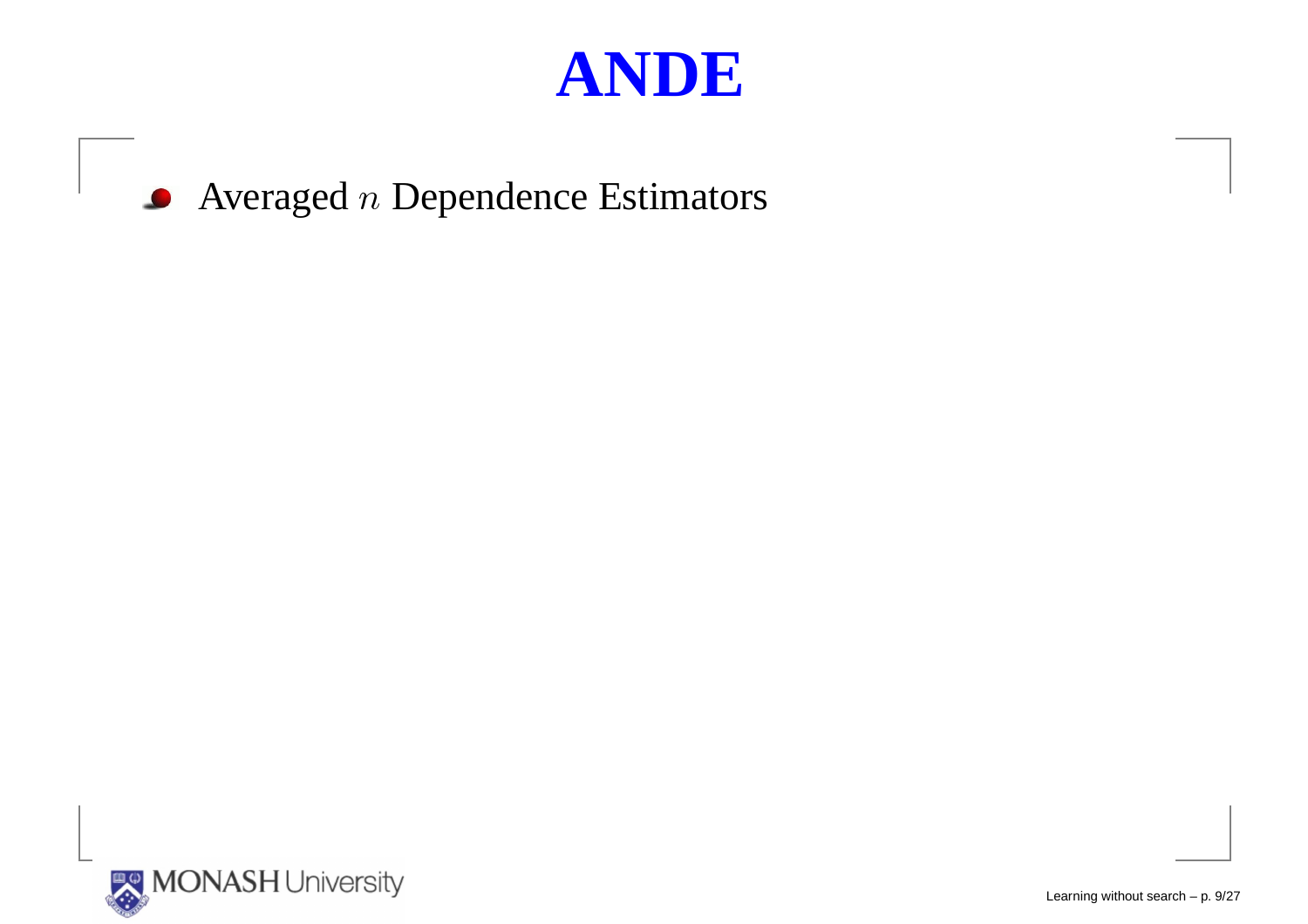- Averaged  $n$  Dependence Estimators  $\bullet$
- Select  $n,$  the order of dependence

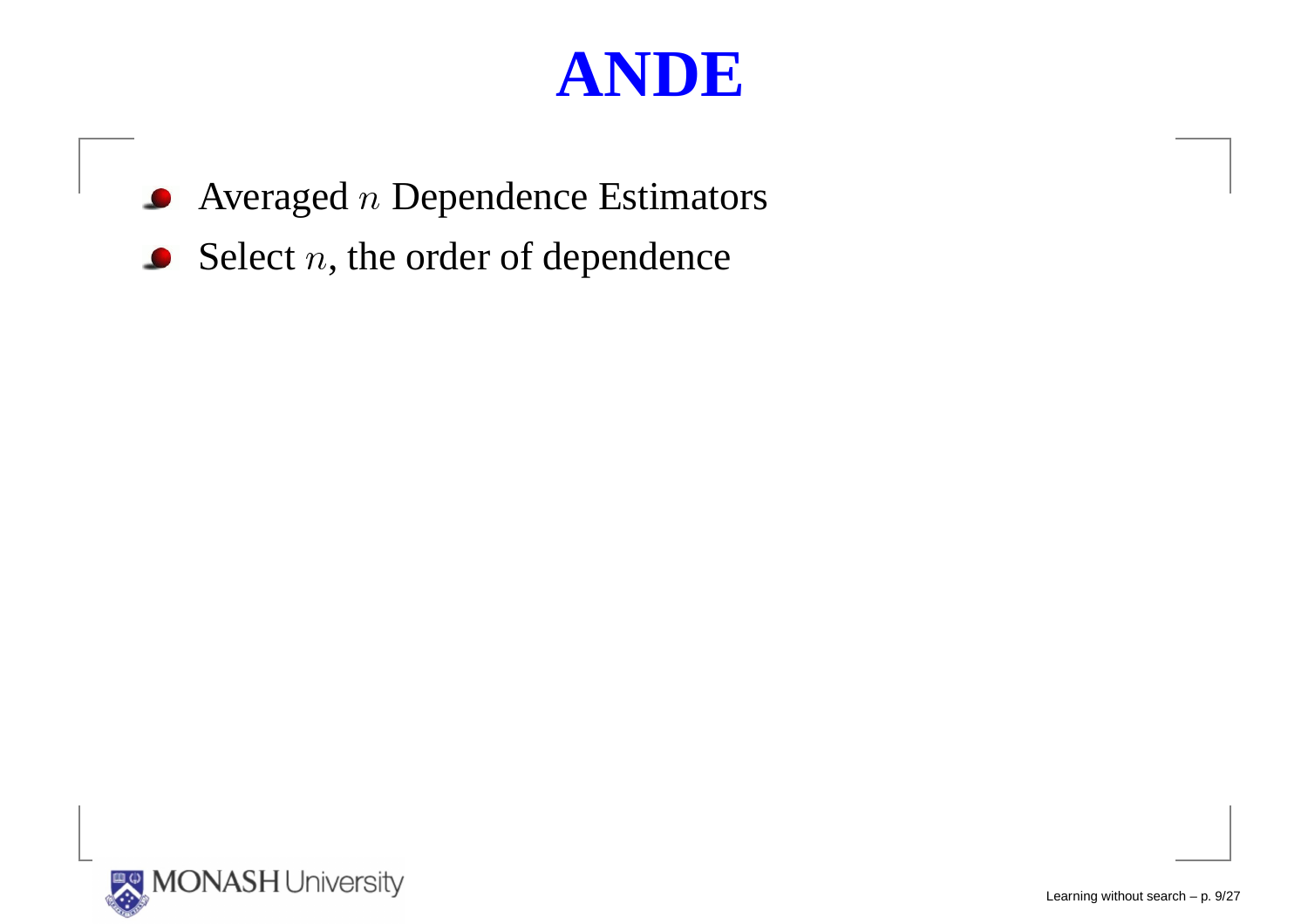- Averaged  $n$  Dependence Estimators
- Select  $n,$  the order of dependence
- Each model selects  $n$  parent attributes
	- all other attributes are independent given the class andthese  $n$  parents

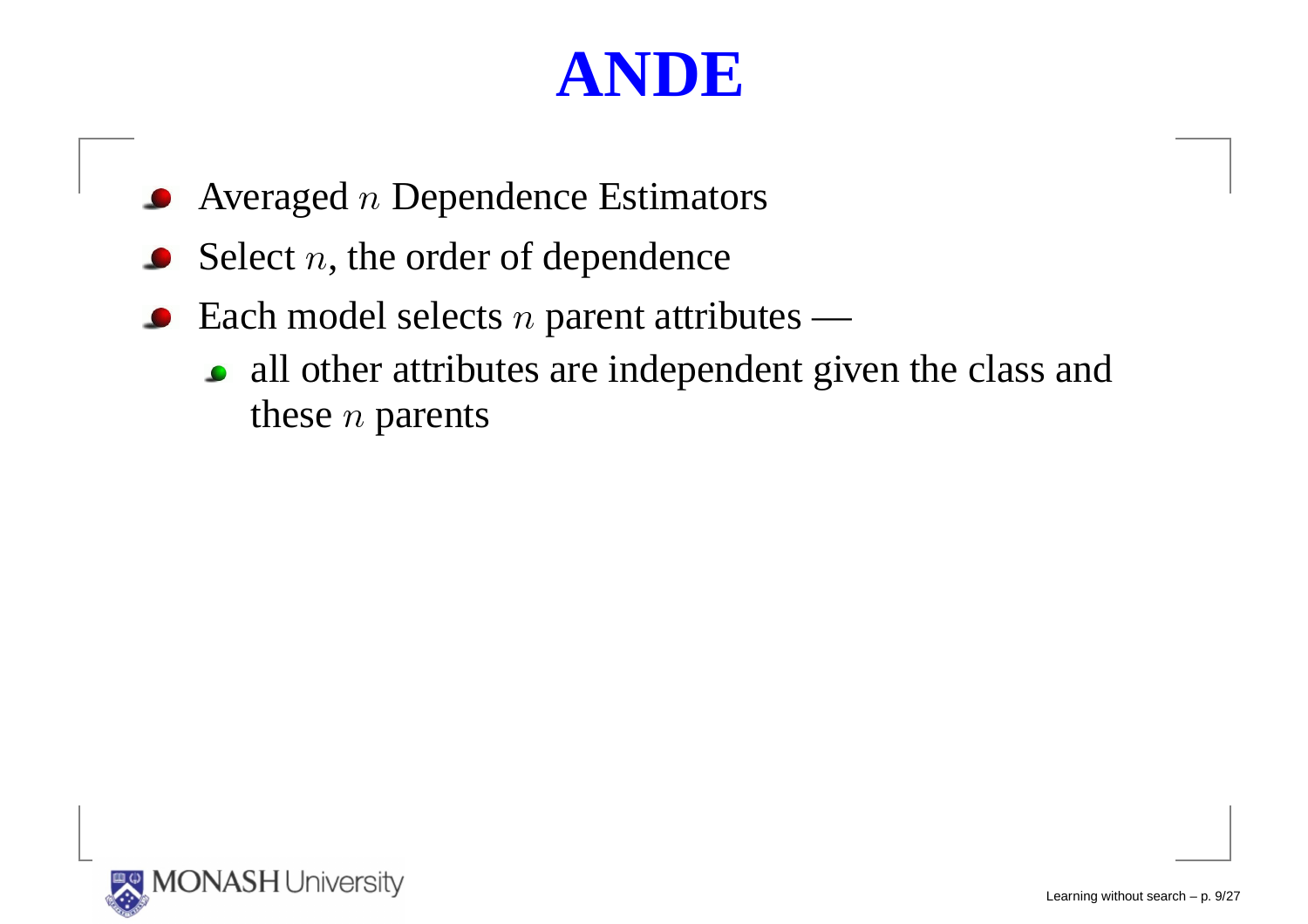- Averaged  $n$  Dependence Estimators
- Select  $n,$  the order of dependence
- Each model selects  $n$  parent attributes
	- all other attributes are independent given the class andthese  $n$  parents



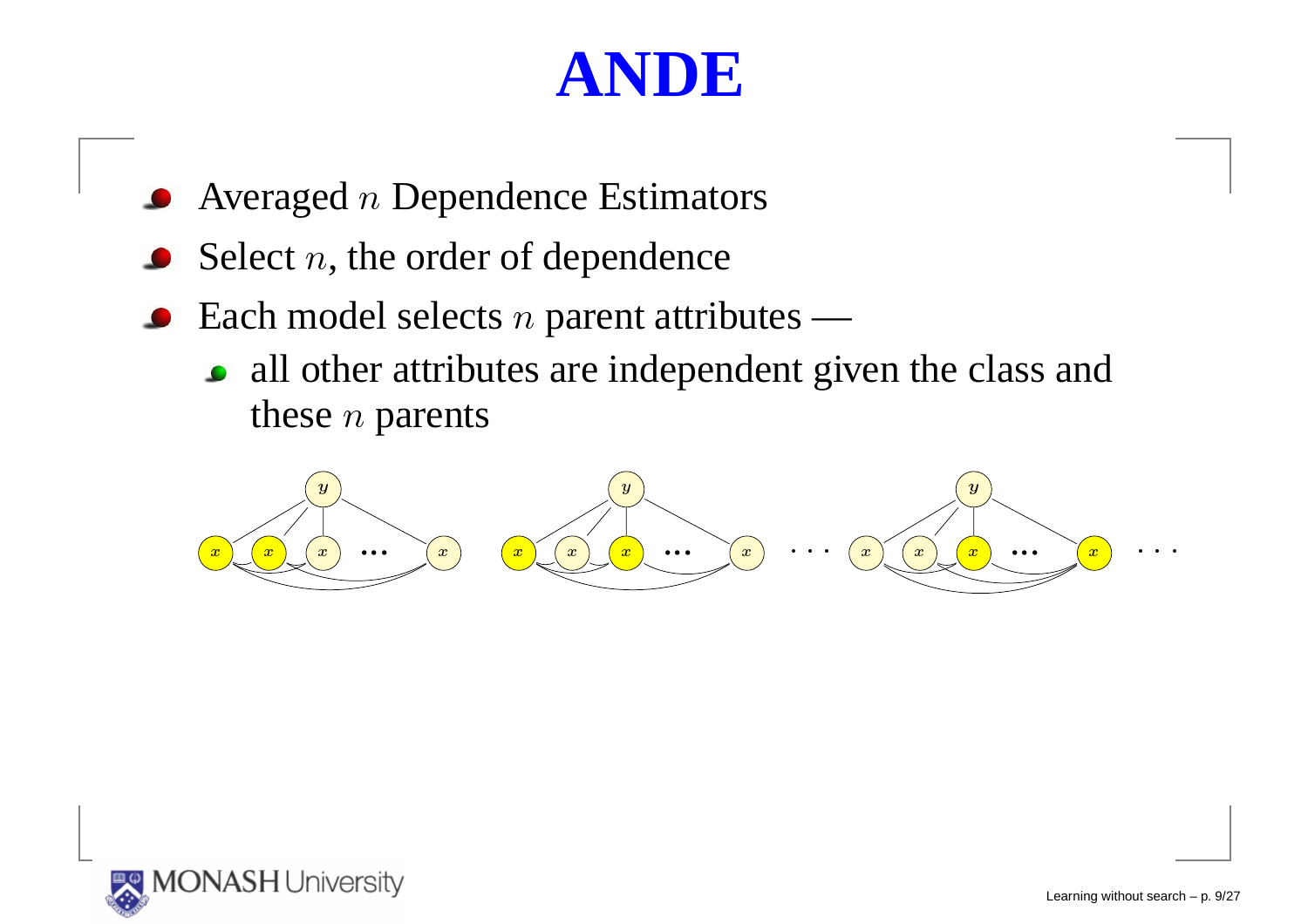- Averaged  $n$  Dependence Estimators
- Select  $n,$  the order of dependence
- Each model selects  $n$  parent attributes
	- all other attributes are independent given the class andthese  $n$  parents

yx <sup>x</sup> <sup>x</sup> ... <sup>x</sup> yx <sup>x</sup> <sup>x</sup> ... <sup>x</sup> : : : yx<sup>x</sup> <sup>x</sup> ... <sup>x</sup> : : :

• Each model has lower bias but higher variance than NB

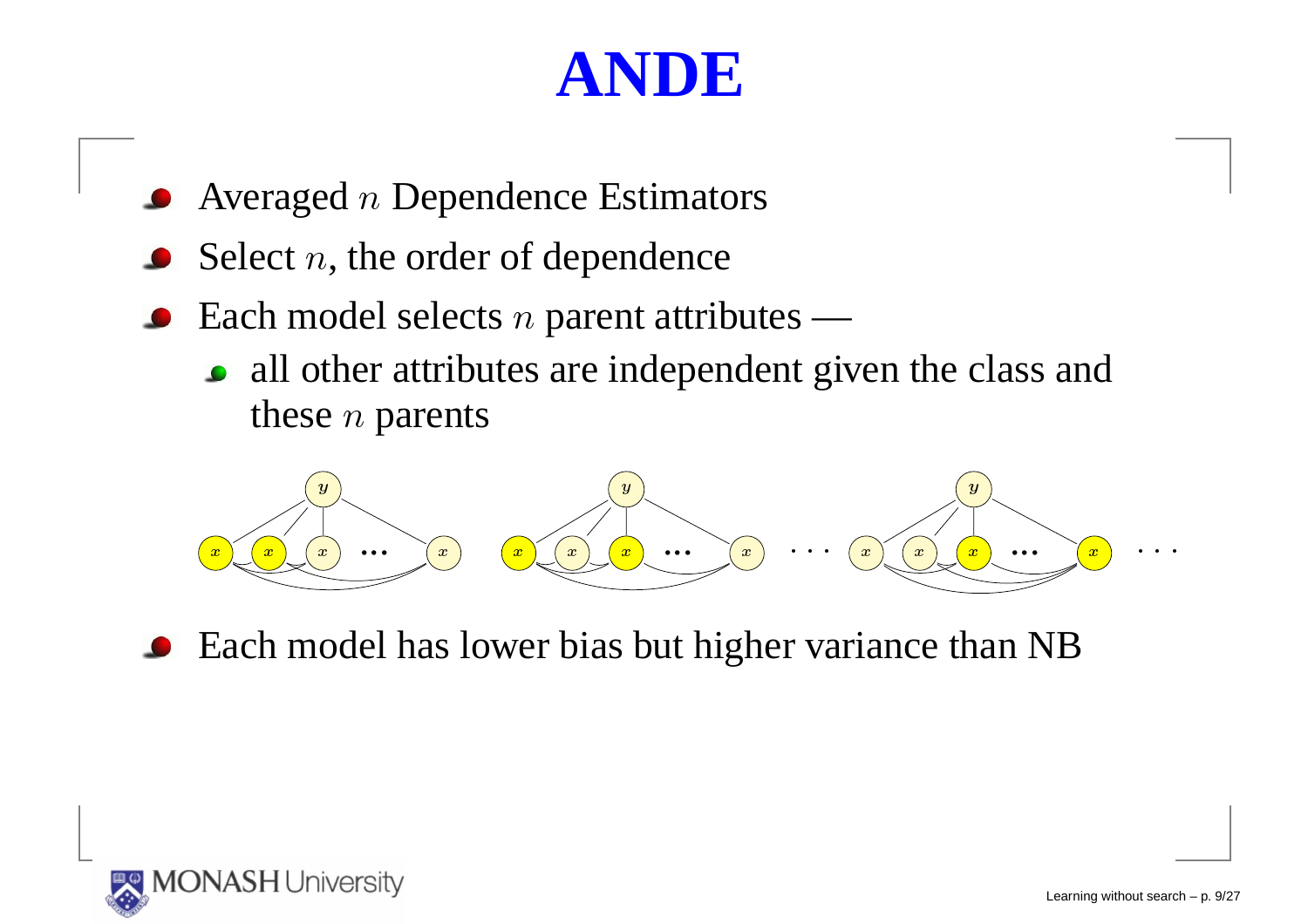- Averaged  $n$  Dependence Estimators
- Select  $n,$  the order of dependence
- Each model selects  $n$  parent attributes
	- all other attributes are independent given the class andthese  $n$  parents

yx <sup>x</sup> <sup>x</sup> ... <sup>x</sup> yx <sup>x</sup> <sup>x</sup> ... <sup>x</sup> : : : yx<sup>x</sup> <sup>x</sup> ... <sup>x</sup> : : :

- Each model has lower bias but higher variance than NB
- Ensembling reduces the variance

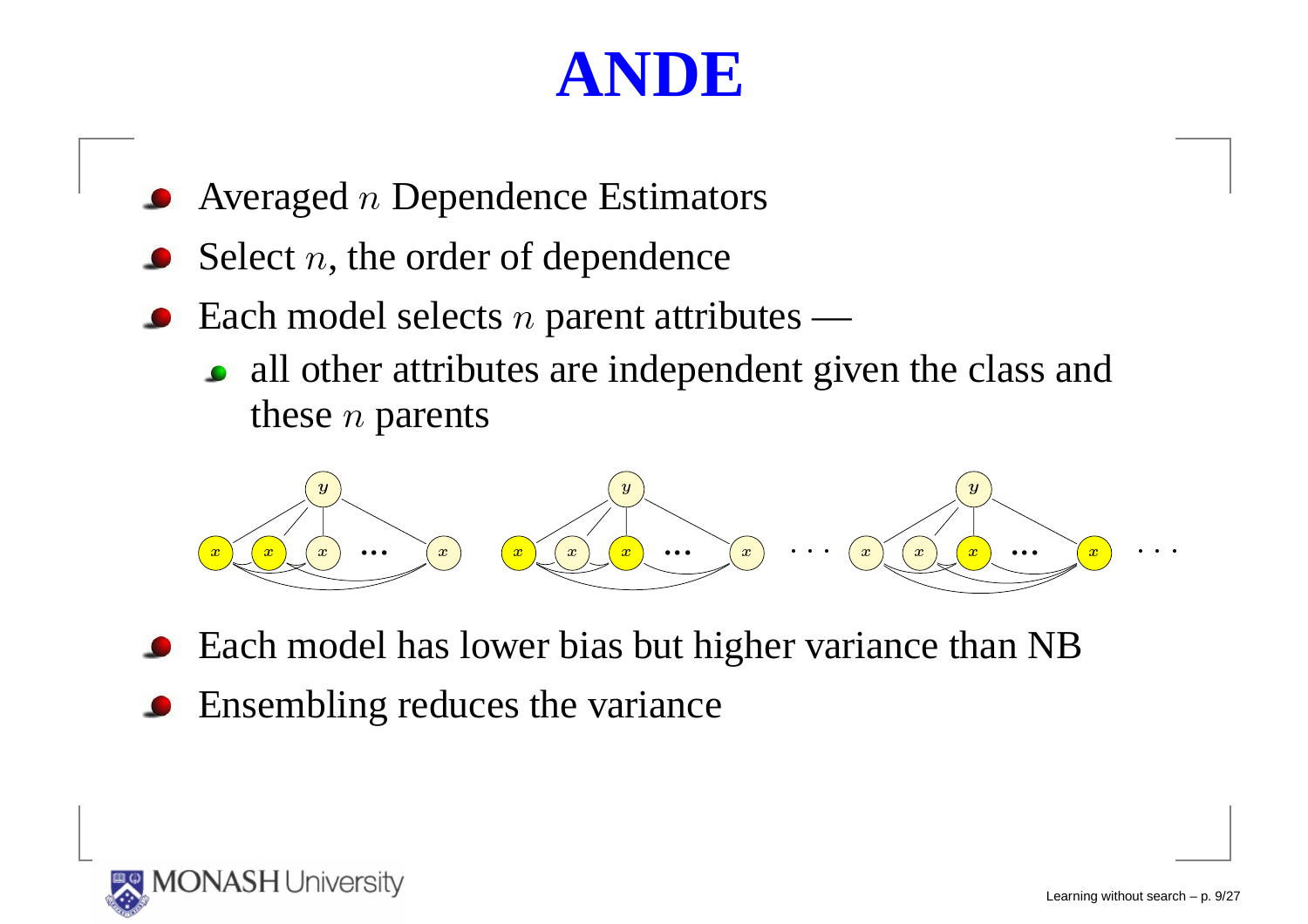## **ANDE (derivation)**

ANDE aims to use

$$
AnDE(y, \mathbf{x}) = \sum_{s \in S^n} P(y, x_s) P(\mathbf{x} | y, x_s) / {n \choose n}.
$$

where  $S^n$  indicates all subsets of size n of the set  $\{1, \ldots a\}$ .

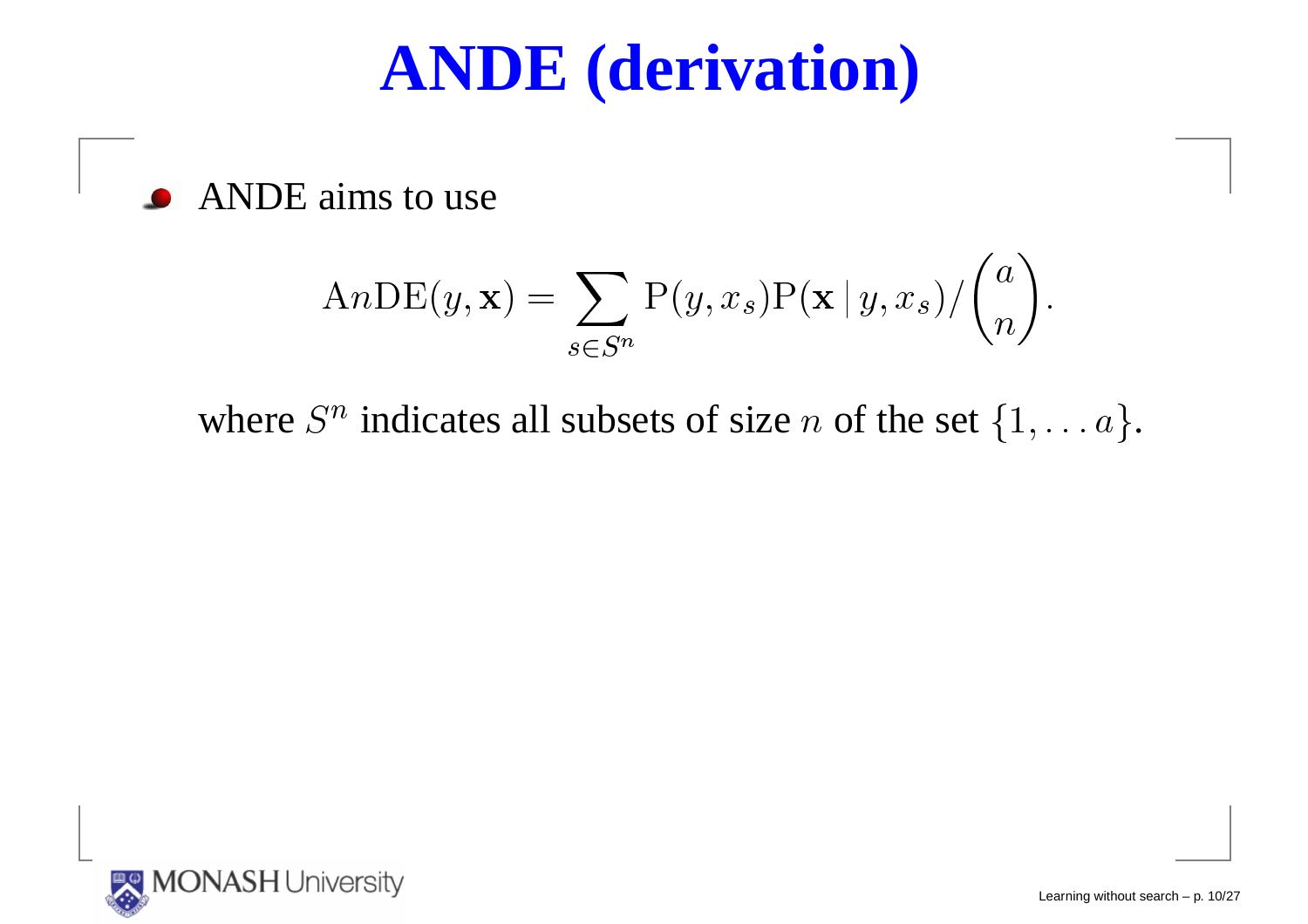## **ANDE (derivation)**

ANDE aims to use

$$
AnDE(y, \mathbf{x}) = \sum_{s \in S^n} P(y, x_s) P(\mathbf{x} | y, x_s) / {n \choose n}.
$$

where  $S^n$  indicates all subsets of size n of the set  $\{1, \ldots a\}$ .

**In practice we use** 

$$
AnDE(y, \mathbf{x}) = \begin{cases} \frac{\sum_{s \in S^n} \delta(s)P(y, x_s)P(\mathbf{x} | y, x_s)}{\sum_{s \in S^n} \delta(s)} & \text{: } \sum_{s \in S^n} \delta(s) > 0\\ A(n-1)DE(y, \mathbf{x}) & \text{: otherwise} \end{cases}
$$



Learning without search – p. 10/27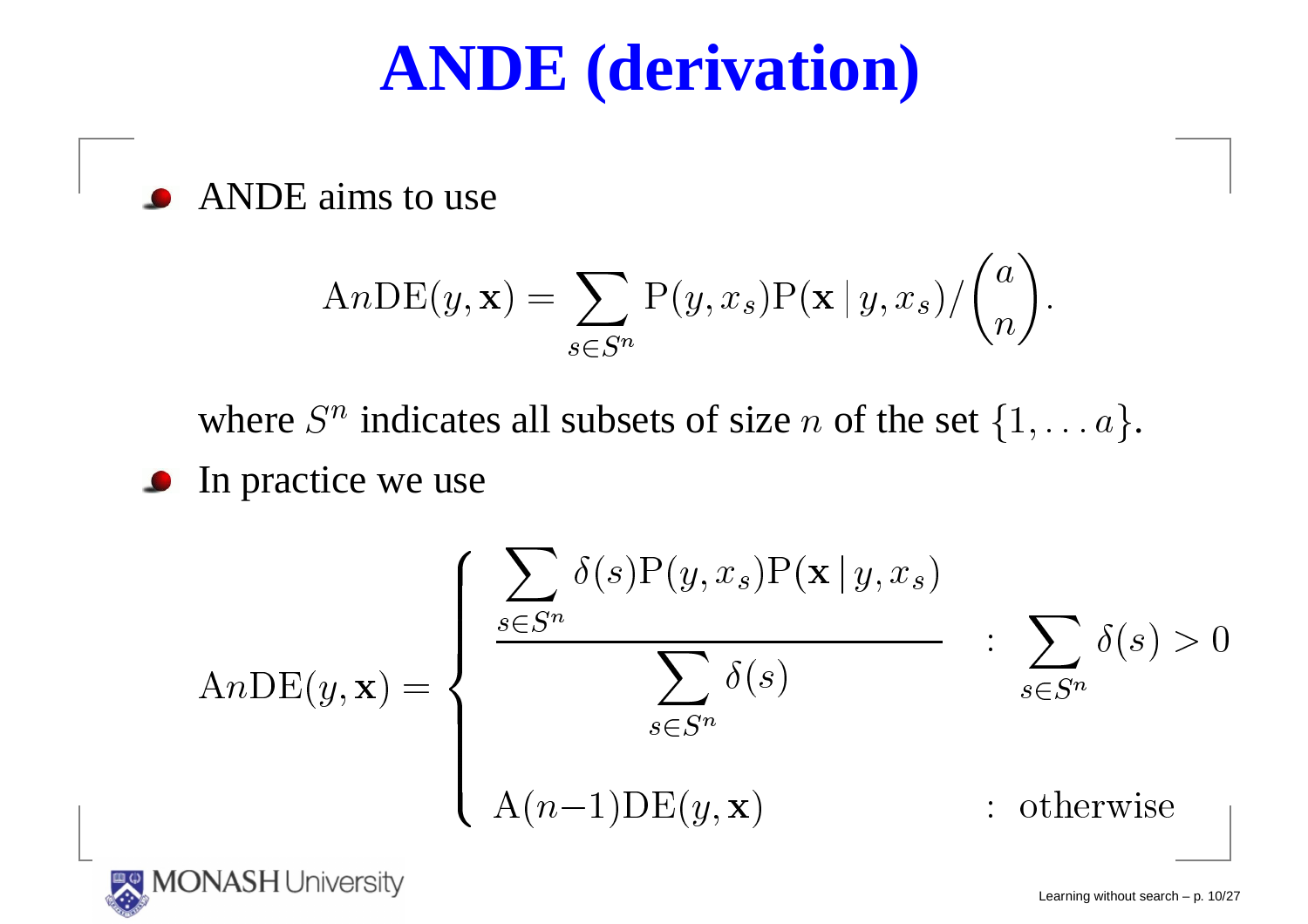## **ANDE Equivalences**

 $\bullet$  $A0DE = NB$  $\mathrm{A1DE}=$  $=$  AODE



Learning without search – p. 11/27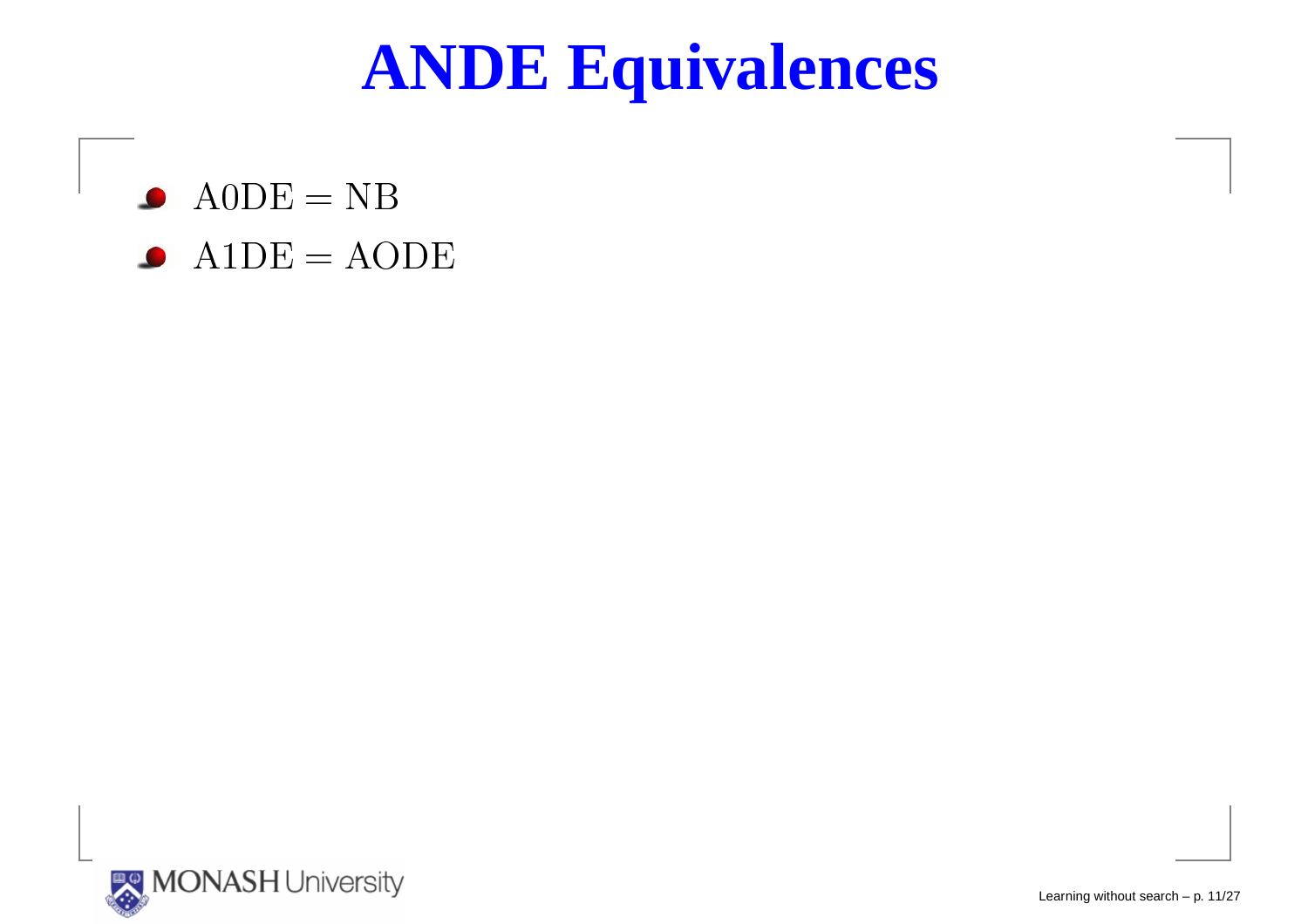#### **AODE**

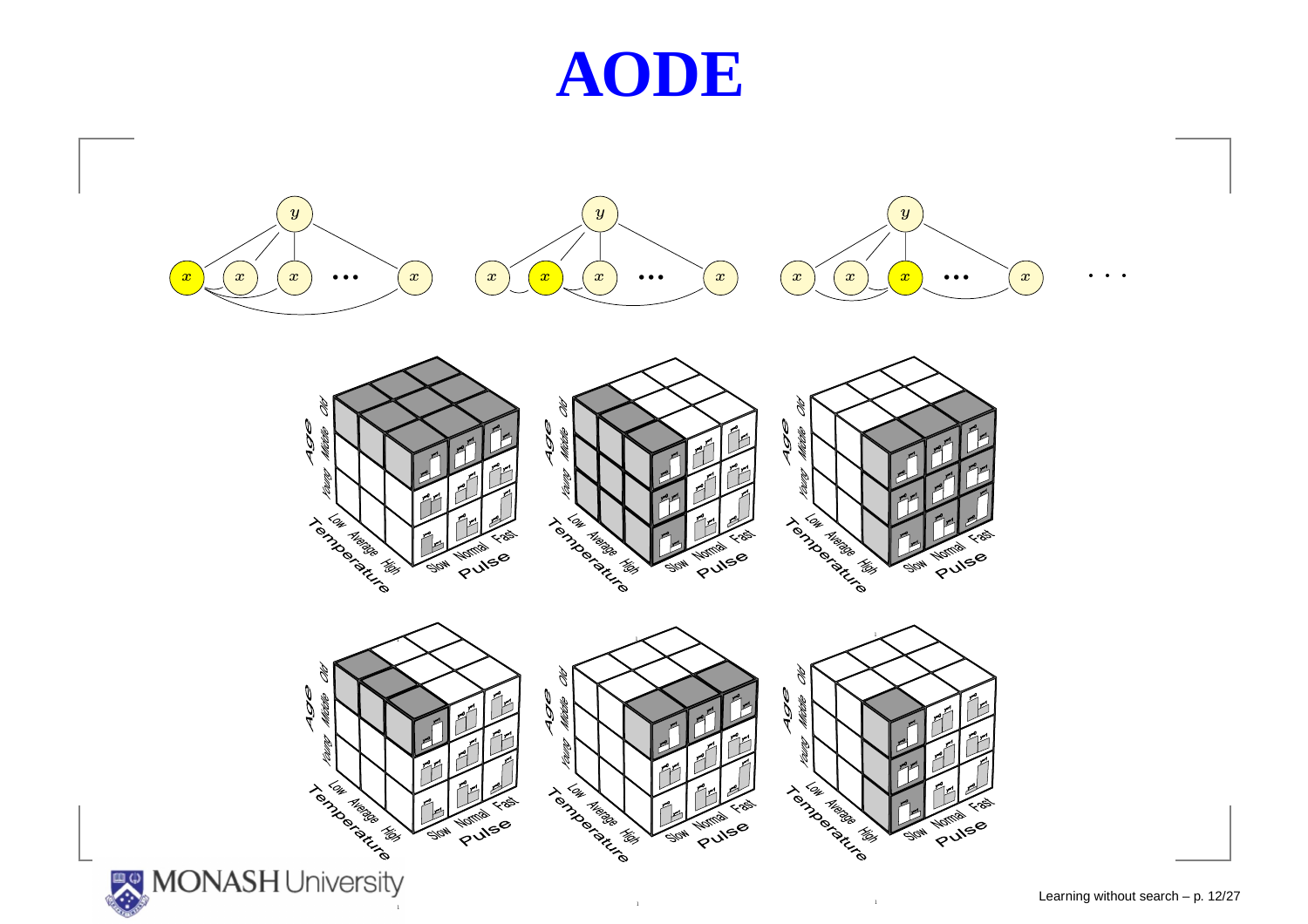# **Popular**

- 1. Affendey, L.S., Paris, I.H.M. Mustapha, N. Sulaiman, M.N., Muda, Z.: Ranking of influencing factors in predicting students academic performance. *Inform. Technol. J.,* 9 (2010) 832-837.
- 2. Birzele, F., Kramer, S.: A new representation for protein secondary structure prediction based on frequent patterns. *Bioinformatics* **<sup>22</sup>**(21) (2006) 2628–2634.
- 3. Camporelli, M.: Using a Bayesian Classifier for Probability Estimation: Analysis of the AMIS Score for Risk Stratification in Myocardial Infarction. Diploma Thesis, Dept. Informatics, U. Zurich (2006).
- 4. Eduardo, AL., Iakes E., Beatriz, G., Alfonso, V., David, J.: EcID. A database for the inference of functional interactions in E. coli. *Nucleic Acids Research* (2008) doi:10.1093/nar/gkn853
- 5. Ferrari, L.D., Aitken, S.: Mining housekeeping genes with a naive Bayes classifier. *BMC Genomics* **<sup>7</sup>**(1) (2006) 277.
- 6. Flikka, K., Martens, L., Vandekerckhove, J., Gevaert, K., Eidhammer, I.: Improving the reliability and throughput of mass spectrometry-based proteomics by spectrum quality filtering. *Proteomics* **<sup>6</sup>**(7) (2006) 2086–2094.
- 7. Garcia, B., Aler, R., Ledezma, A., Sanchis, A.: Protein-protein functional Assoc. prediction using genetic programming. In: *Proc. Tenth Annual Conf. Genetic and Evolutionary Computation*, ACM. (2008) 347–348.
- 8. García-Jiménez B, Juan D, Ezkurdia I, Andrés-León E, Valencia A.: Inference of Functional Relations in Predicted Protein Networks with a Machine Learning Approach. *PLoS ONE* (2010) 5(4): e9969. doi:10.1371/journal.pone.0009969
- 9. Hopfgartner, F., Urruty, T., Lopez, P.B., Villa, R., Jose, J.M: Simulated evaluation of faceted browsing based on feature selection. *Multimedia Tools and Applications* 47(3) (2010) 631-662.
- 10. Hunt, K.: *Evaluation of Novel Algorithms to Optimize Risk Stratification Scores in Myocardial Infarction*. PhD thesis, Dept. Informatics, University of Zurich (2006).
- 11. Kunchevaa, L.I., Vilas, V.J.D.R., Rodr´ıguezc, J.J.: Diagnosing scrapie in sheep: A classification experiment. *Computers in Biology and Medicine* **<sup>37</sup>**(8) (2007) 1194–1202.
- 12. Kurz, D, Bernstein, A, Hunt, K, Radovanovic, D, Erne, P, Siudak, Z, Bertel, O: Simple point-of-care risk stratification in acute coronary

**MONASH University** 



- 13. Lasko, T.A., Atlas, S.J., Barry, M.J., Chueh, K.H.C.: Automated identification of a physician's primary patients. *Journal of the American Medical Informatics Assoc.* **13**(1) (2006) 74–79.
- 14. Lau, Q.P., Hsu, W., Lee, M.L., Mao, Y., Chen, L.: Prediction of cerebral aneurysm rupture. In: *Proc. 19th IEEE International Conf. Tools with Artificial Intelligence* (2007) 350–357.
- 15. Leon, A., et al.: EcID. A database for the inference of functional interactions in E. coli. *Nucleic Acids Research* **<sup>37</sup>**(Database issue) (2009) D629.
- 16. Liew, CY., Ma, XH., Yap, CW.: Consensus model for identification of novel PI3K inhibitors in large chemical library. *Journal of Computer-Aided Molecular Design*. **24**(2) (2010) 131-141.
- 17. Masegosa, AR., Joho, H., Jose JM.: Evaluating Query-Independent Object Features for Relevancy Prediction. In *Advances in Information Retrieval*. Springer Berlin. (2007) 283-294.
- 18. Nikora, A.P.: Classifying requirements: Towards a more rigorous analysis of natural-language specifications. In: *Proc. Sixteenth IEEE International Symp.Software Reliability Engineering* (2005) 291–300.
- 19. Orhan, Z., Altan, Z.: Impact of feature selection for corpus-based WSD in Turkish. In: *Proc. 5th Mexican International Conf. Artificial Intelligence* (2006) 868–878.
- 20. Shahri, SH., Jamil, H.: An Extendable Meta-learning Algorithm for Ontology Mapping. In *Flexible Query Answering Systems*, Springer (2009) 418-430.
- 21. Simpson, M., Demner-Fushman, D., Sneiderman, C., Antani, S., Thoma, G.: Using non-lexical features to identify effective indexing terms for biomedical illustrations. In: *Proc. 12th Conf. European Chapter of the Assoc. Computational Linguistics* (2009) 737–744.
- 22. Tian, Y., Chen, C., Zhang, C: AODE for Source Code Metrics for Improved Software Maintainability. *Fourth International Conf. Semantics, Knowledge and Grid* (2008) pp.330-335.
- 23. Wang, H., Klinginsmith, J., Dong, X., Lee, A., Guha, R., Wu, Y., Crippen, G., Wild, D.: Chemical data mining of the NCI human tumor cell line database. *Journal of Chemical Information and Modeling* **<sup>47</sup>**(6) (2007) 2063–2076.

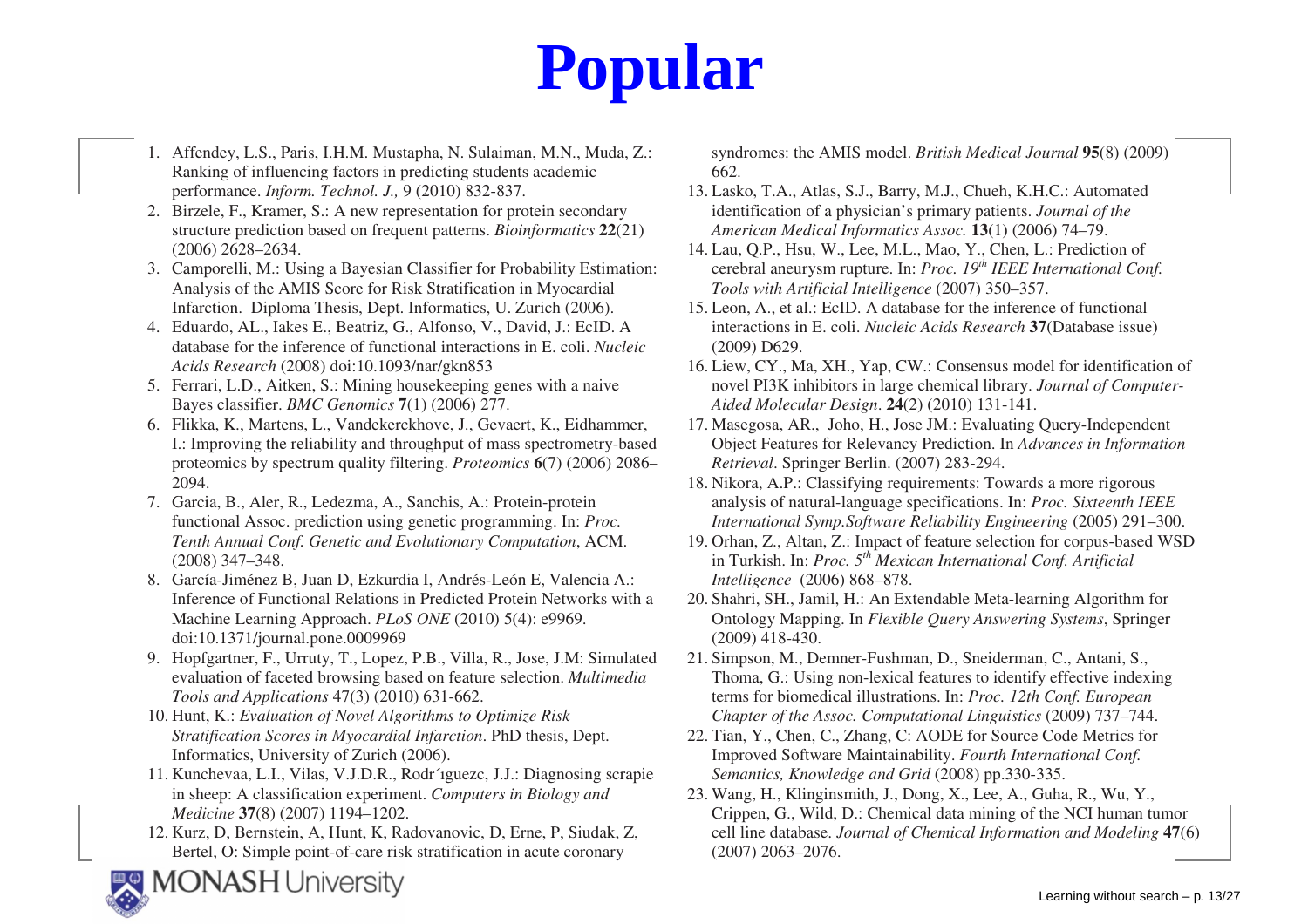#### $S^a =$  $f = \{\{1, \dots a\}\}\$  and hence when  $n = a, x_s = \mathbf{x}$

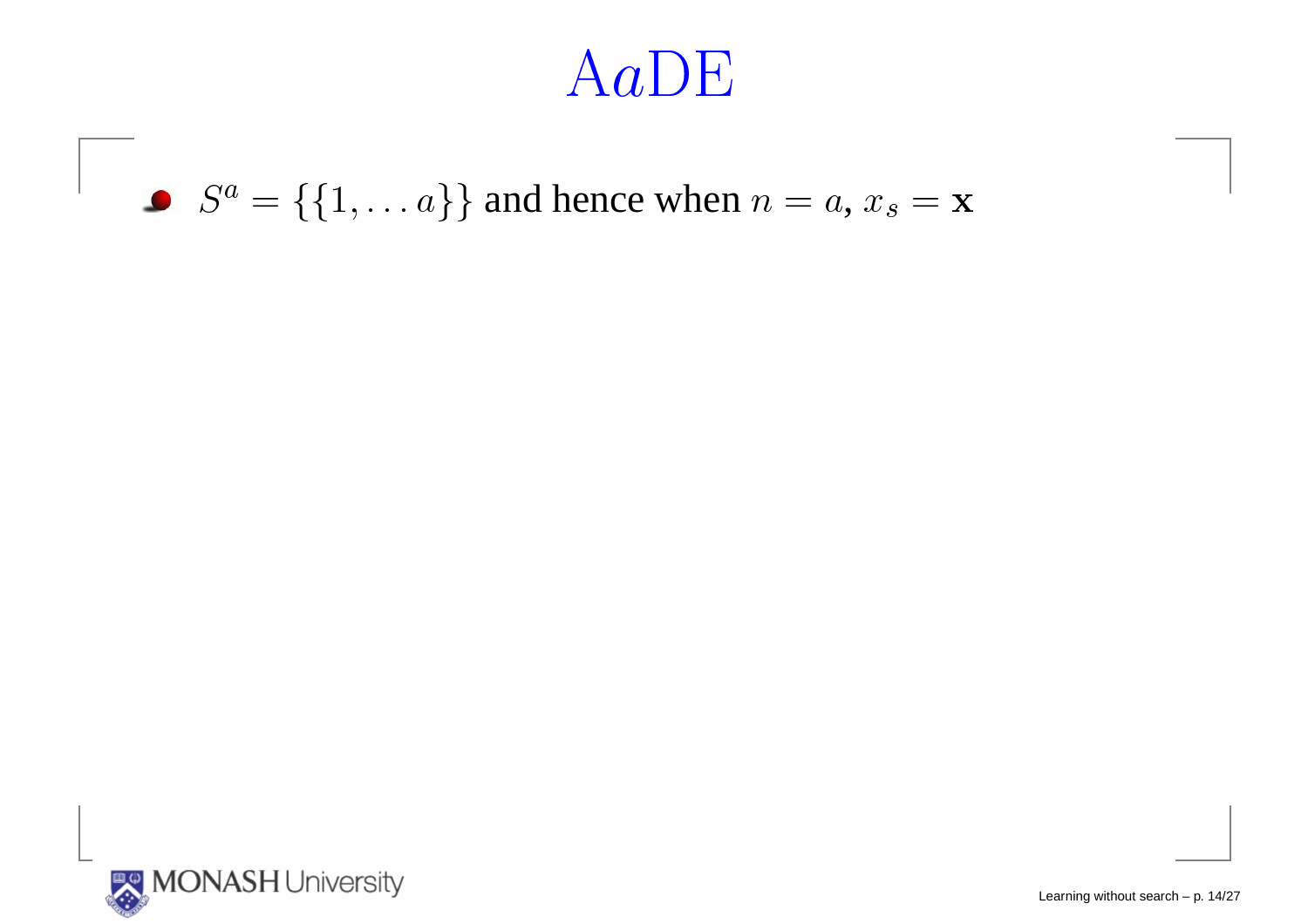$S^a =$  $f = \{\{1, \dots a\}\}\$  and hence when  $n = a, x_s = \mathbf{x}$ 

$$
AaDE(y, \mathbf{x}) = P(y, \mathbf{x})P(\mathbf{x} | y, \mathbf{x}) / {a \choose a}
$$

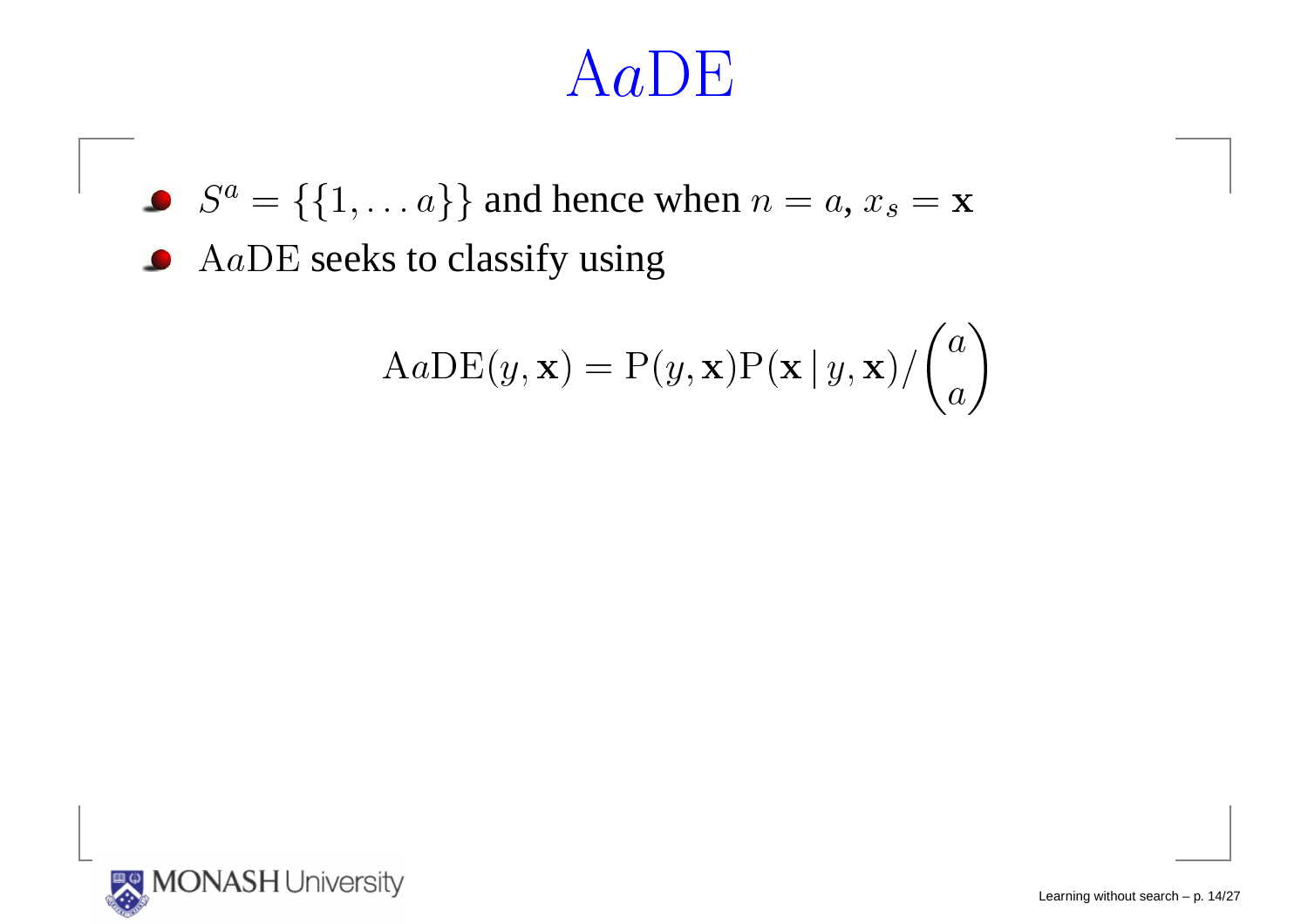$S^a =$  $f = \{\{1, \dots a\}\}\$  and hence when  $n = a, x_s = \mathbf{x}$ 

 $AaDE$  seeks to classify using

$$
AaDE(y, \mathbf{x}) = P(y, \mathbf{x})P(\mathbf{x} | y, \mathbf{x}) / {a \choose a}
$$

 $P(y, x)$  is estimated directly from  $D$ 

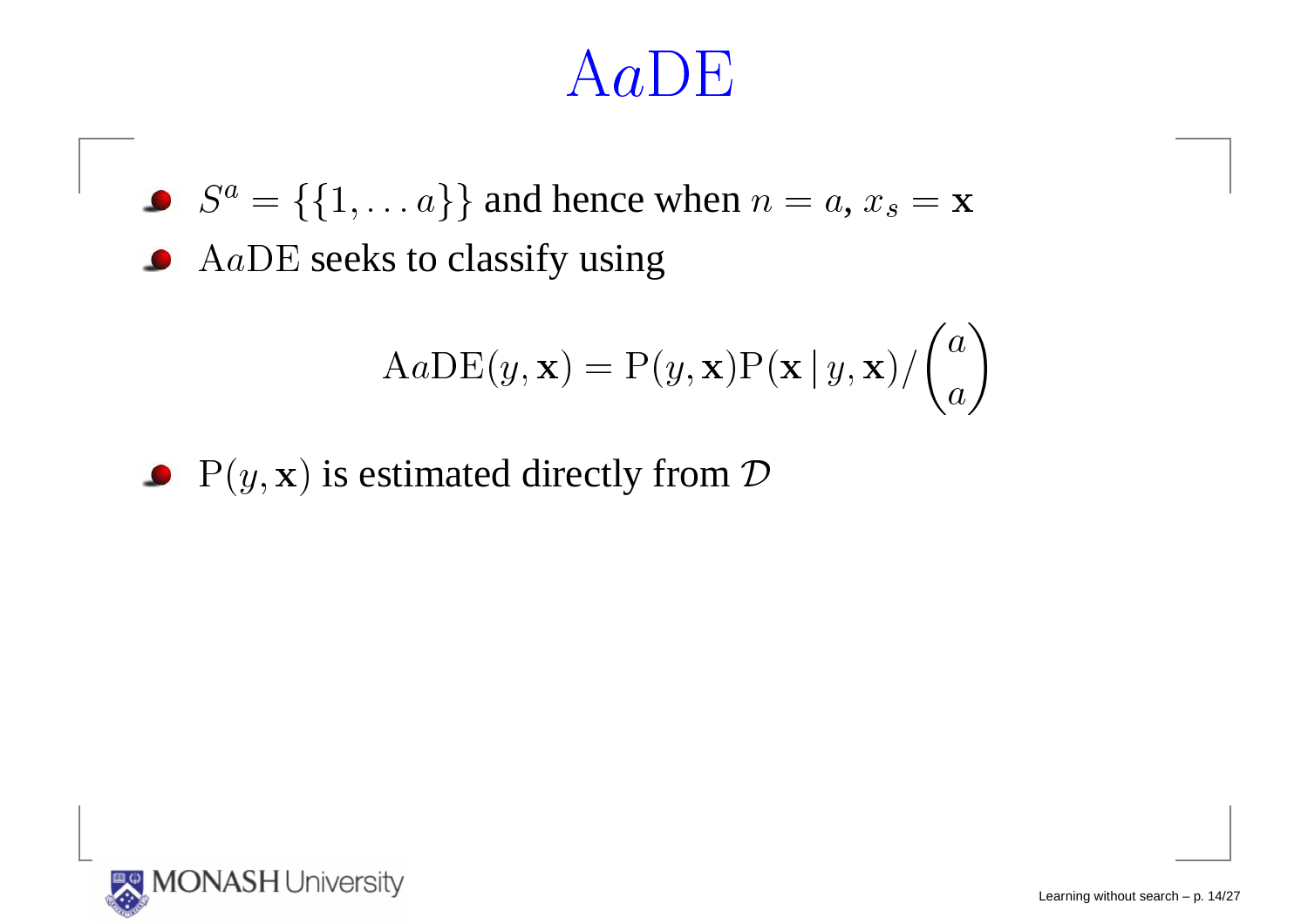## $(Aa)$ F

 $S^a =$  $f = \{\{1, \dots a\}\}\$  and hence when  $n = a, x_s = \mathbf{x}$ 

$$
AaDE(y, \mathbf{x}) = P(y, \mathbf{x})P(\mathbf{x} | y, \mathbf{x}) / {a \choose a}
$$

- $P(y, x)$  is estimated directly from  $D$
- $\mathrm{P}(\mathbf{x} \,|\, y, \mathbf{x})$  and  $\binom{a}{a}$  both equal 1.0

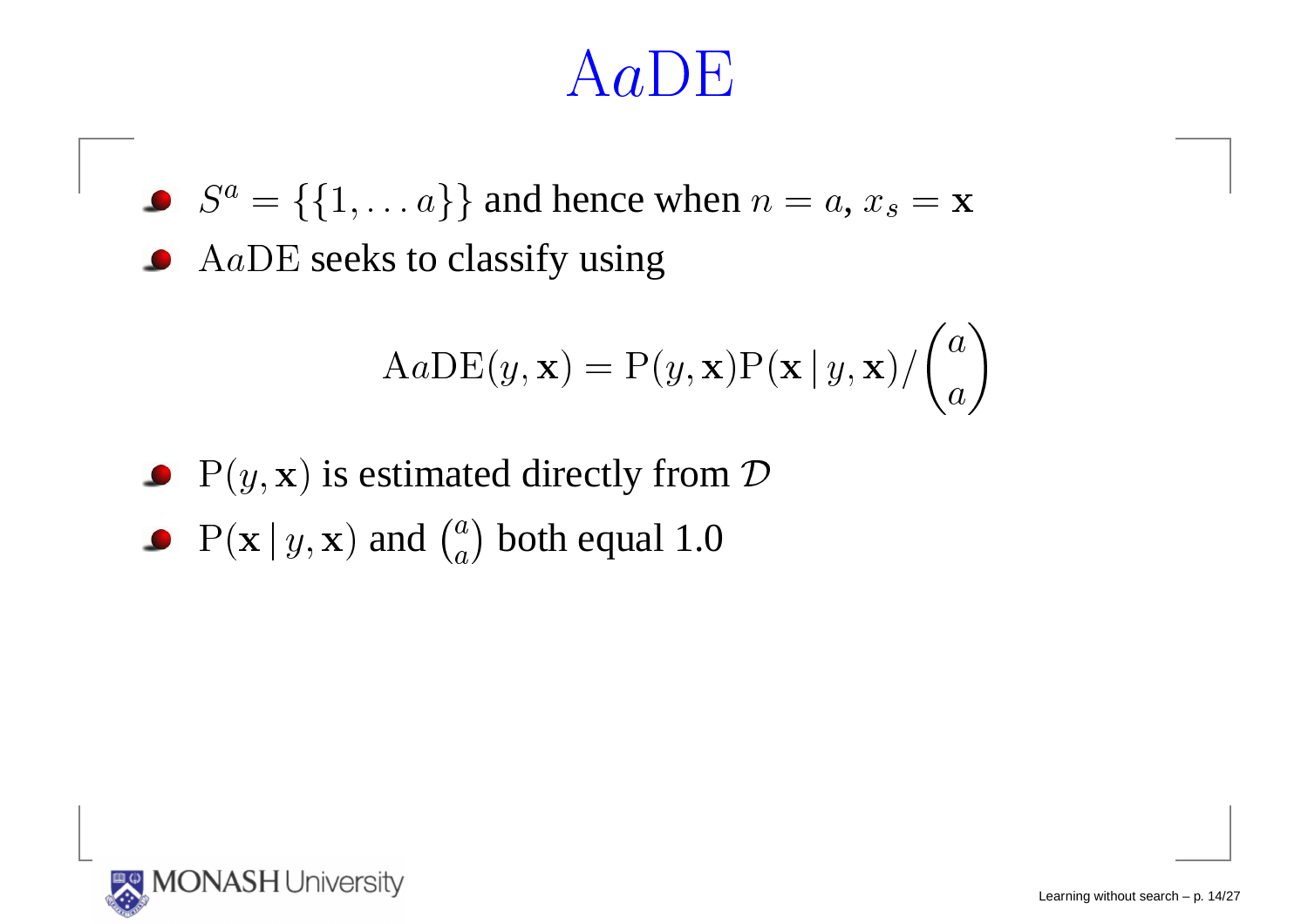$S^a =$  $f = \{\{1, \dots a\}\}\$  and hence when  $n = a, x_s = \mathbf{x}$ 

$$
AaDE(y, \mathbf{x}) = P(y, \mathbf{x})P(\mathbf{x} | y, \mathbf{x}) / {a \choose a}
$$

- $P(y, x)$  is estimated directly from  $D$
- $\mathrm{P}(\mathbf{x} \,|\, y, \mathbf{x})$  and  $\binom{a}{a}$  both equal 1.0
- seeks to classify using  $P(y, x)$  estimated directly from  $D$ , cascading to ever lower dependence estimators when thecombination of attribute-values is not be present in  ${\cal D}.$

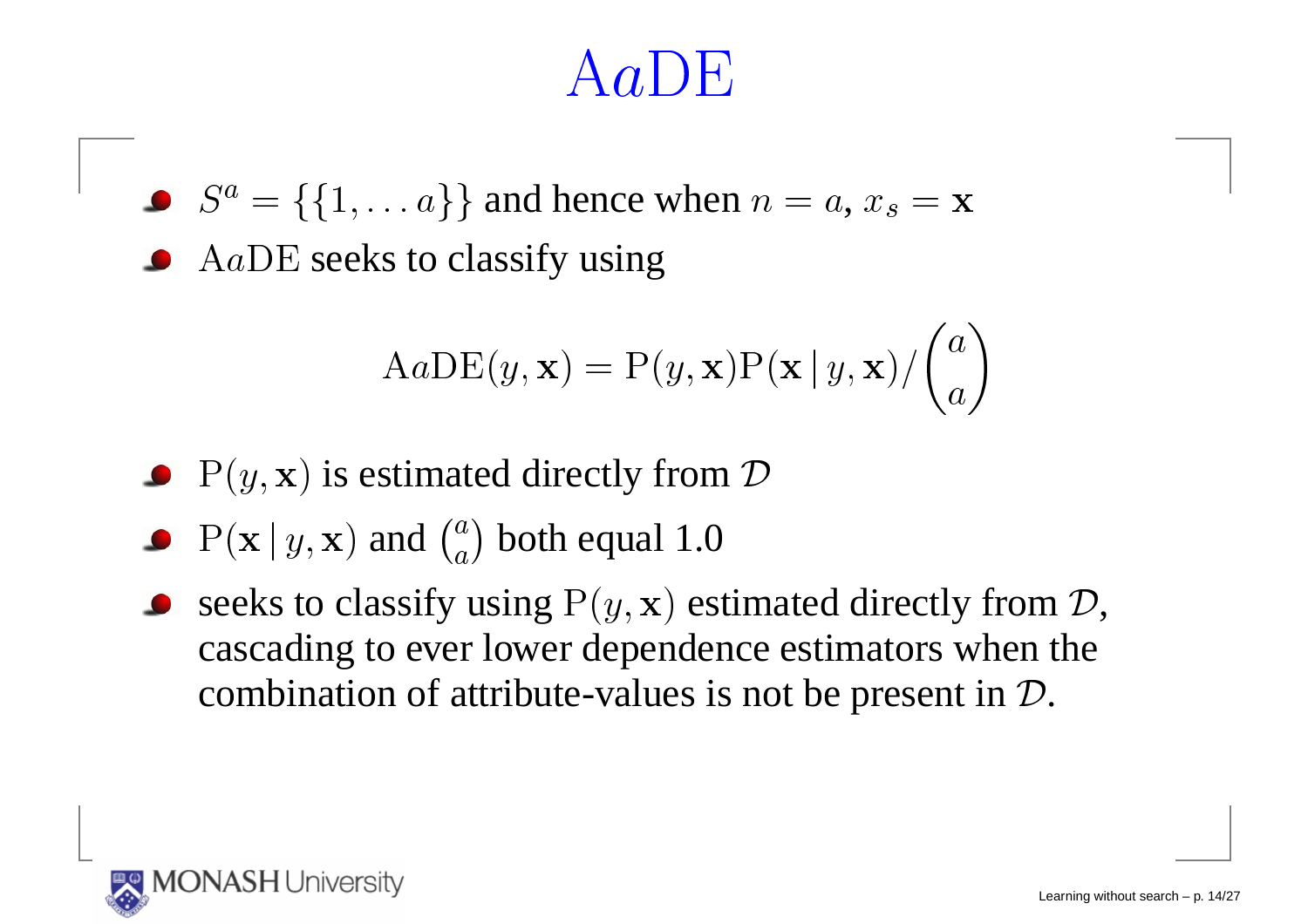$S^a =$  $f = \{\{1, \dots a\}\}\$  and hence when  $n = a, x_s = \mathbf{x}$ 

$$
AaDE(y, \mathbf{x}) = P(y, \mathbf{x})P(\mathbf{x} | y, \mathbf{x}) / {a \choose a}
$$

- $P(y, x)$  is estimated directly from  $D$
- $\mathrm{P}(\mathbf{x} \,|\, y, \mathbf{x})$  and  $\binom{a}{a}$  both equal 1.0
- seeks to classify using  $P(y, x)$  estimated directly from  $D$ , cascading to ever lower dependence estimators when thecombination of attribute-values is not be present in  ${\cal D}.$
- has asymptotic error of the Bayes optimal classifier!

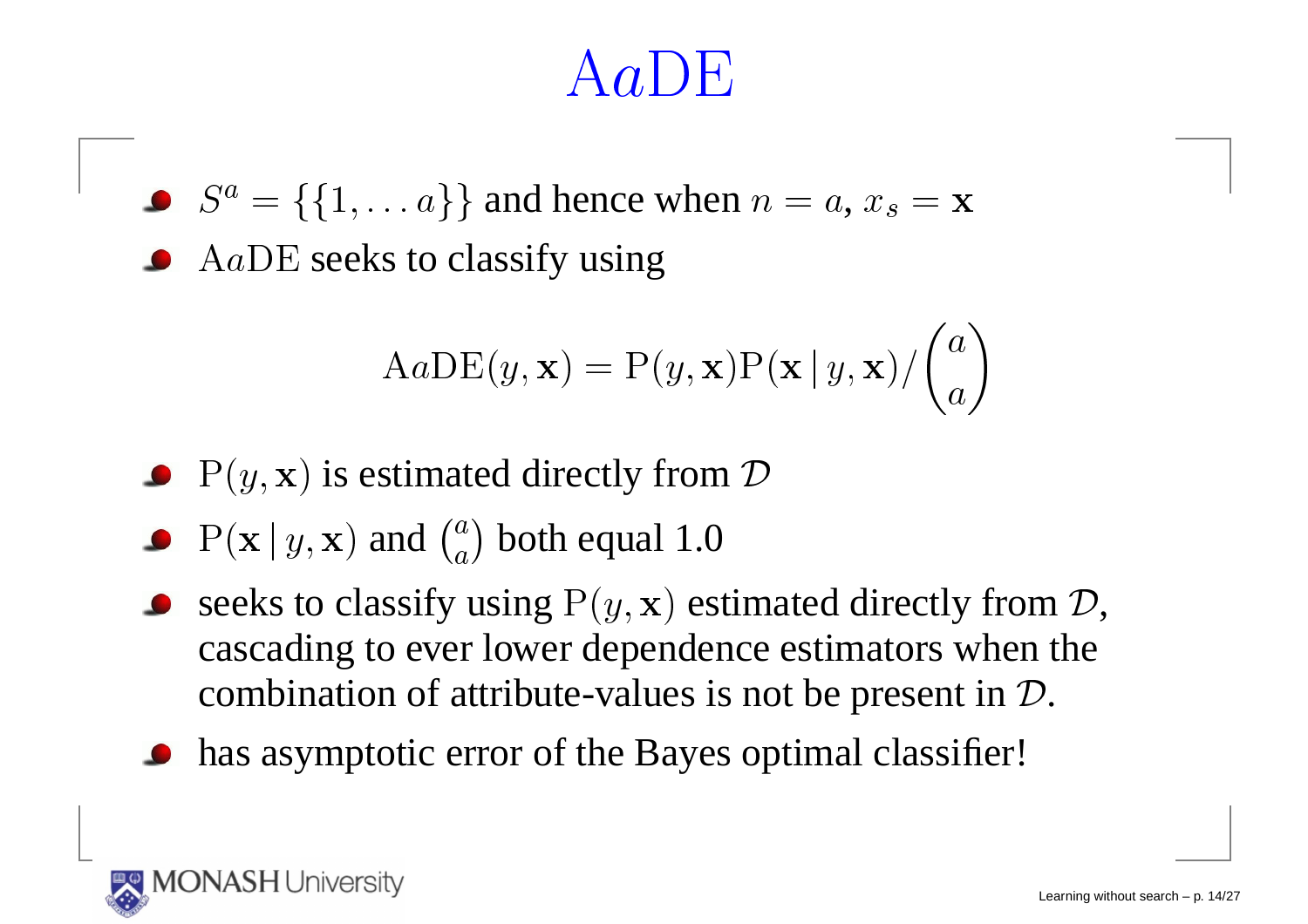$S^a =$  $f = \{\{1, \dots a\}\}\$  and hence when  $n = a, x_s = \mathbf{x}$ 

$$
AaDE(y, \mathbf{x}) = P(y, \mathbf{x})P(\mathbf{x} | y, \mathbf{x}) / {a \choose a}
$$

- $P(y, x)$  is estimated directly from  $D$
- $\mathrm{P}(\mathbf{x} \,|\, y, \mathbf{x})$  and  $\binom{a}{a}$  both equal 1.0
- seeks to classify using  $P(y, x)$  estimated directly from  $D$ , cascading to ever lower dependence estimators when thecombination of attribute-values is not be present in  ${\cal D}.$
- has asymptotic error of the Bayes optimal classifier!
- has computational complexity of at least  $\mathrm{O}(k\prod_{i=1}^a v_i)$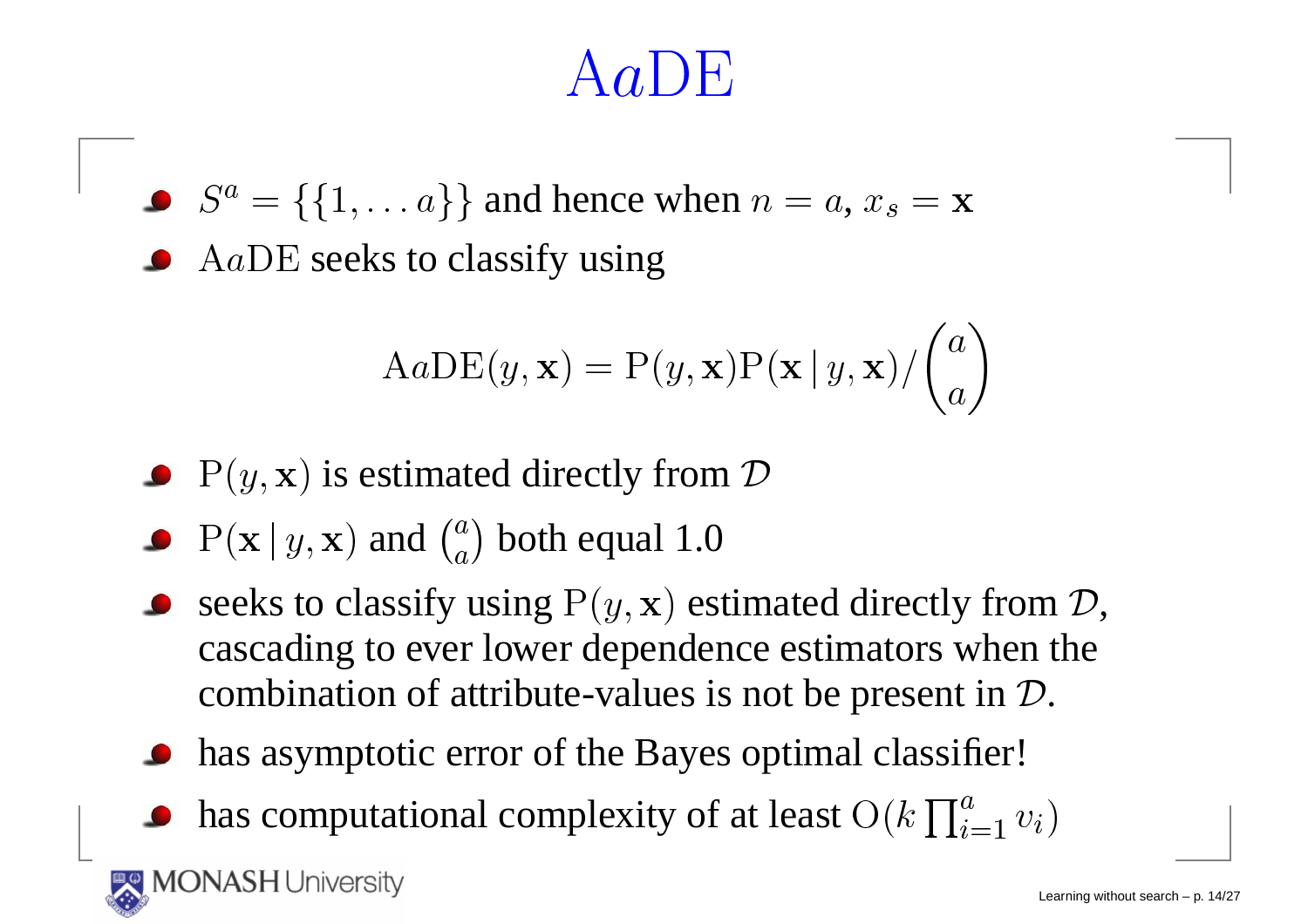Space: O $\bigl(k\bigl(_{n+}^a$  $\binom{a}{n+1}$  $v^{n+1}$  $\left( \begin{array}{c} 1 \end{array} \right)$ 

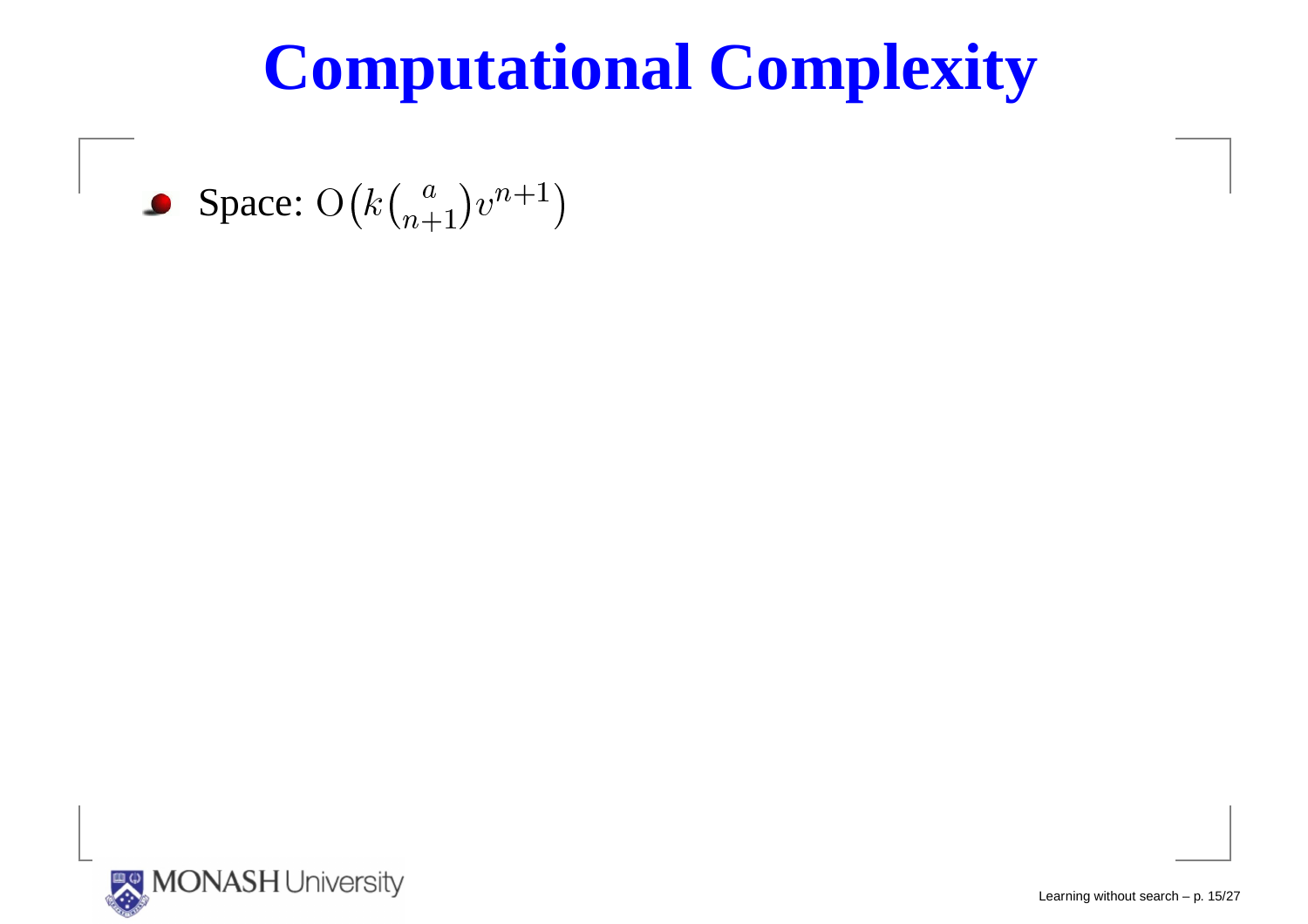- Space: O $\bigl(k\bigl(_{n+}^a$  $\binom{a}{n+1}$  $v^{n+1}$  $\left( \begin{array}{c} 1 \end{array} \right)$
- Training Time:  $\mathrm{O}\big(t{a\choose n+1}$  $\binom{a}{n+1}$  $\bullet$

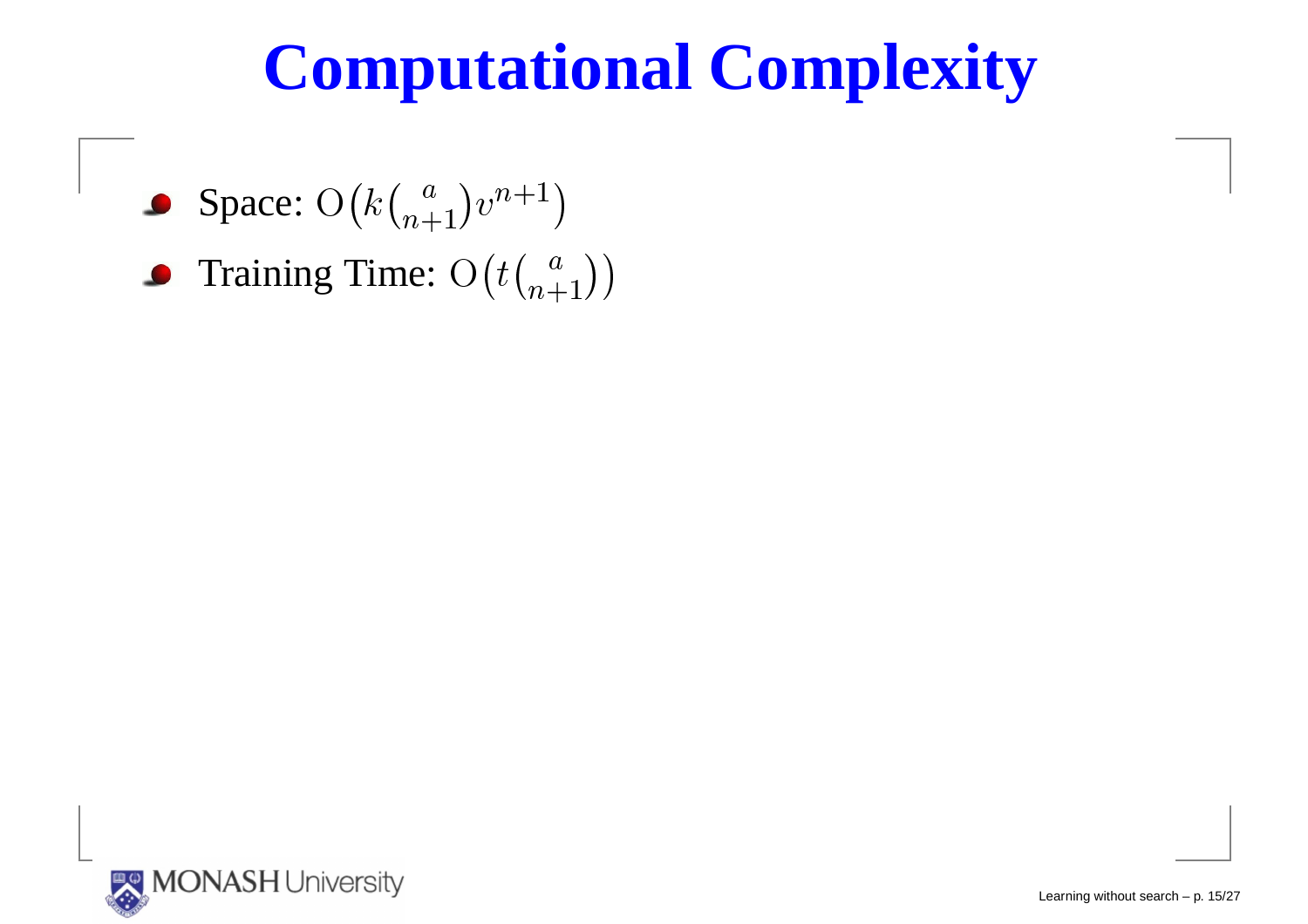- Space: O $\bigl(k\bigl(_{n+}^a$  $\binom{a}{n+1}$  $v^{n+1}$  $\left( \begin{array}{c} 1 \end{array} \right)$
- Training Time:  $\mathrm{O}\big(t\big)$  $t\binom{a}{n+1}$  $\binom{a}{n+1}$
- Testing Time:  $\mathrm{O}\big(k a\binom{a}{n}$  $\binom{a}{n}$

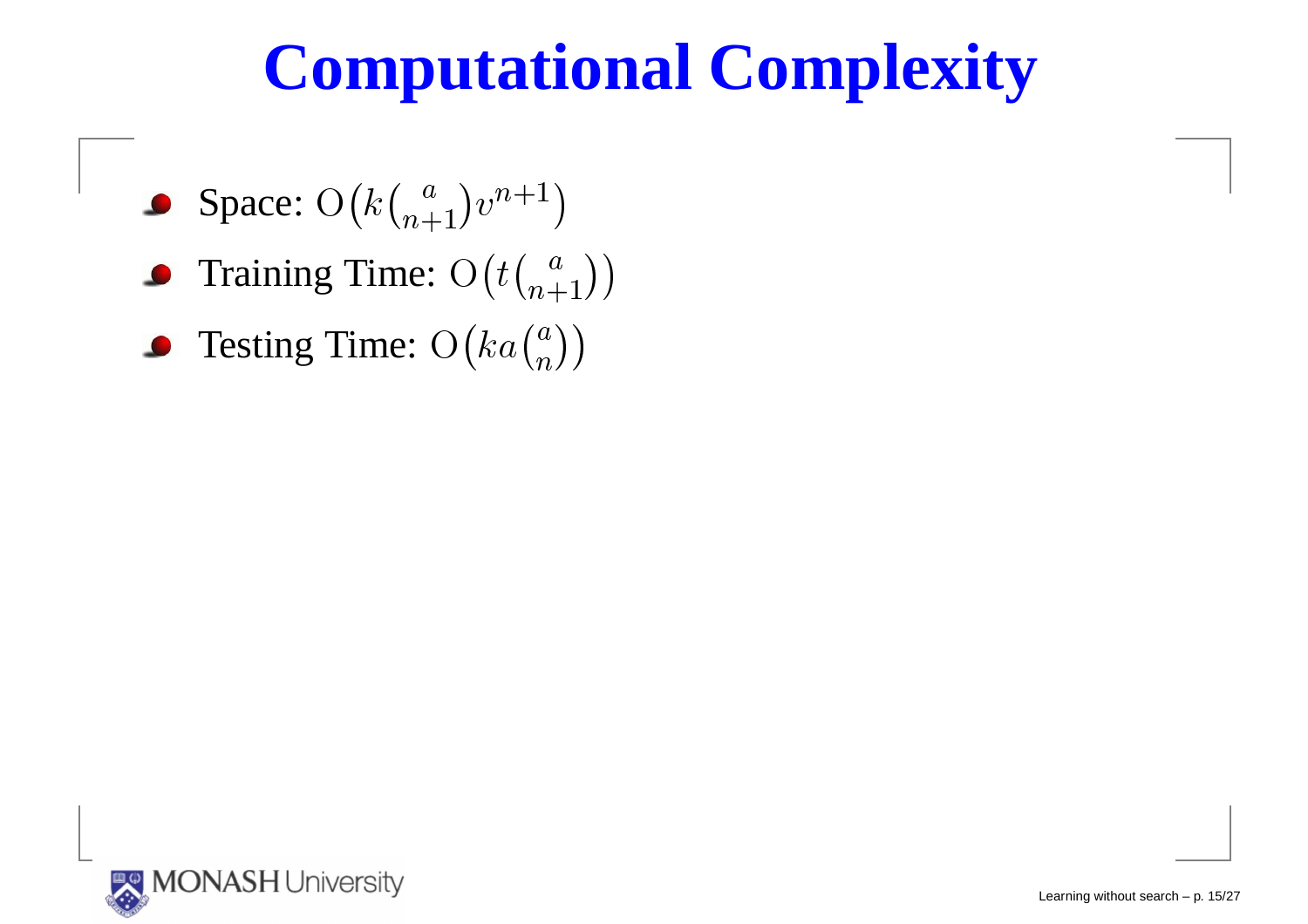- Space: O $\bigl(k\bigl(_{n+}^a$  $\binom{a}{n+1}$  $v^{n+1}$  $\left( \begin{array}{c} 1 \end{array} \right)$
- Training Time:  $\mathrm{O}\big(t{a\choose n+1}$  $\binom{a}{n+1}$
- Testing Time:  $\mathrm{O}\big(k a\binom{a}{n}$  $\binom{a}{n}$
- In practice our Weka implementation of A3DE is defeated by high-dimensional data

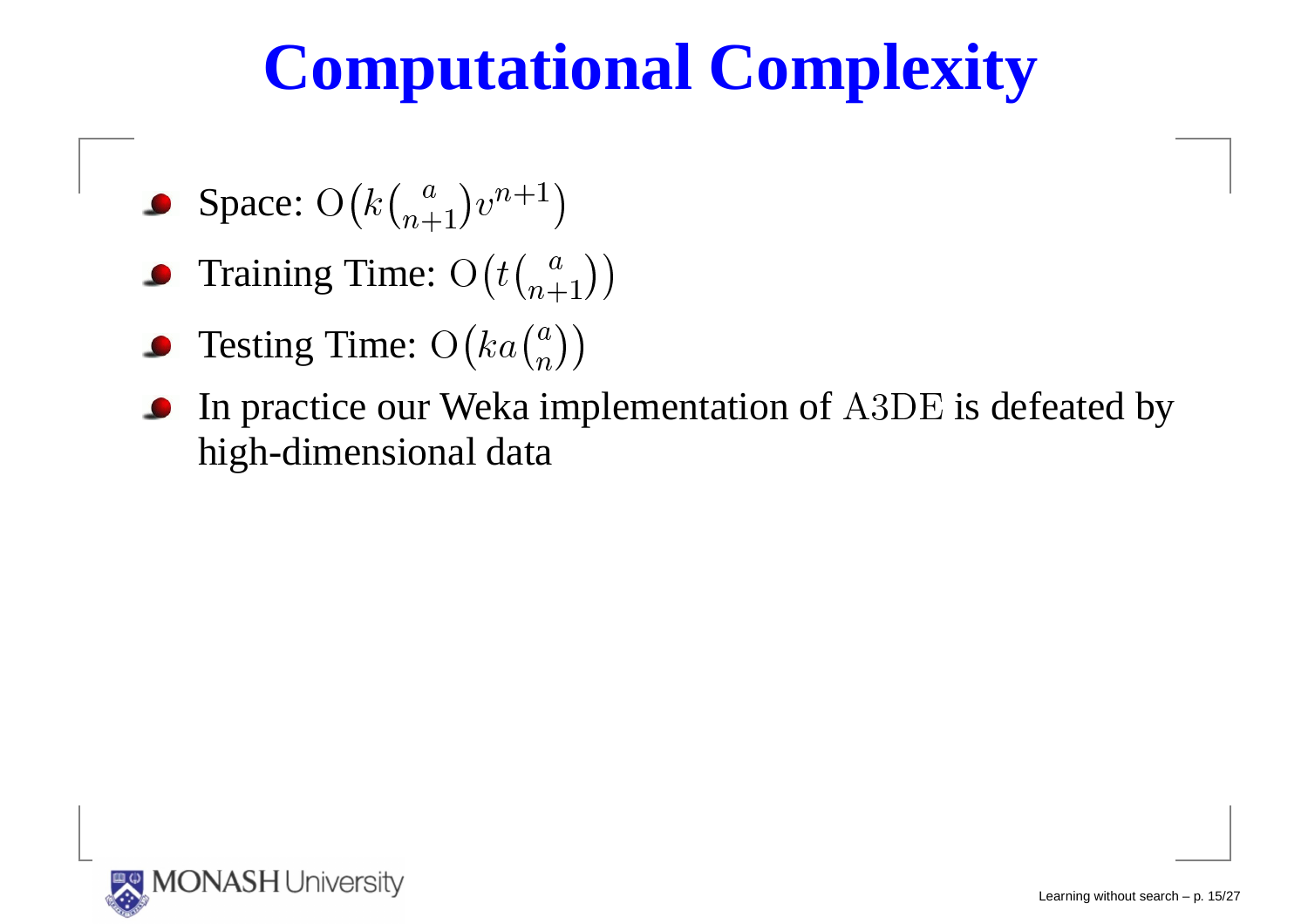## **Evaluation**

- 62 UCI data sets used previously in related research $\bullet$
- Use fifty runs of two-fold cross validation to estimate bias, variance, 0-1 loss and RMSE.

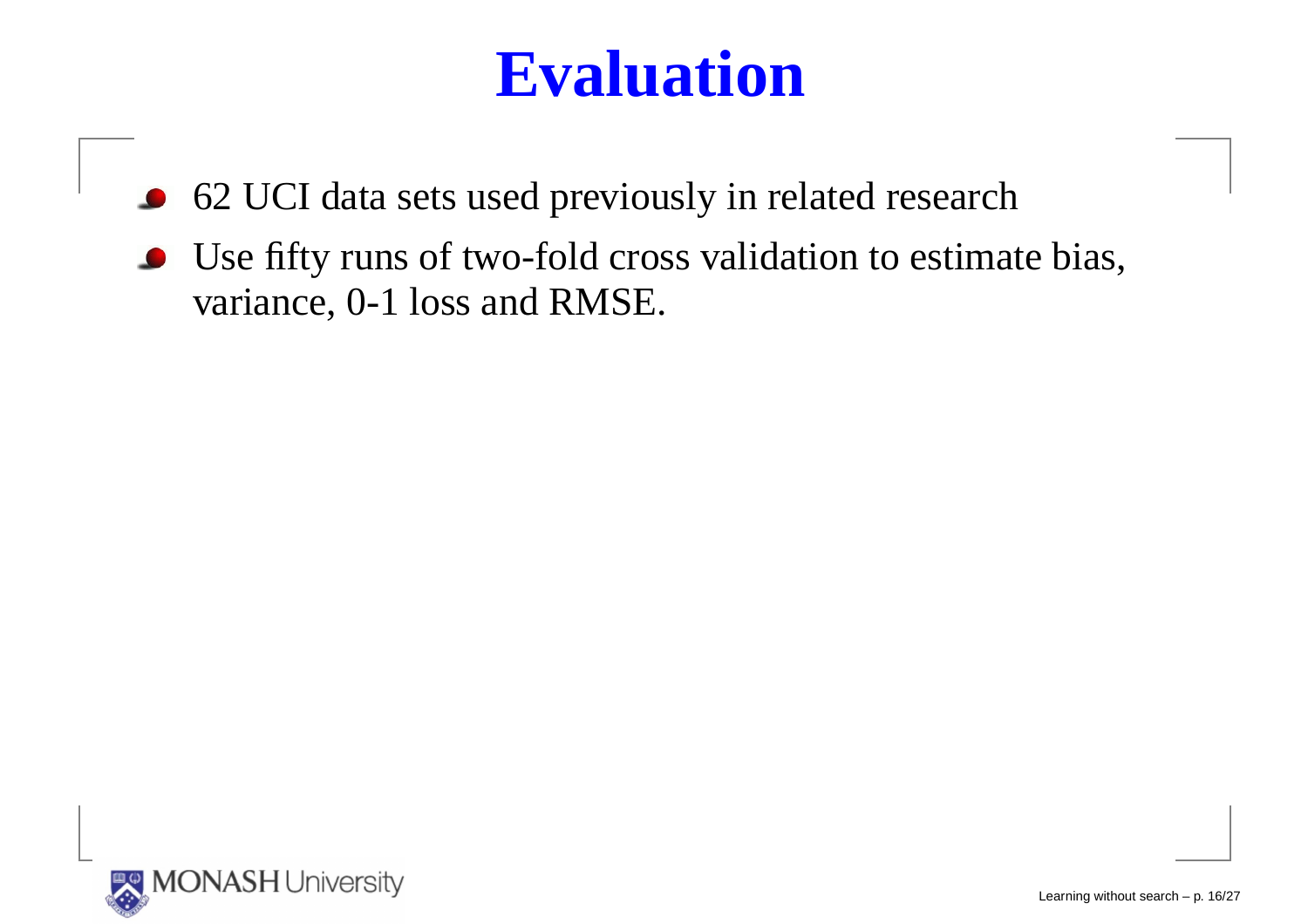#### **ANDE,** <sup>n</sup> $n = 0, 1$  and 2

Win/Draw/Loss

|             | <b>A2DE vs AODE</b>    | <b>A2DE vs NB</b>                                     | <b>AODE vs NB</b>         |  |
|-------------|------------------------|-------------------------------------------------------|---------------------------|--|
|             | W/D/L<br>$\mathcal{D}$ | W/D/L<br>$\boldsymbol{p}$                             | W/D/L<br>$\boldsymbol{p}$ |  |
| <b>Bias</b> |                        | $47/0/15 < 0.001$ $49/2/11 < 0.001$ $48/0/14 < 0.001$ |                           |  |
| Variance    |                        | $19/1/42 < 0.001$ $15/0/47 < 0.001$ $20/1/41$ 0.005   |                           |  |
| $0-1$ loss  |                        | $33/2/27$ 0.259 $42/1/19$ 0.002 $44/1/17 < 0.001$     |                           |  |
| <b>RMSE</b> |                        | $35/1/26$ 0.153 $45/0/17 < 0.001$ $49/1/12 < 0.001$   |                           |  |



Learning without search – p. 17/27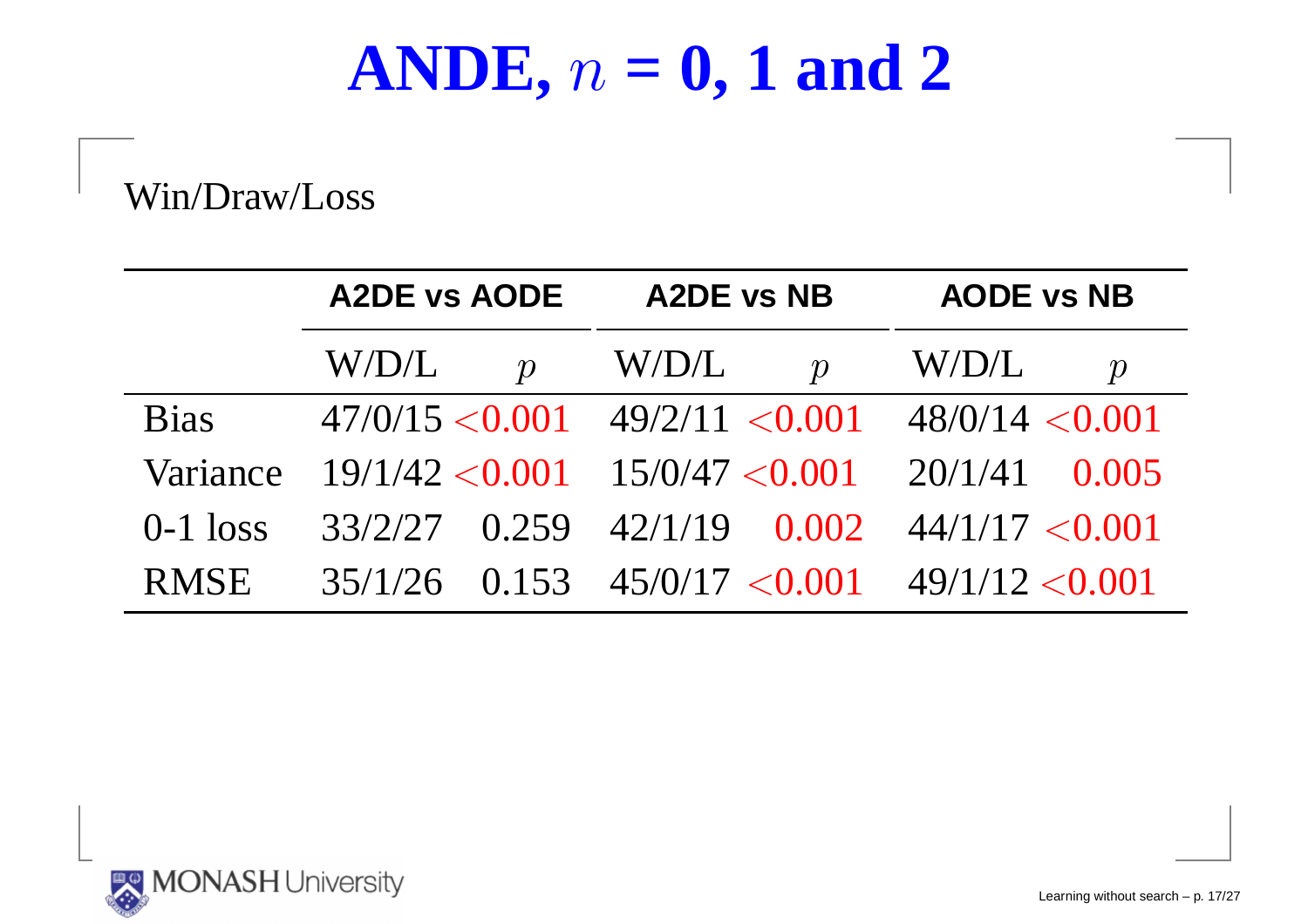## **Error as function of training set size**





Learning without search – p. 18/27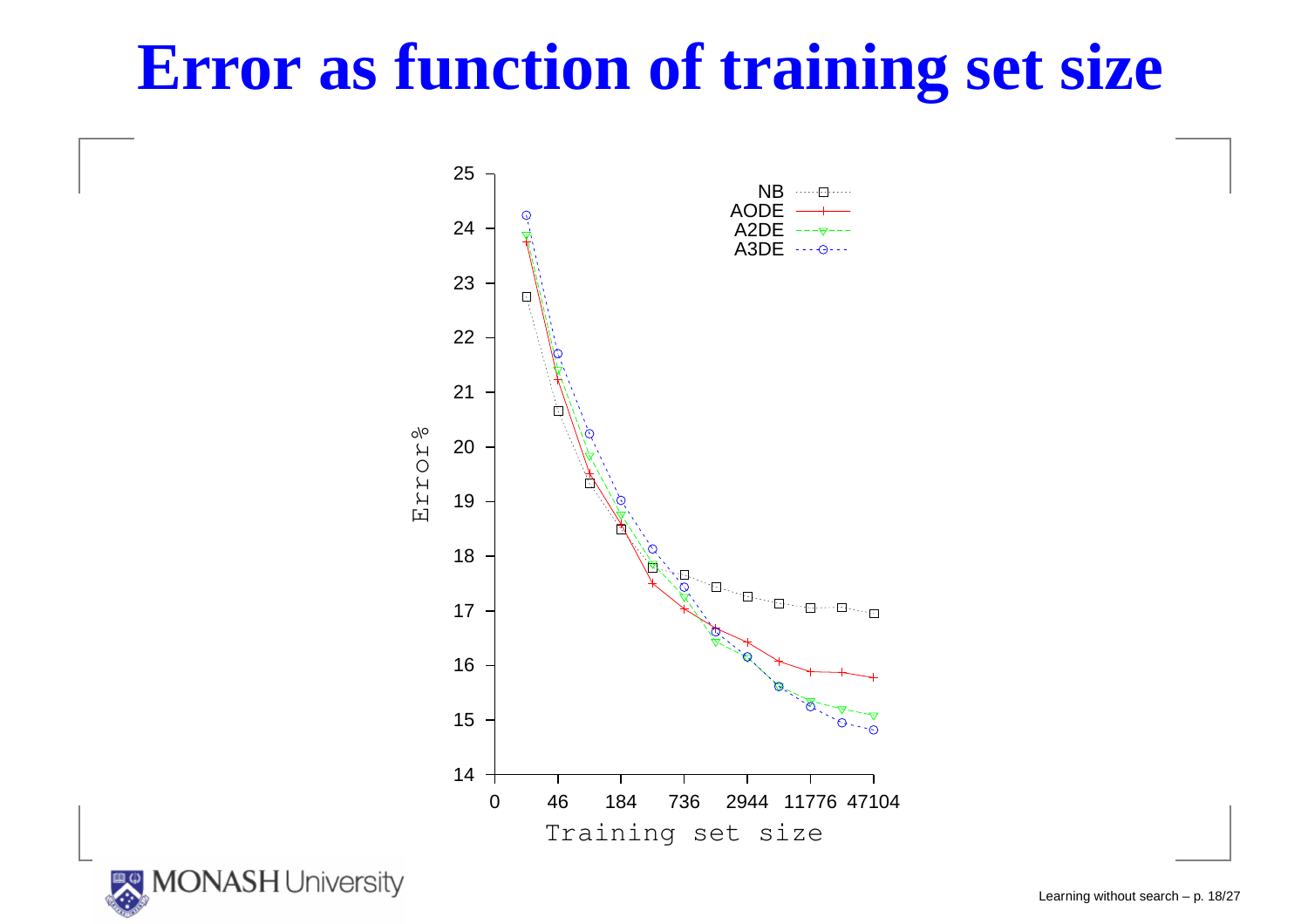## **Higher-order probabilities vs search**

AODE & A2DE vs TAN

Win/Draw/Loss

|               | <b>A2DE vs TAN</b> |                  | <b>AODE vs TAN</b> |                  |  |
|---------------|--------------------|------------------|--------------------|------------------|--|
|               | W/D/L              | $\boldsymbol{p}$ | W/D/L              | $\boldsymbol{p}$ |  |
| <b>Bias</b>   | $34/0/28$ 0.263    |                  | $20/1/41$ 0.005    |                  |  |
| Variance      | 48/0/14 < 0.001    |                  | 52/1/9 < 0.001     |                  |  |
| Zero-one loss | 48/0/14 < 0.001    |                  | 43/1/18 0.001      |                  |  |
| <b>RMSE</b>   | 43/1/18 0.001      |                  | $40/1/21$ 0.010    |                  |  |

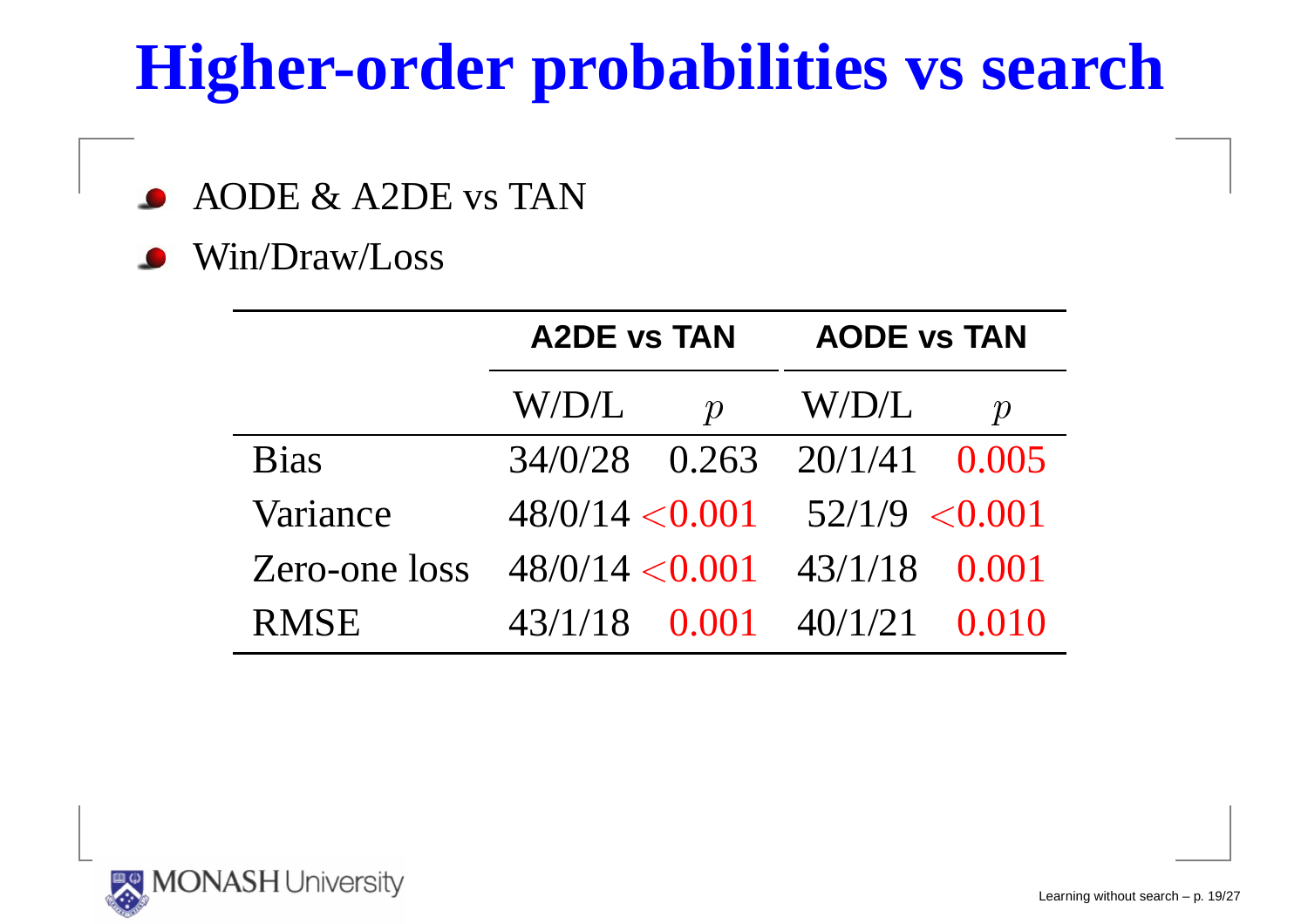## **Higher-order probabilities vs search**

A2DE & AODE vs MAPLMG

Win/Draw/Loss

|               | <b>A2DE vs MAPLMG</b> |                  | <b>AODE vs MAPLMG</b> |                  |  |
|---------------|-----------------------|------------------|-----------------------|------------------|--|
|               | W/D/L                 | $\boldsymbol{p}$ | $\rm W/D/L$           | $\boldsymbol{p}$ |  |
| <b>Bias</b>   | 40/0/22               | 0.015            | 17/4/41               | 0.001            |  |
| Variance      | 19/1/42               | 0.002            | 36/5/21               | 0.031            |  |
| Zero-one loss | 30/1/31               | 0.500            | 22/4/36               | 0.043            |  |
| <b>RMSE</b>   | 34/1/28               | 0.263            | 19/0/39               | 0.006            |  |

• Win/Draw/Loss, A2DE vs MAPLMG on 10 largest data sets  $10\!/0\!/0,$   $p=0.001$ 

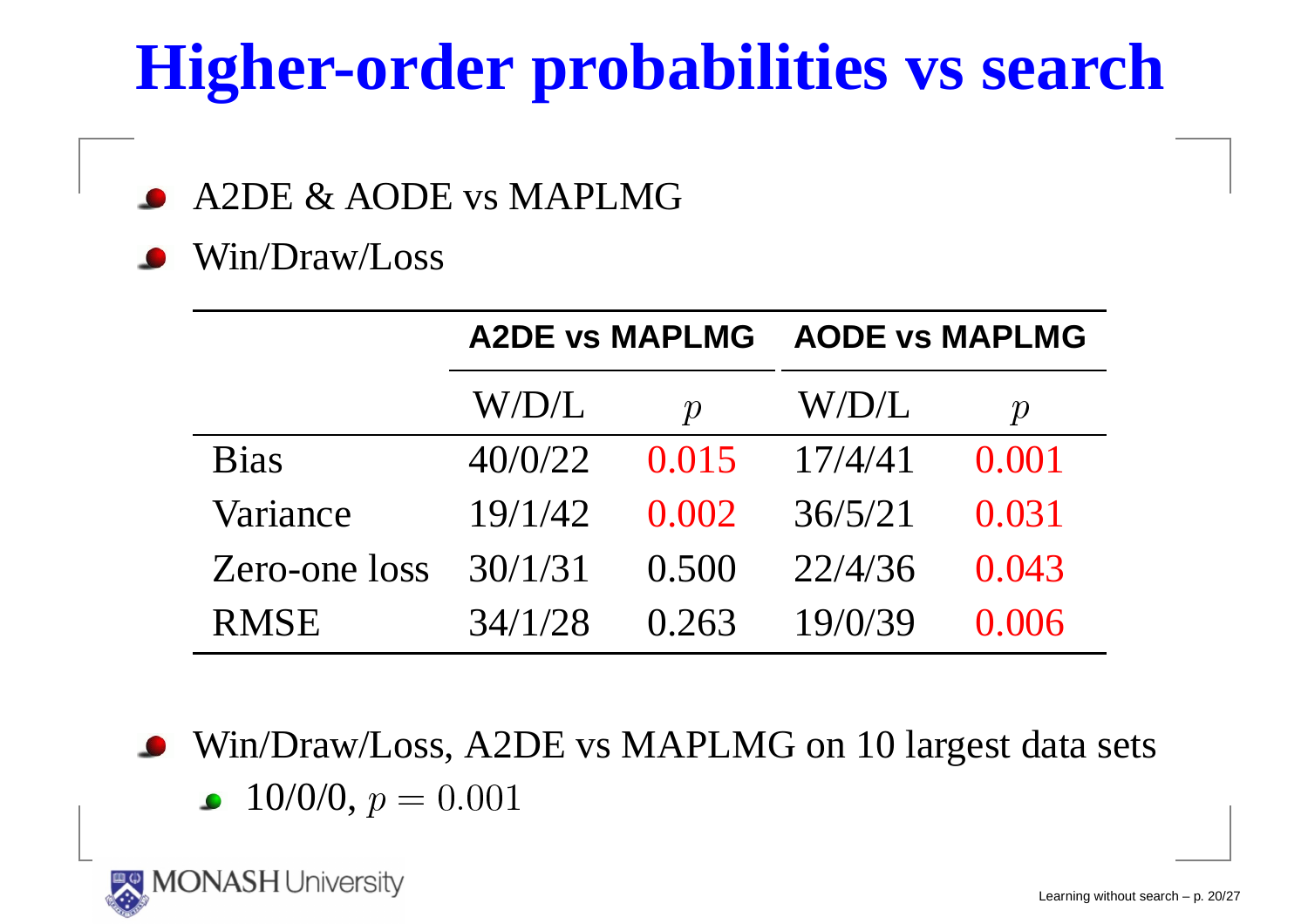#### **No search vs state-of-the-art**

- A2DE vs RF10, RF100  $\bullet$
- Win/Draw/Loss

|             | <b>A2DE vs RF10</b>       | A2DE vs RF100                     |
|-------------|---------------------------|-----------------------------------|
|             | W/D/L<br>$\boldsymbol{p}$ | W/D/L<br>$\boldsymbol{p}$         |
| <b>Bias</b> |                           | $14/1/47 < 0.001$ $20/2/40$ 0.007 |
| Variance    | 56/1/5 < 0.001            | 46/1/15 < 0.001                   |
| $0-1$ loss  | $40/1/21$ 0.010           | $34/2/26$ 0.399                   |
| <b>RMSE</b> | 39/0/23                   | $0.028$ 34/0/28 0.263             |

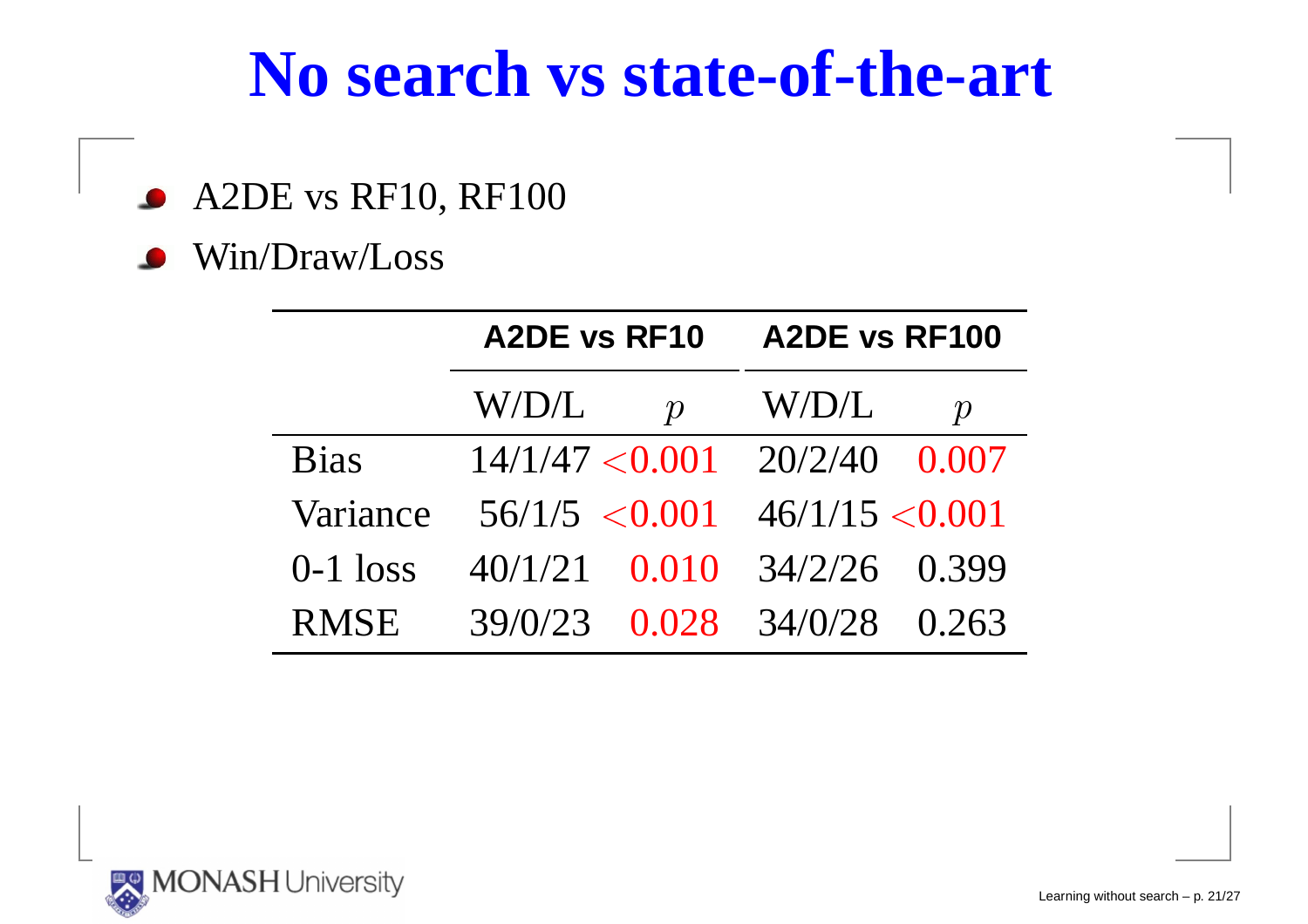#### **Times**

Average training/test time per instance, excluding CensusIncome

|  |  | NB AODE A2DE TAN MAPLMG RF10 RF100                     |  |
|--|--|--------------------------------------------------------|--|
|  |  | Train 0.0005 0.0007 0.0413 0.0022 0.1290 0.0177 0.1645 |  |
|  |  | Test 0.0001 0.0022 0.0552 0.0002 0.0025 0.0001 0.0017  |  |

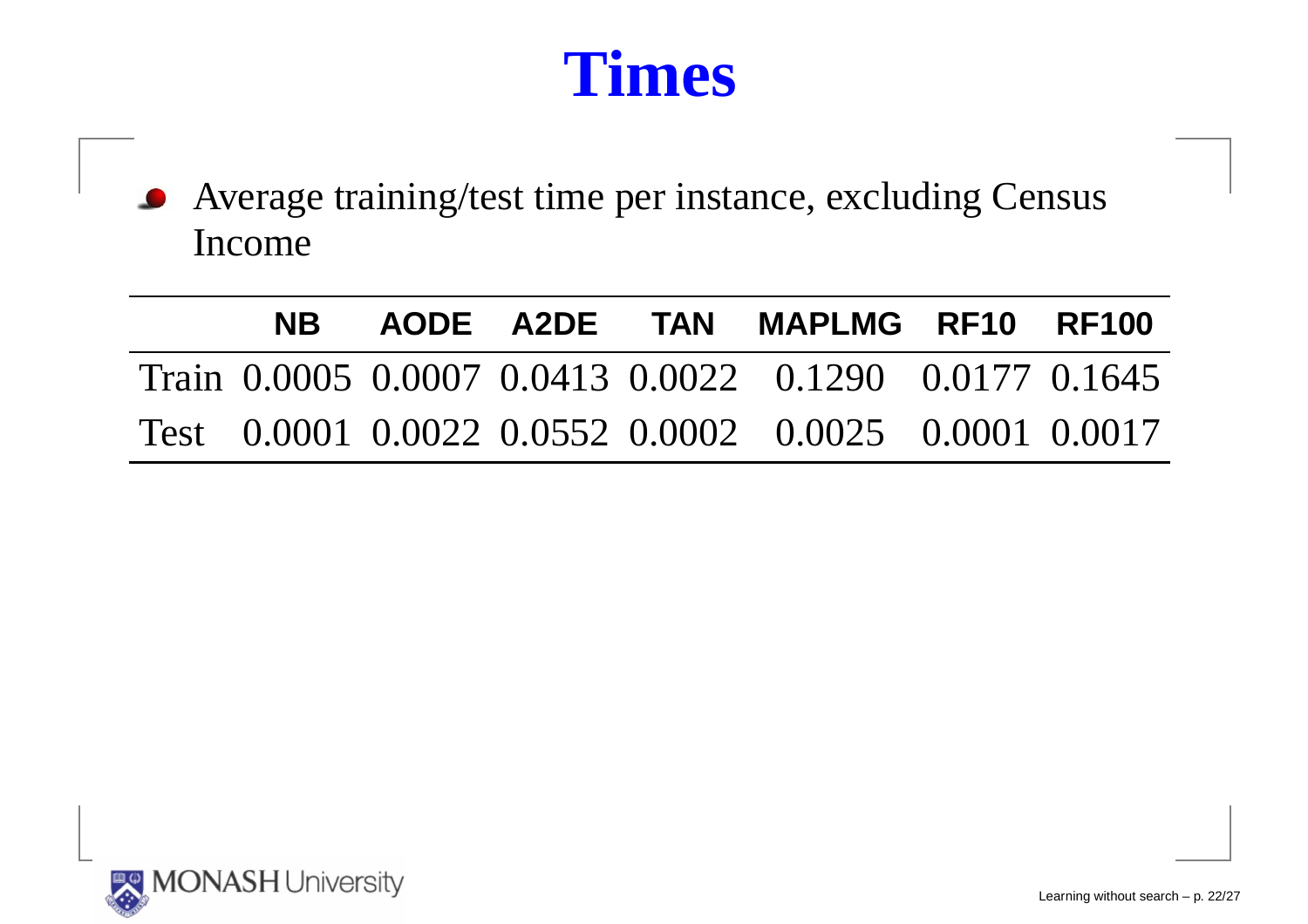## **Scalability: training quantity**

On 10 smallest data sets

**NB AODE A2DE TAN MAPLMG RF10 RF100**Train 0.0020 0.0020 0.0920 0.0064 0.1339 0.0114 0.0844

On 10 largest data sets, excluding Census Income $\bullet$ 

|  |  | NB AODE A2DE TAN MAPLMG RF10 RF100                     |  |
|--|--|--------------------------------------------------------|--|
|  |  | Train 0.0001 0.0002 0.0077 0.0004 0.1360 0.0229 0.2016 |  |



Learning without search – p. 23/27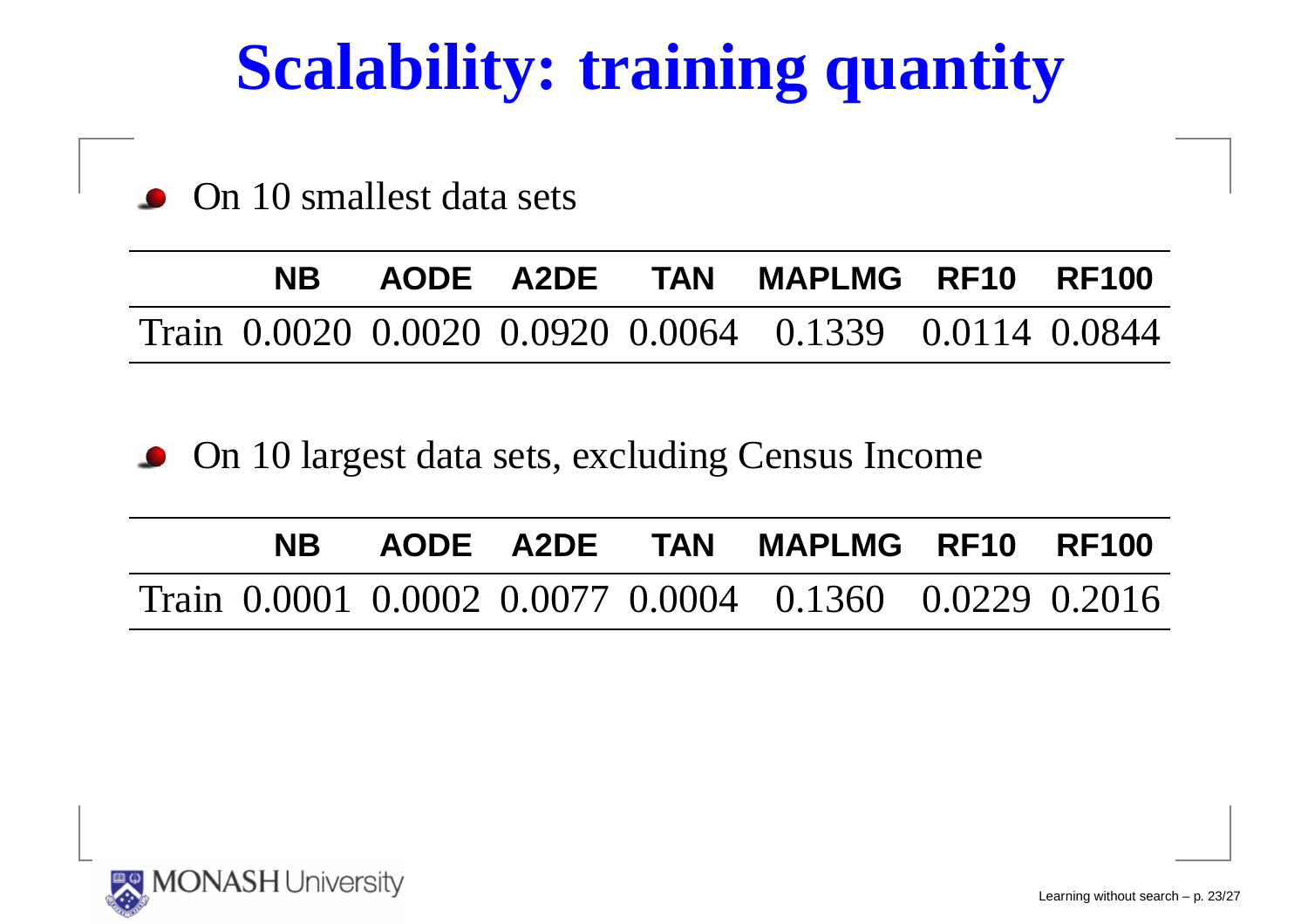## **Scalability: dimensionality**

• On 10 lowest dimensional data sets (4-8 atts)

| NB 1 |  | AODE A2DE TAN MAPLMG RF10 RF100                        |  |
|------|--|--------------------------------------------------------|--|
|      |  | Train 0.0010 0.0009 0.0011 0.0018 0.0448 0.0046 0.0311 |  |
|      |  | Test 0.0001 0.0002 0.0002 0.0001 0.0003 0.0001 0.0004  |  |

• On 10 highest dimensional data sets (43-70 atts)

| NB . |  | AODE A2DE TAN MAPLMG RF10 RF100                        |  |
|------|--|--------------------------------------------------------|--|
|      |  | Train 0.0008 0.0017 0.1870 0.0067 0.5025 0.0435 0.4125 |  |
|      |  | Test 0.0002 0.0097 0.2976 0.0005 0.0097 0.0002 0.0033  |  |

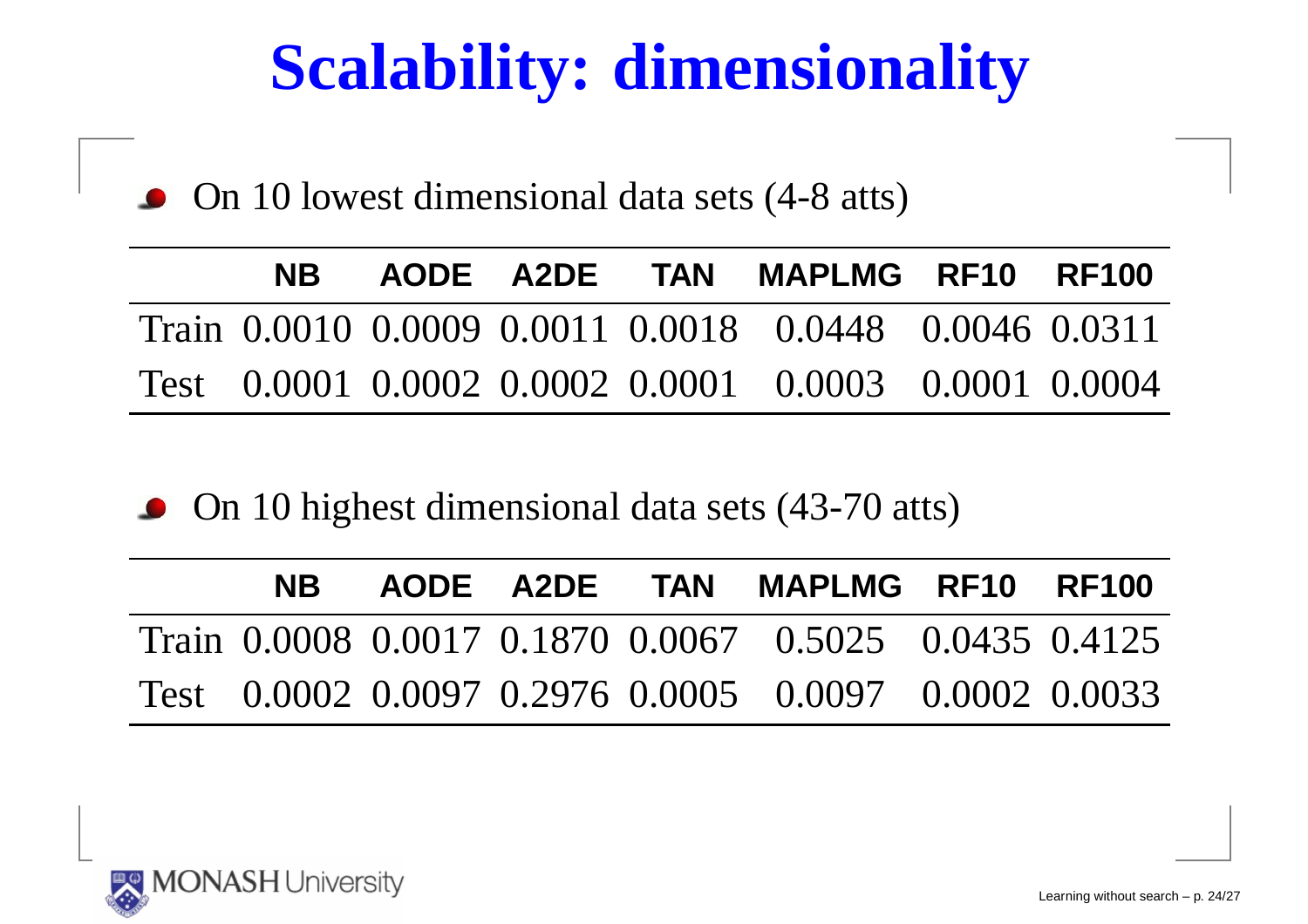Feating uses the all combinations of attribute-valuesapproach to ensemble local classifiers.

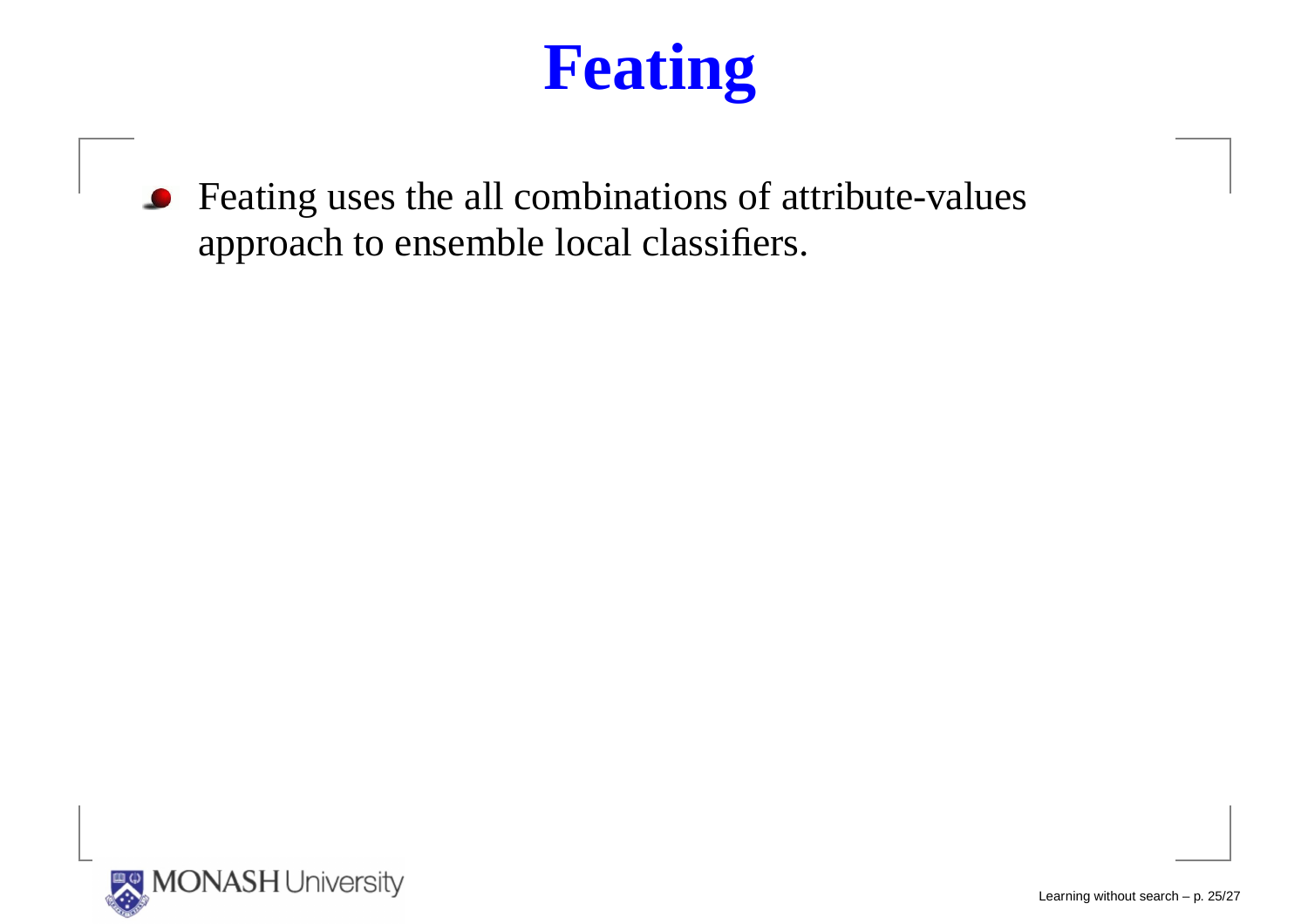- Feating uses the all combinations of attribute-valuesapproach to ensemble local classifiers.
	- **first generic ensemble method that is effective for low** variance learners such as SVM

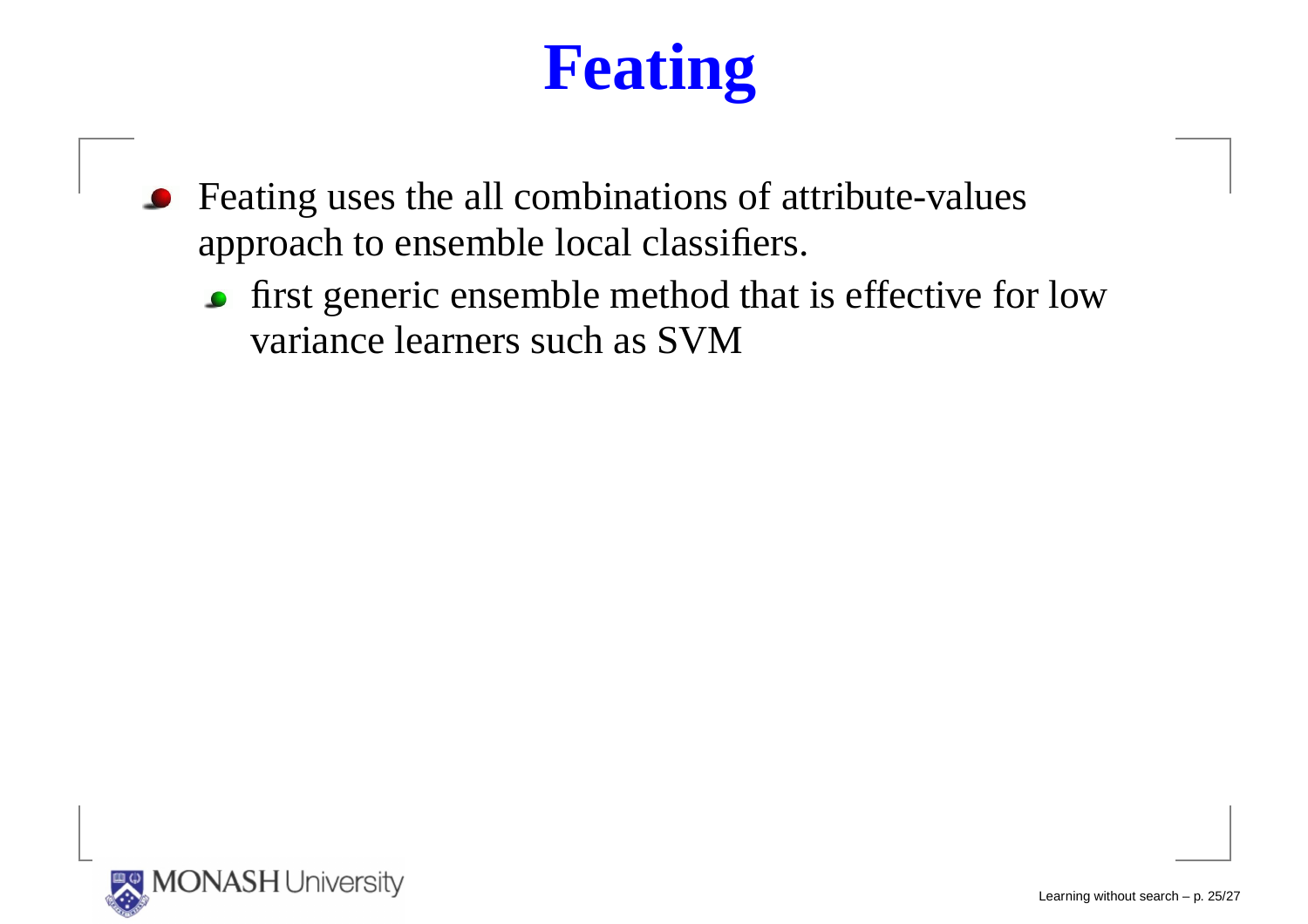- Feating uses the all combinations of attribute-values approach to ensemble local classifiers.
	- first generic ensemble method that is effective for lowvariance learners such as SVM
- Feating uses the mode of the posterior class predictions whileANDE uses the mean of the joint probability estimates

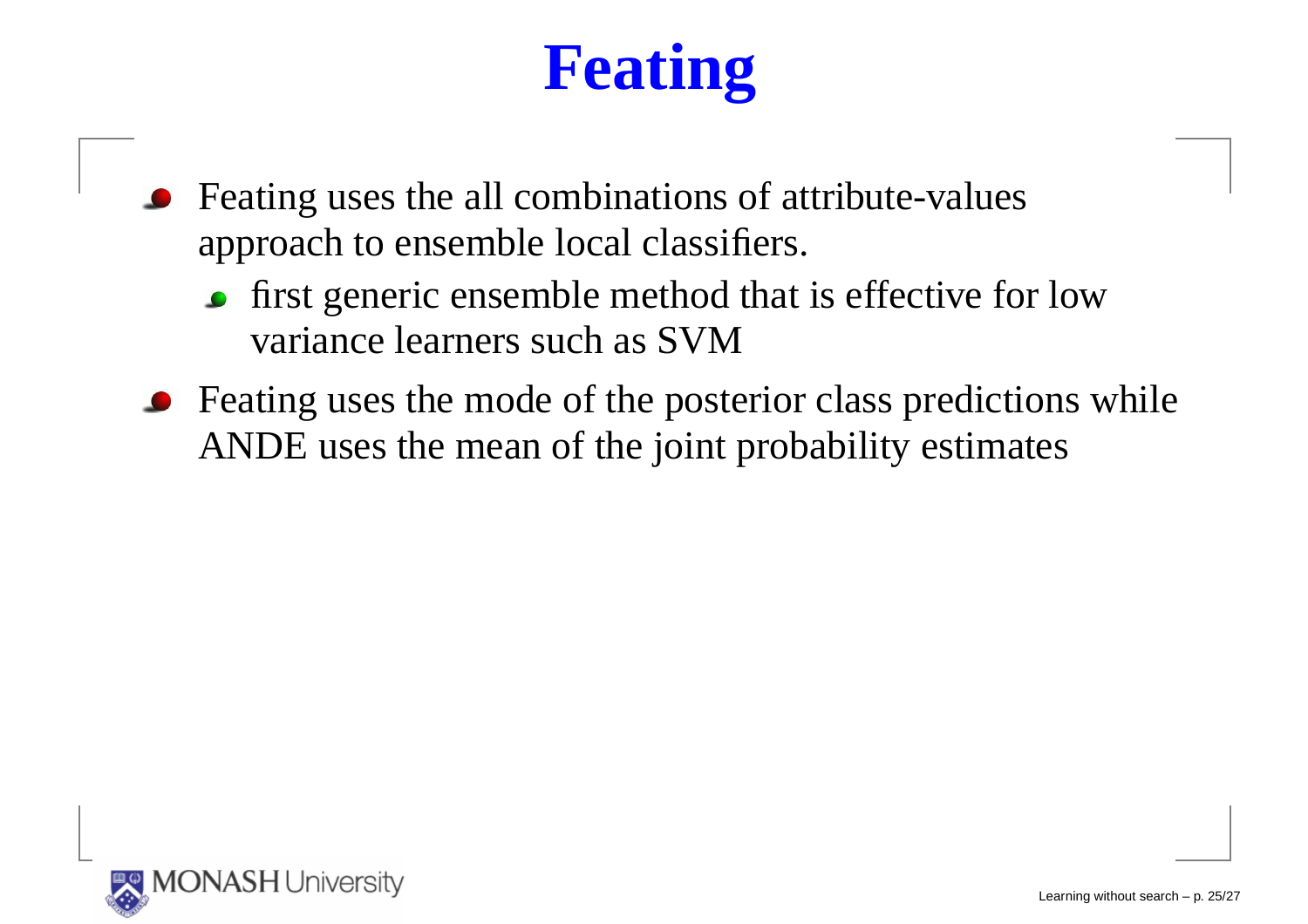- Feating uses the all combinations of attribute-values approach to ensemble local classifiers.
	- **first generic ensemble method that is effective for low** variance learners such as SVM
- Feating uses the mode of the posterior class predictions whileANDE uses the mean of the joint probability estimates
- ANDE has lower bias but higher variance than Feating NB

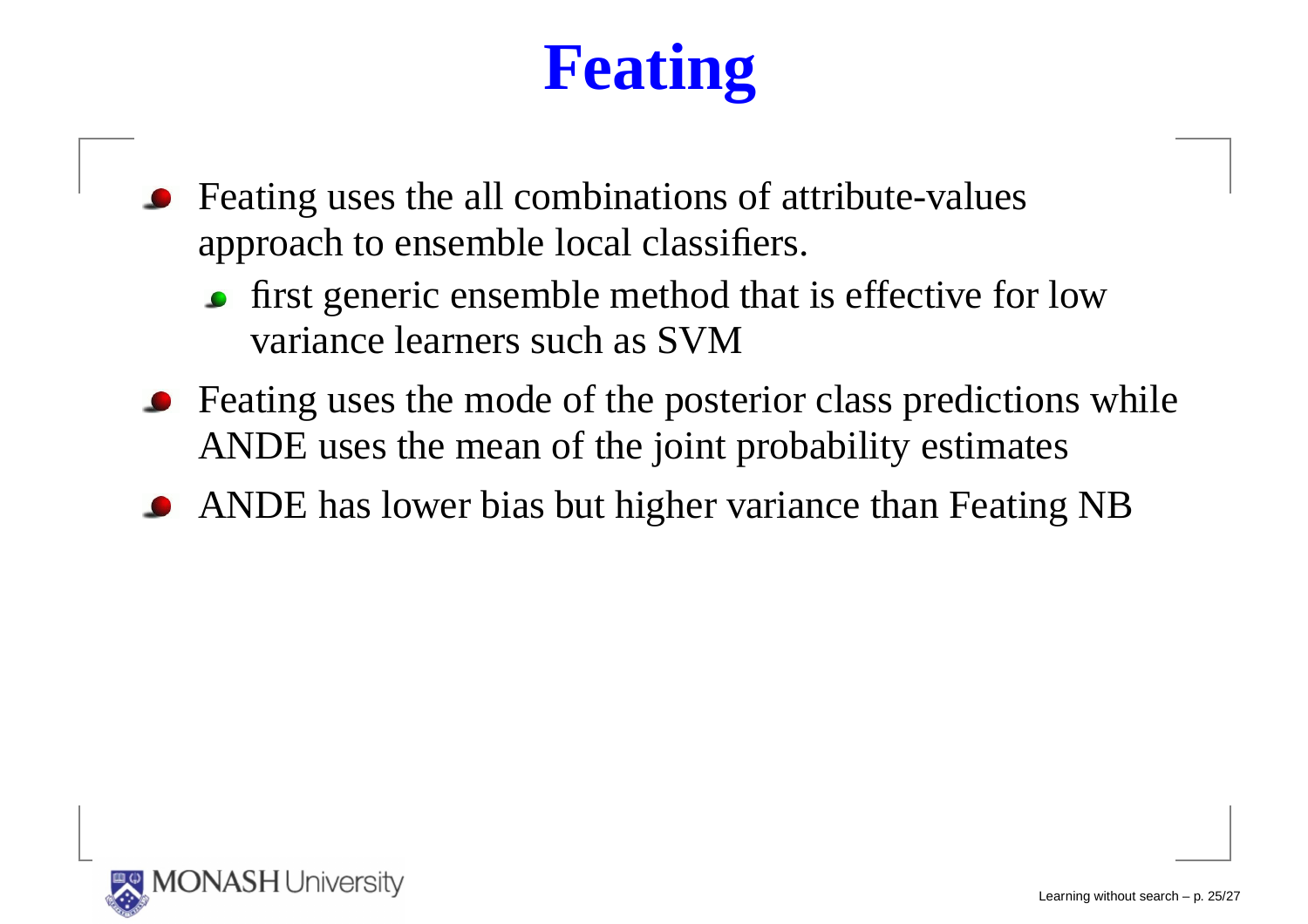**Alternative classes of models** 

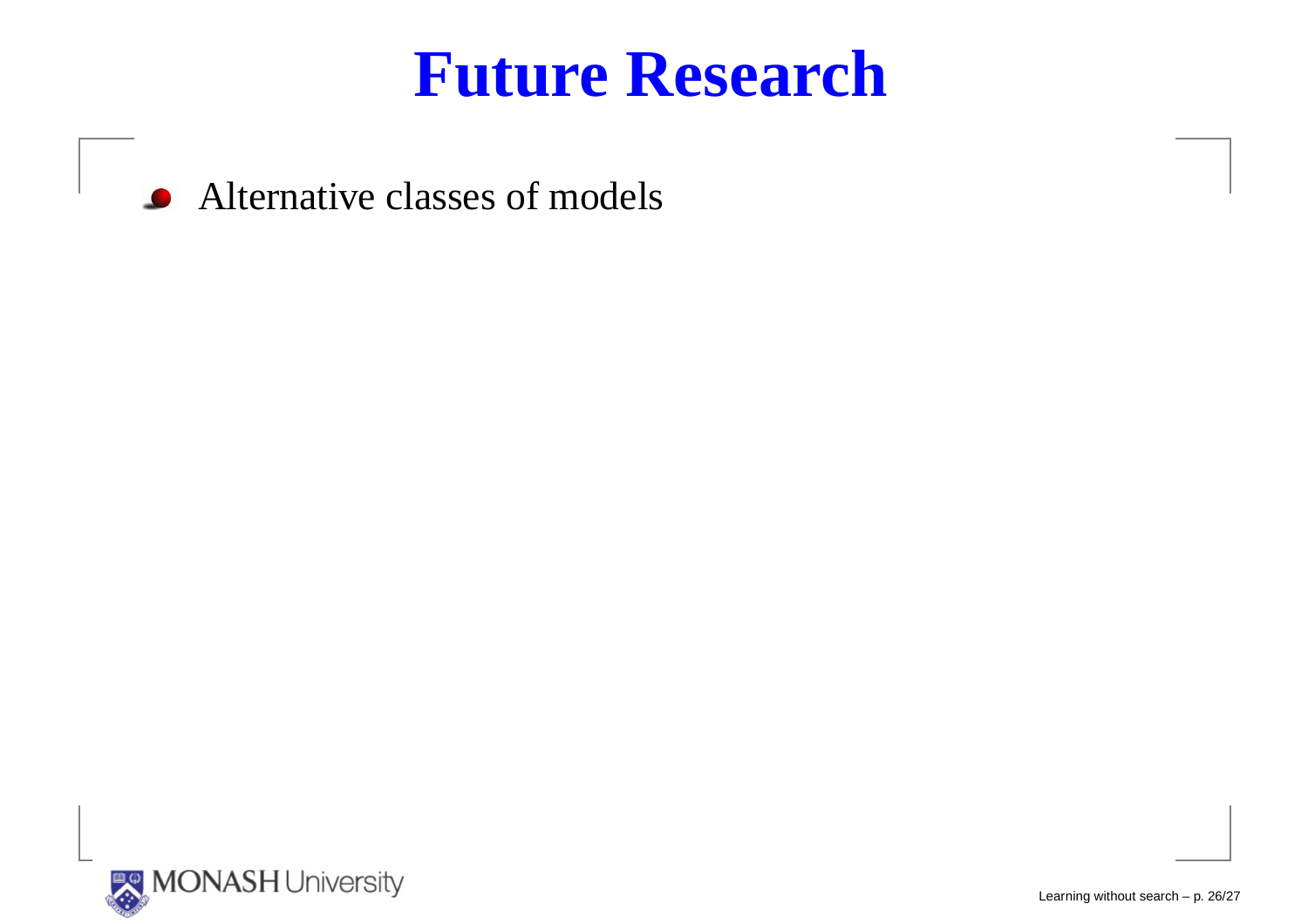- Alternative classes of models
- **Approximation of extrapolated values**



Learning without search – p. 26/27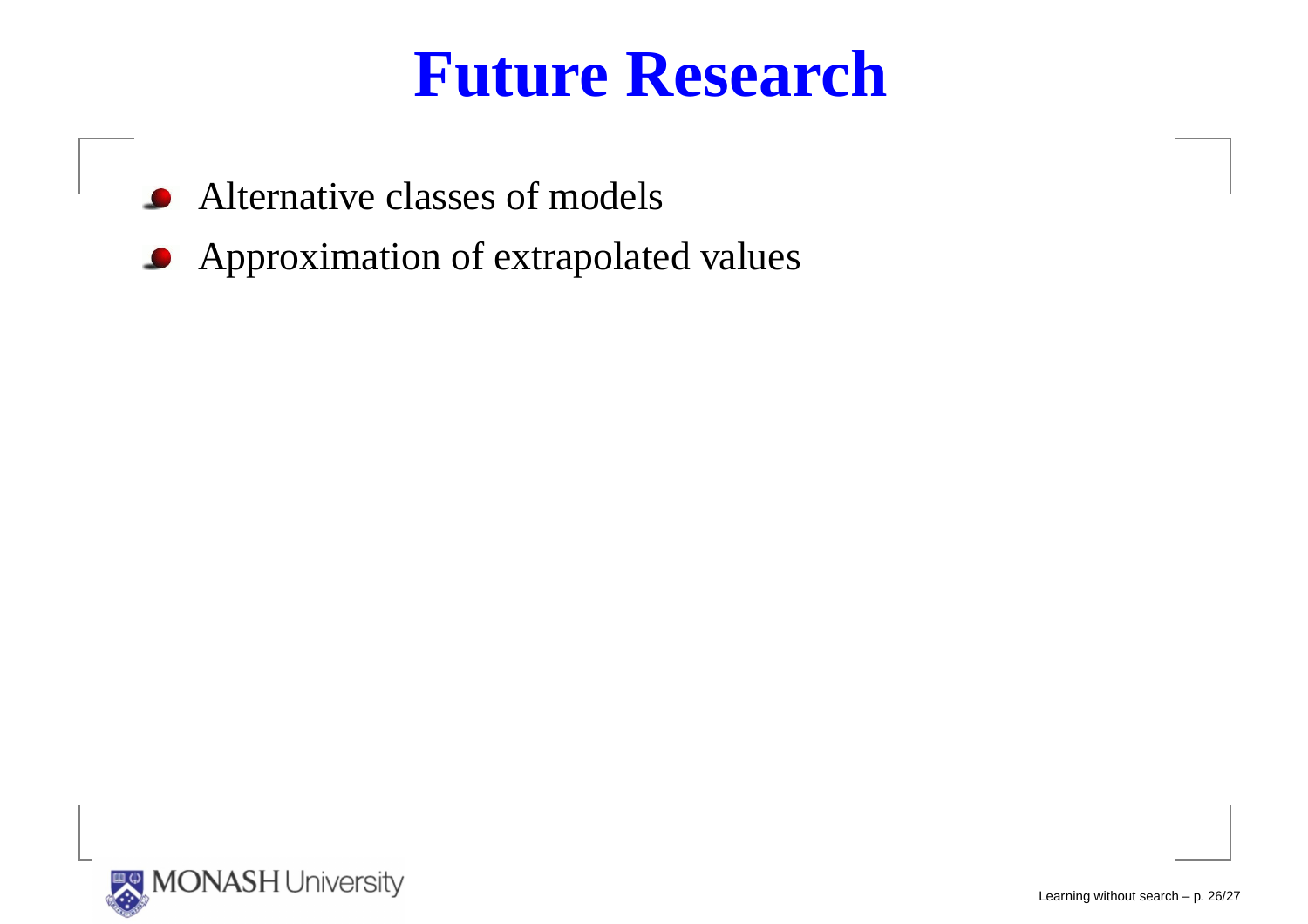- Alternative classes of models
- **Approximation of extrapolated values**
- Extension to numeric data $\bullet$

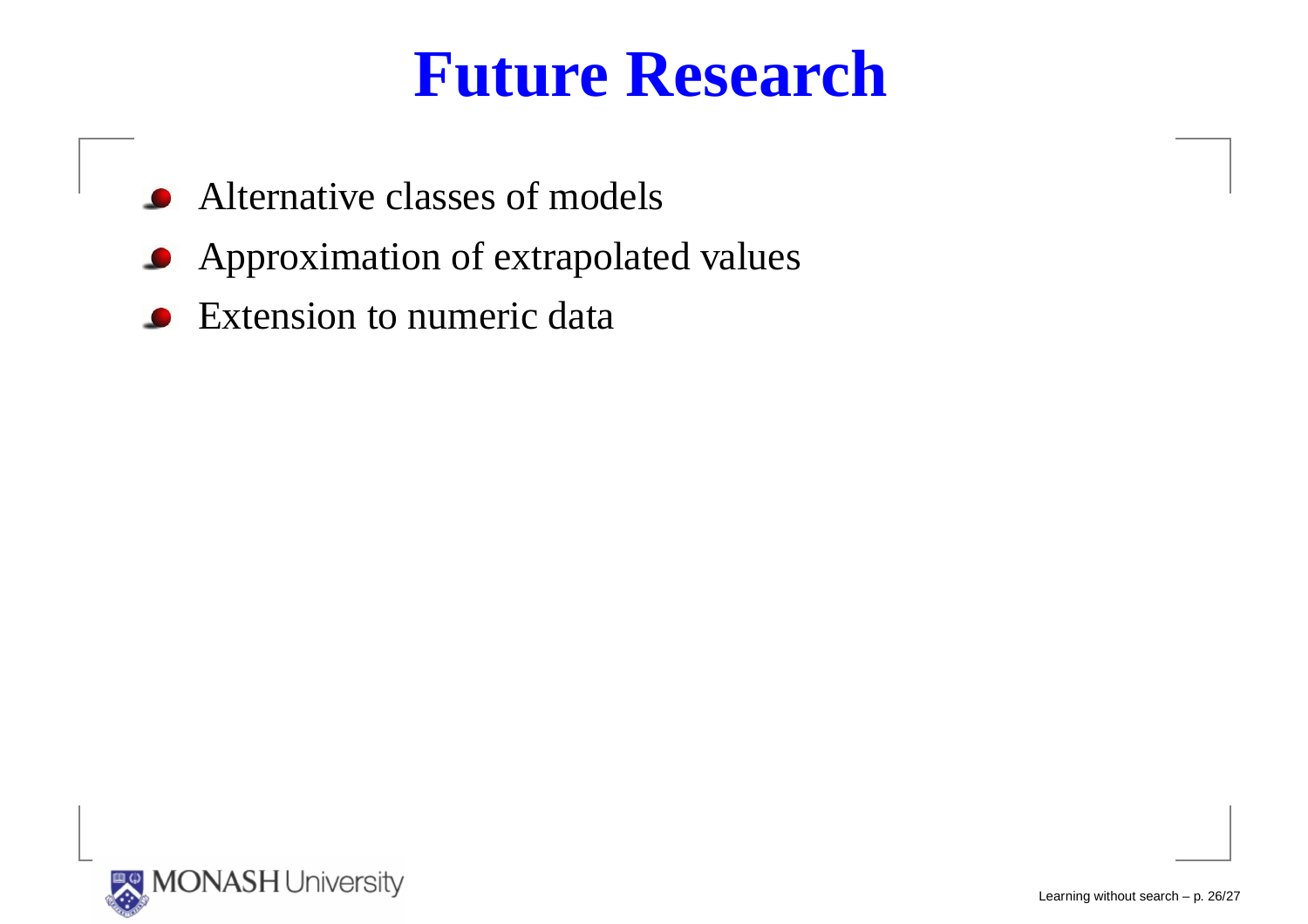- Alternative classes of models
- **•** Approximation of extrapolated values
- Extension to numeric data
- **•** Extension to high-dimensional data

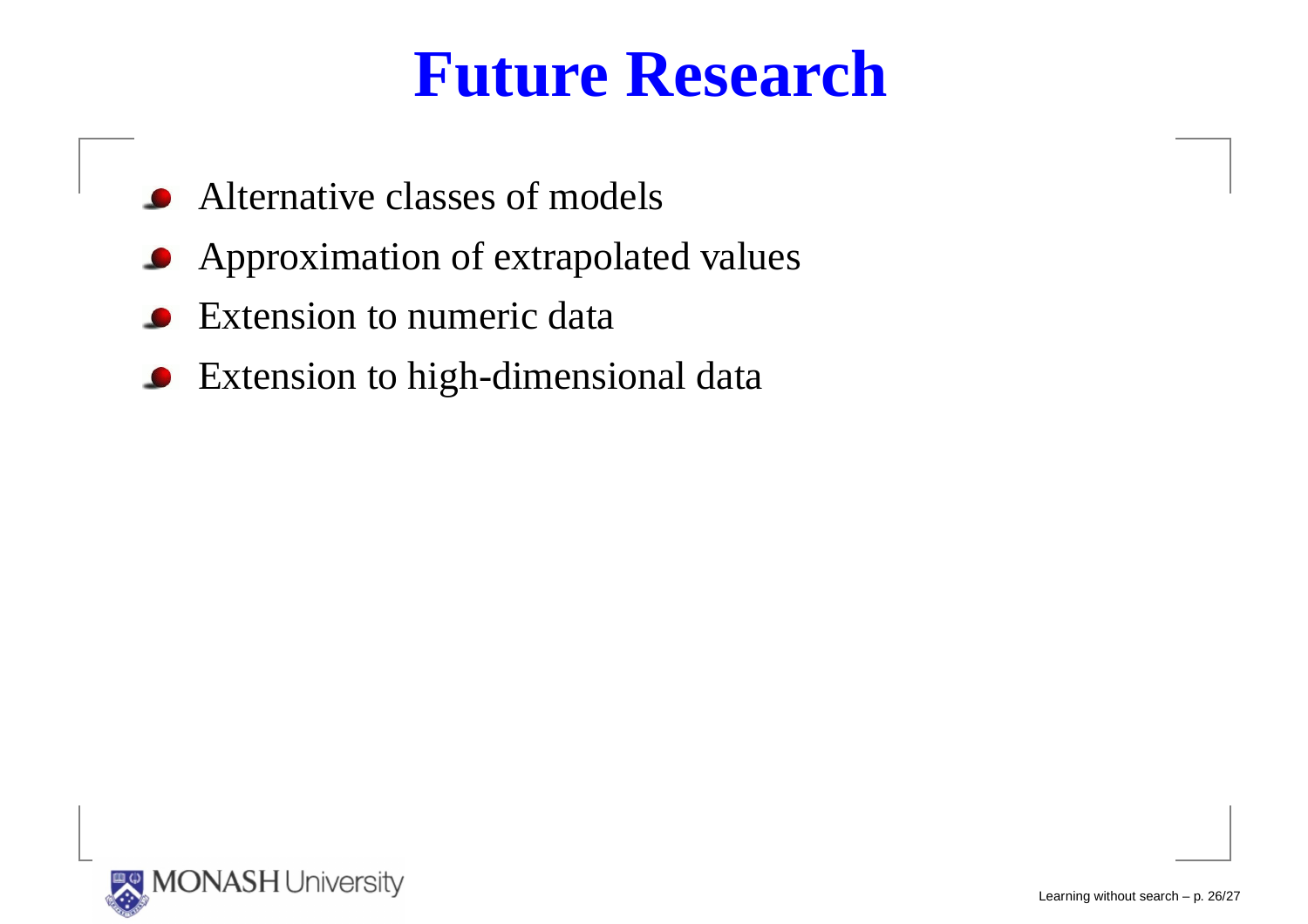- Alternative classes of models
- **Approximation of extrapolated values**
- Extension to numeric data
- Extension to high-dimensional data
- Weighting, paren<sup>t</sup> selection, child selection

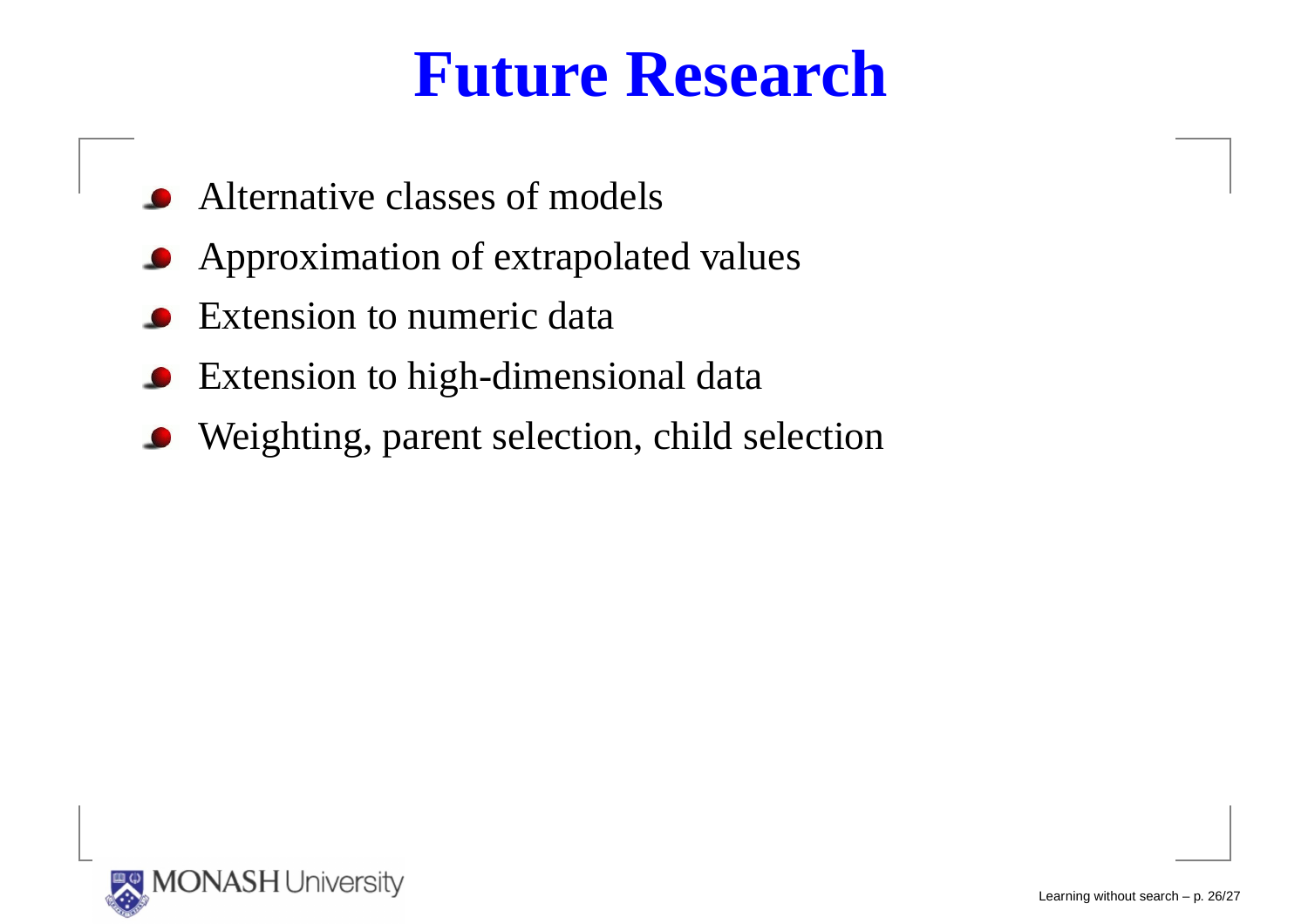- Alternative classes of models
- Approximation of extrapolated values
- Extension to numeric data
- Extension to high-dimensional data
- Weighting, paren<sup>t</sup> selection, child selection
- Understand why ensembling joint probabilities results inlower bias than ensembling posteriors

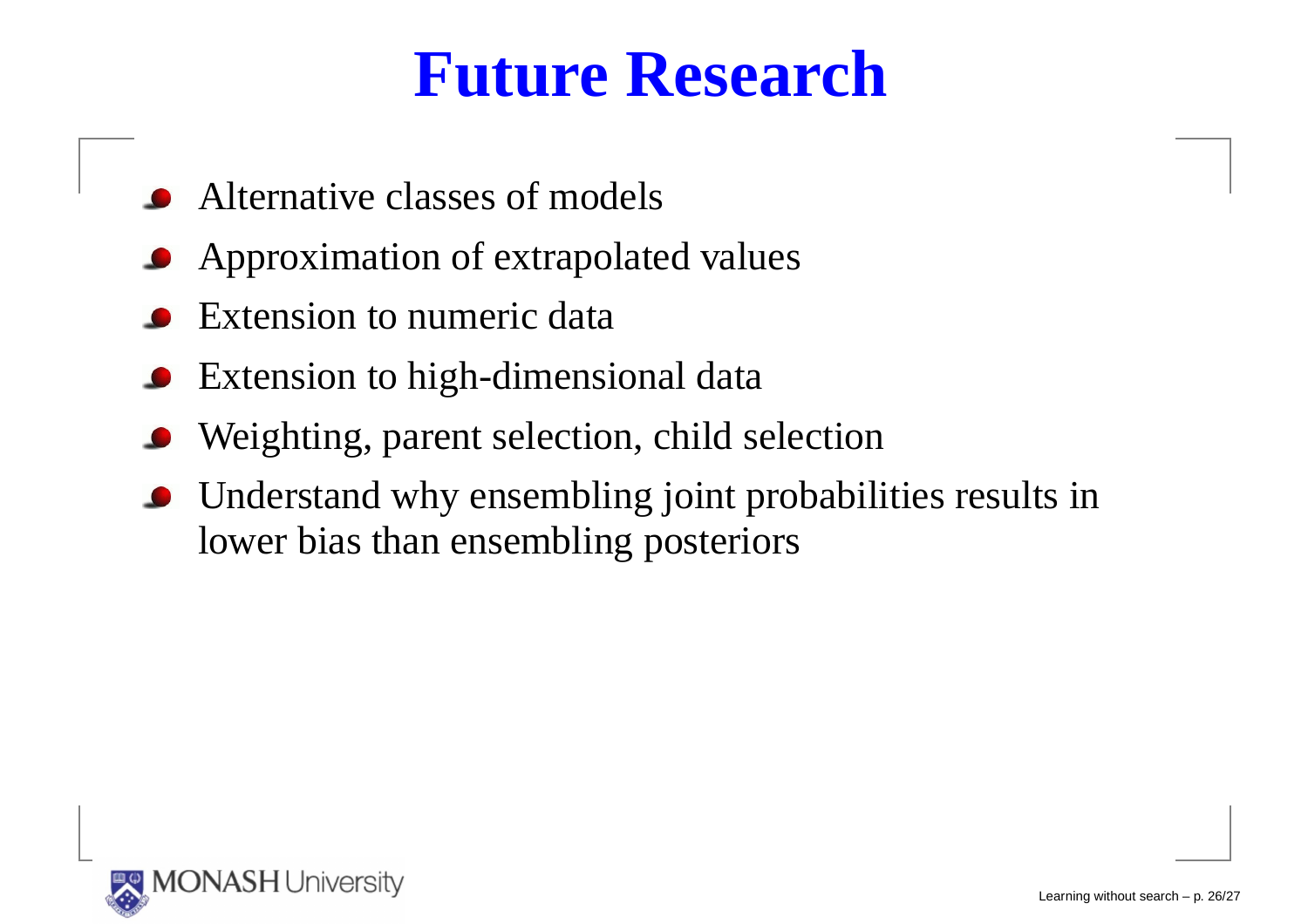ANDE demonstrates that there is an alternative to the searchparadigm that delivers accuracy competitive with thestate-of-the-art

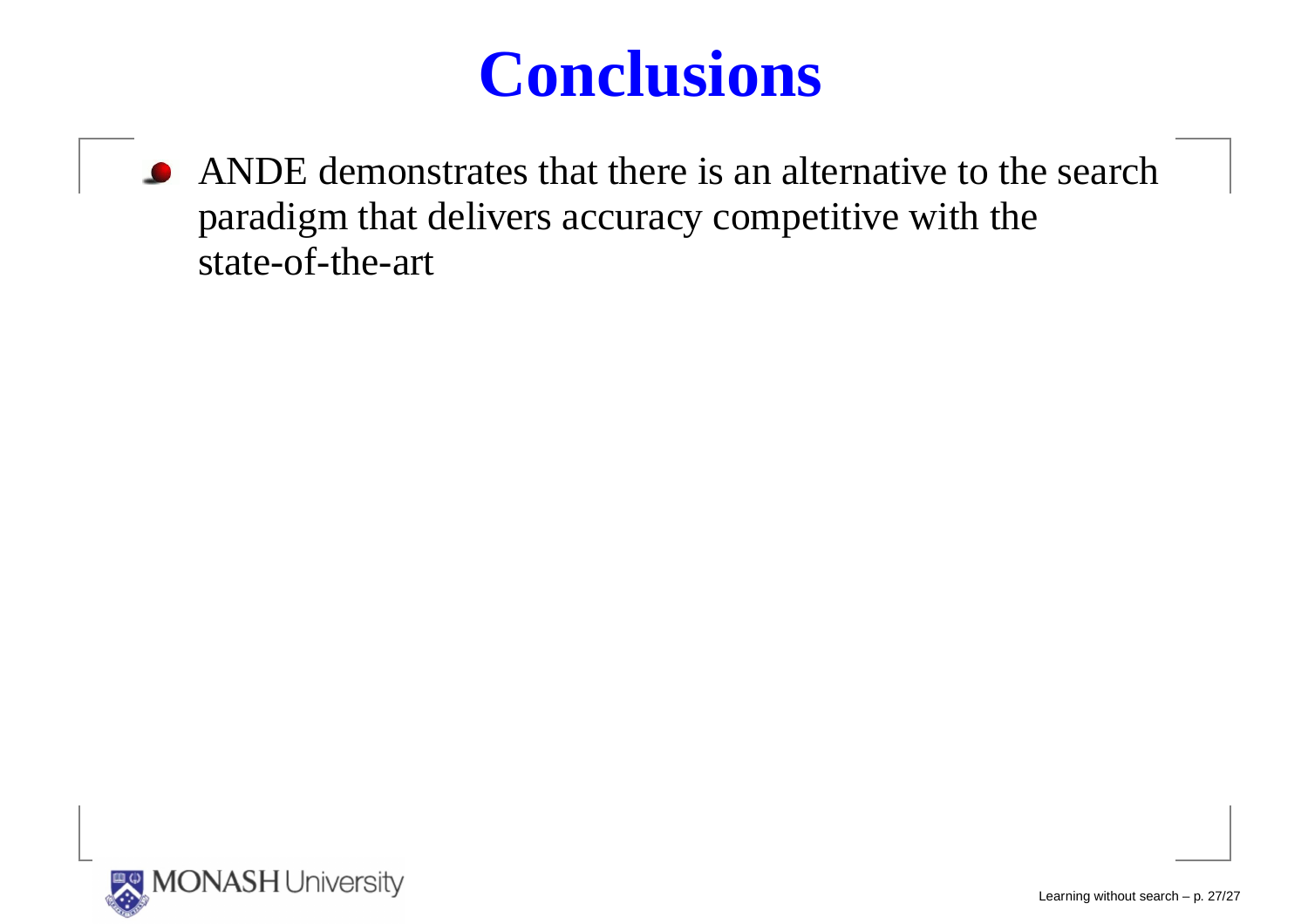- ANDE demonstrates that there is an alternative to the searchparadigm that delivers accuracy competitive with thestate-of-the-art
- A2DE is <sup>a</sup> practical algorithm with:

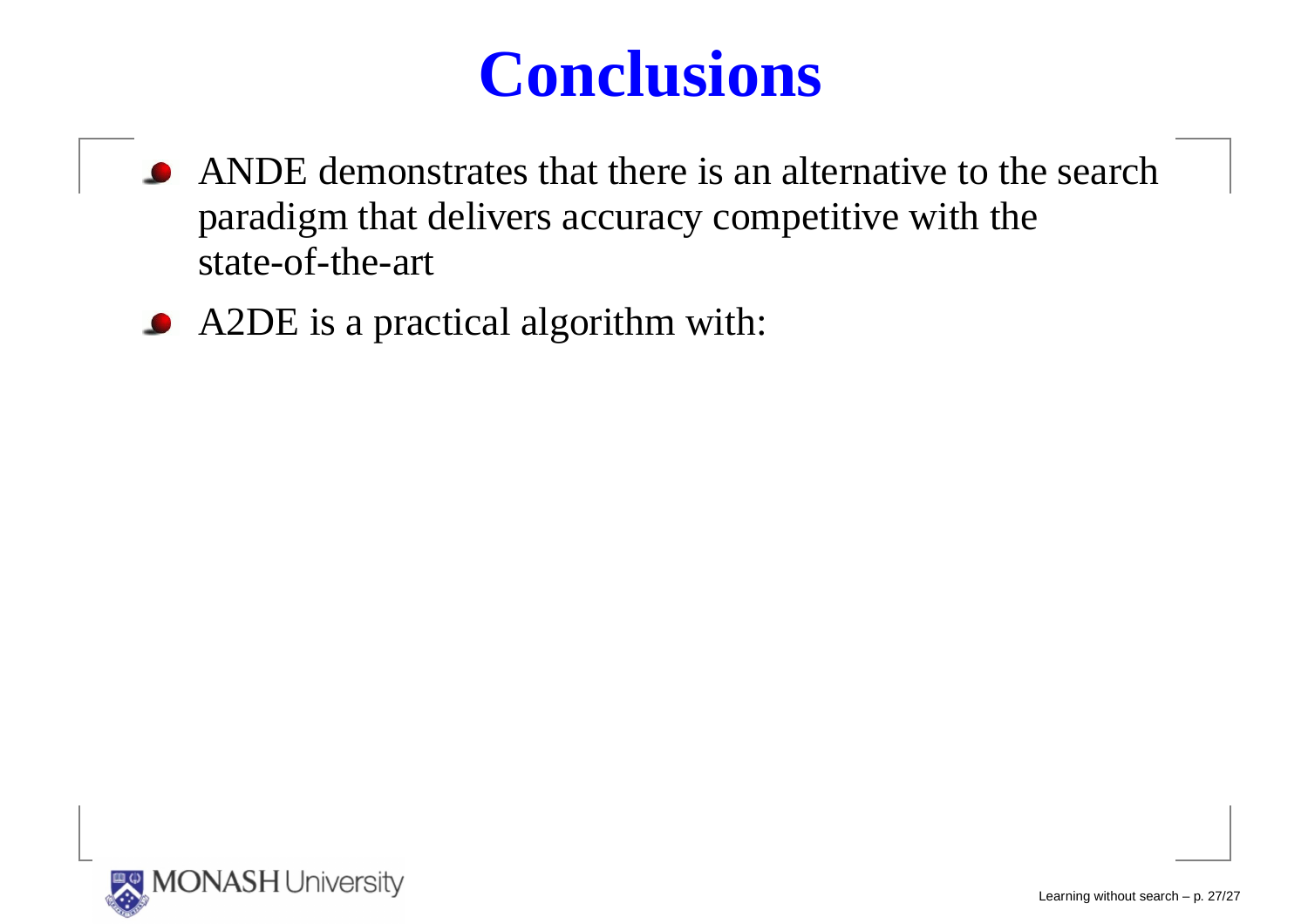- ANDE demonstrates that there is an alternative to the searchparadigm that delivers accuracy competitive with thestate-of-the-art
- A2DE is <sup>a</sup> practical algorithm with:
	- computational complexity linear wrt number of trainingexamples;

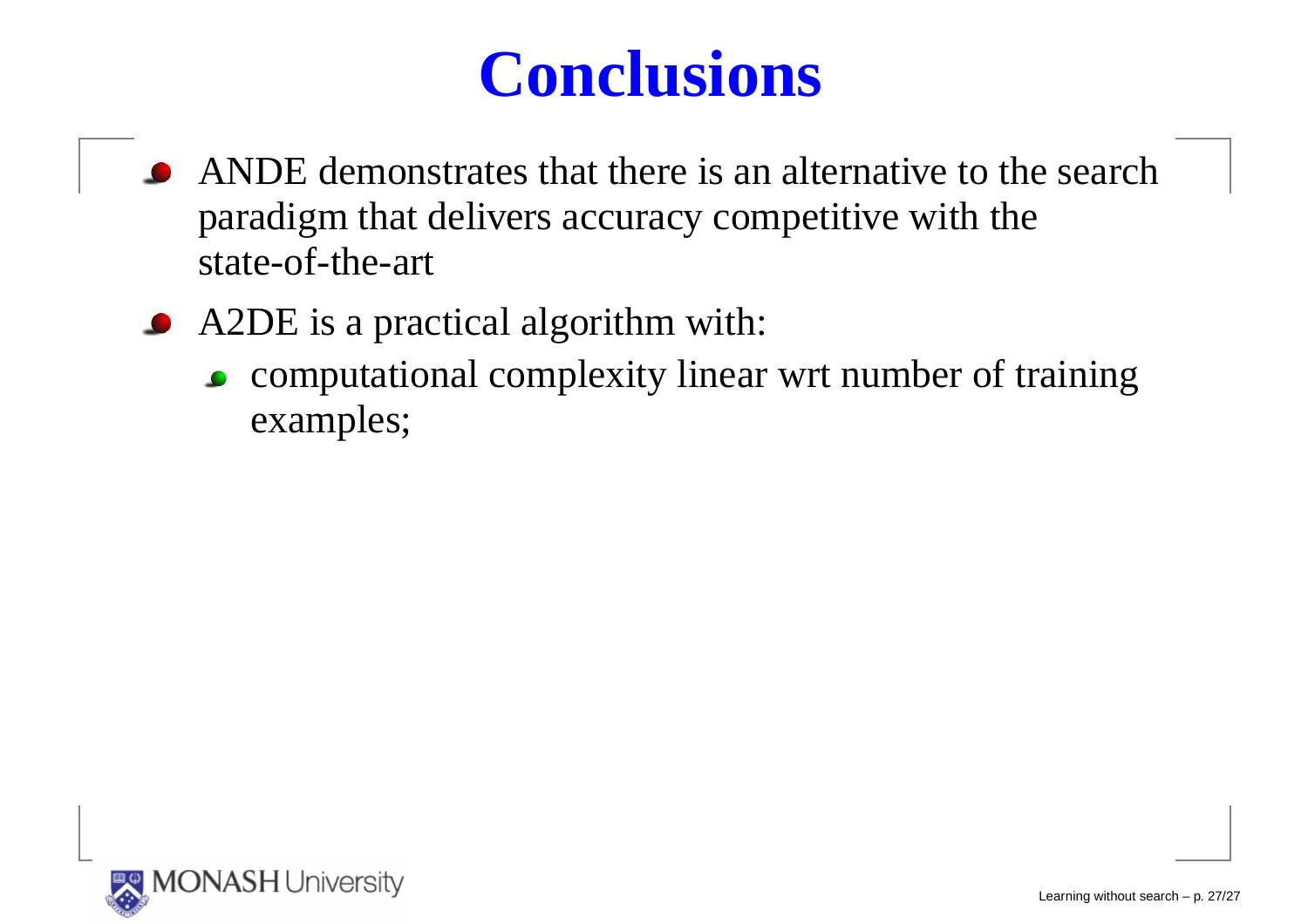- ANDE demonstrates that there is an alternative to the searchparadigm that delivers accuracy competitive with thestate-of-the-art
- A2DE is <sup>a</sup> practical algorithm with:
	- computational complexity linear wrt number of trainingexamples;
	- direct prediction of class probabilities;

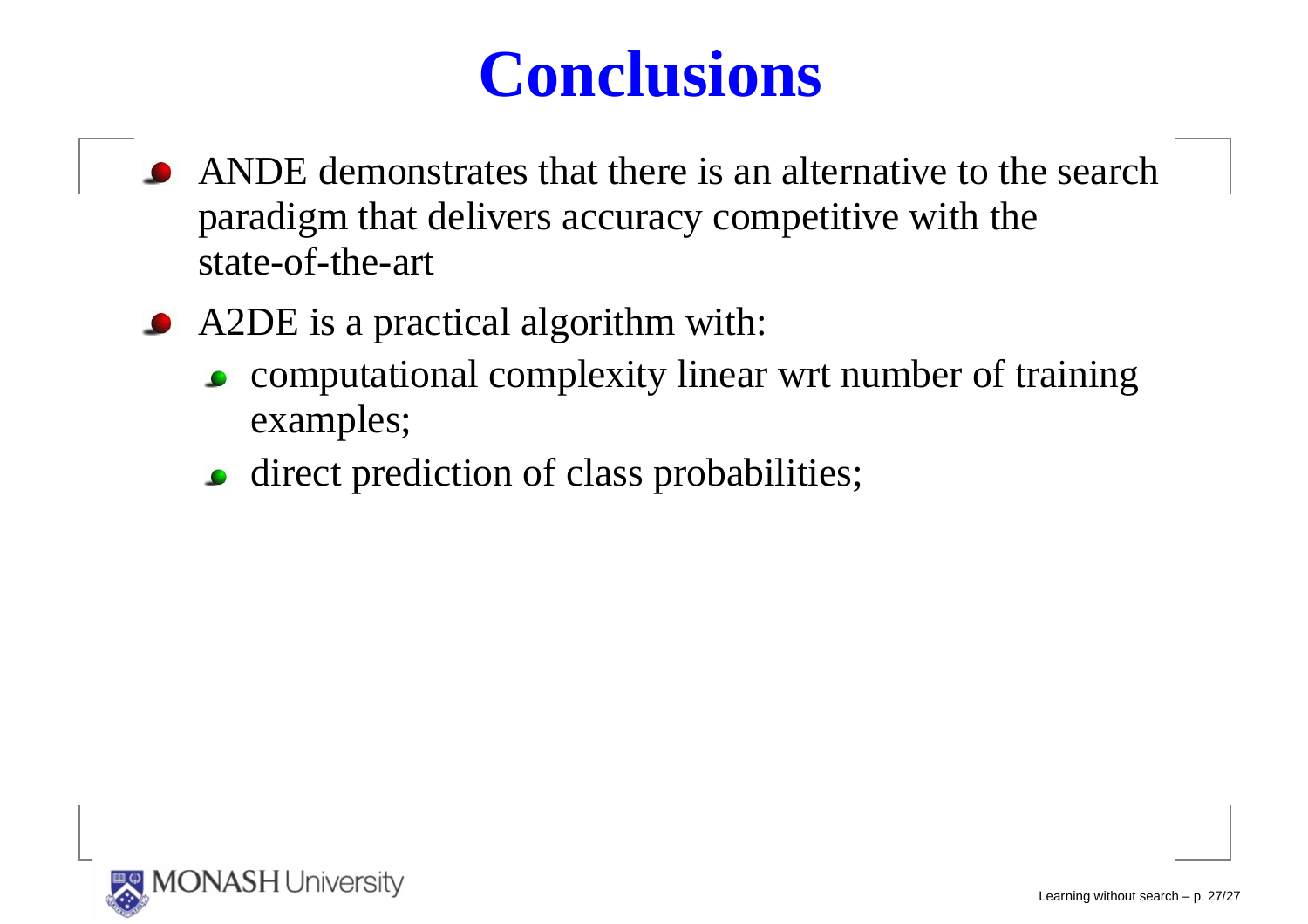- ANDE demonstrates that there is an alternative to the searchparadigm that delivers accuracy competitive with thestate-of-the-art
- A2DE is <sup>a</sup> practical algorithm with:
	- computational complexity linear wrt number of trainingexamples;
	- **direct prediction of class probabilities;**
	- **•** integrated handling of missing values;

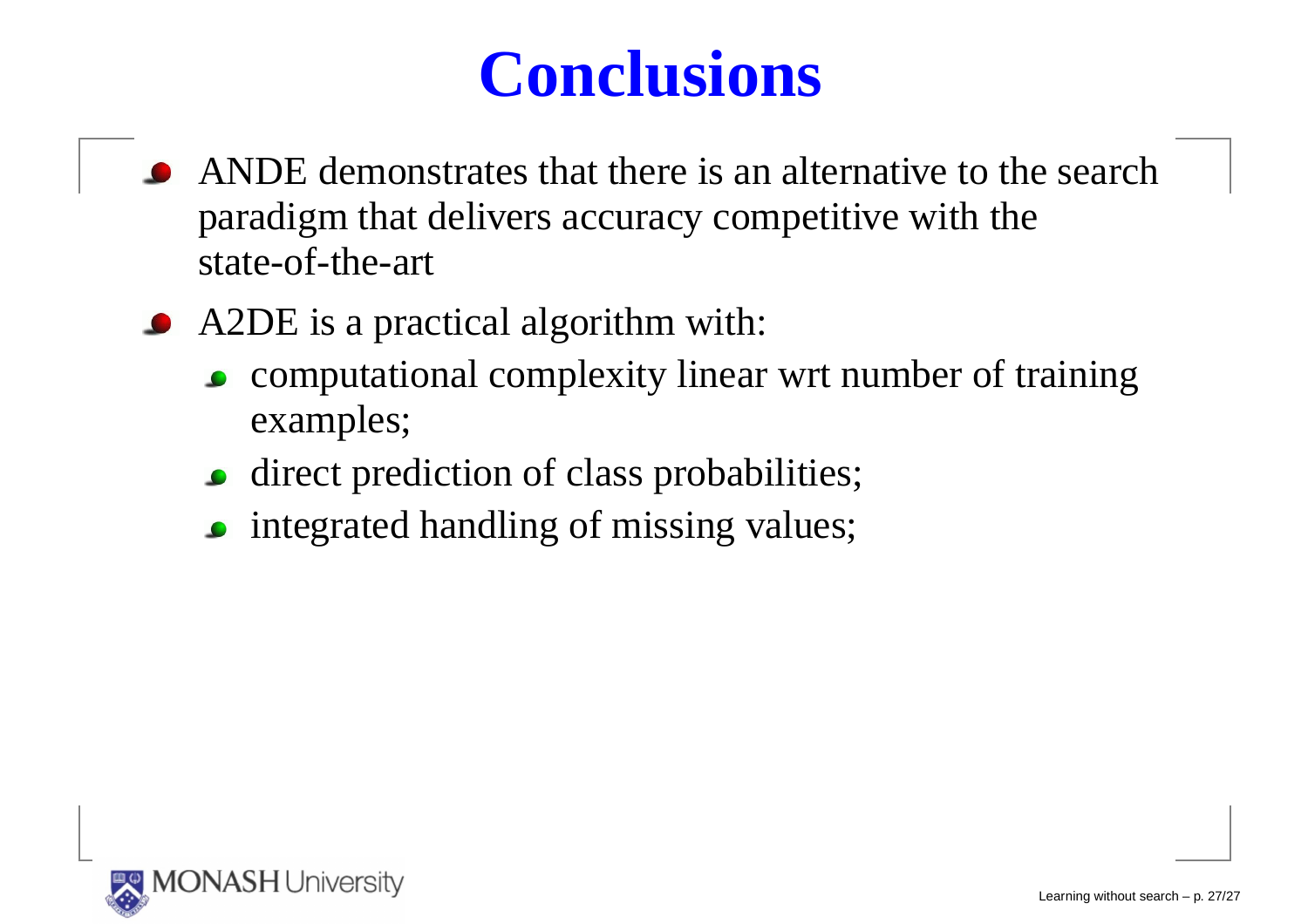- ANDE demonstrates that there is an alternative to the searchparadigm that delivers accuracy competitive with thestate-of-the-art
- A2DE is <sup>a</sup> practical algorithm with:
	- computational complexity linear wrt number of trainingexamples;
	- direct prediction of class probabilities;
	- integrated handling of missing values;
	- robustness in the face of noise;

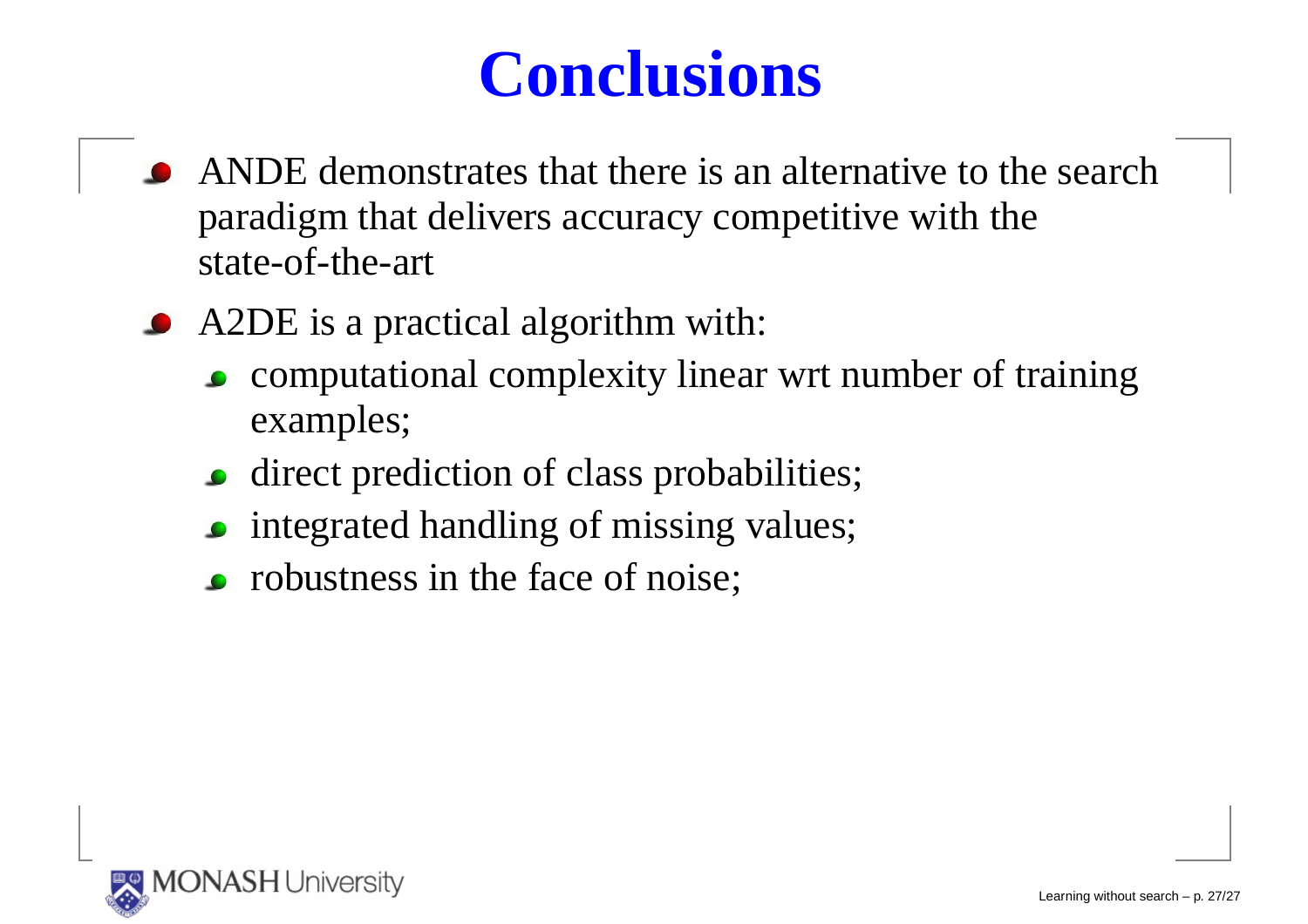- ANDE demonstrates that there is an alternative to the searchparadigm that delivers accuracy competitive with thestate-of-the-art
- A2DE is <sup>a</sup> practical algorithm with:
	- computational complexity linear wrt number of trainingexamples;
	- **direct prediction of class probabilities;**
	- integrated handling of missing values;
	- robustness in the face of noise;
	- non-reliance on tuneable parameters;

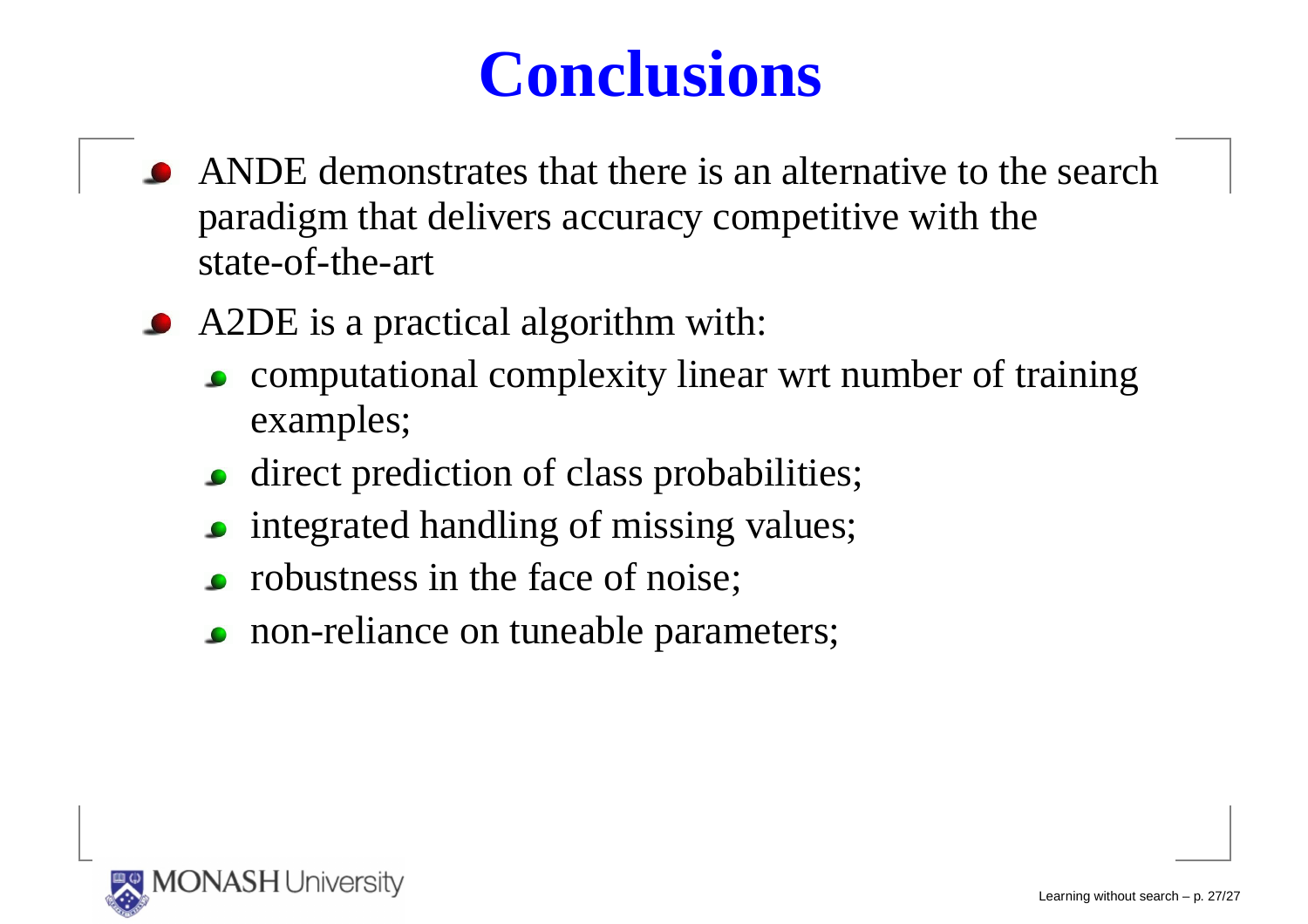- ANDE demonstrates that there is an alternative to the searchparadigm that delivers accuracy competitive with thestate-of-the-art
- A2DE is a practical algorithm with:
	- computational complexity linear wrt number of trainingexamples;
	- **direct prediction of class probabilities;**
	- integrated handling of missing values;
	- robustness in the face of noise;
	- non-reliance on tuneable parameters;
	- simple mechanism to control bias/variance trade-off;

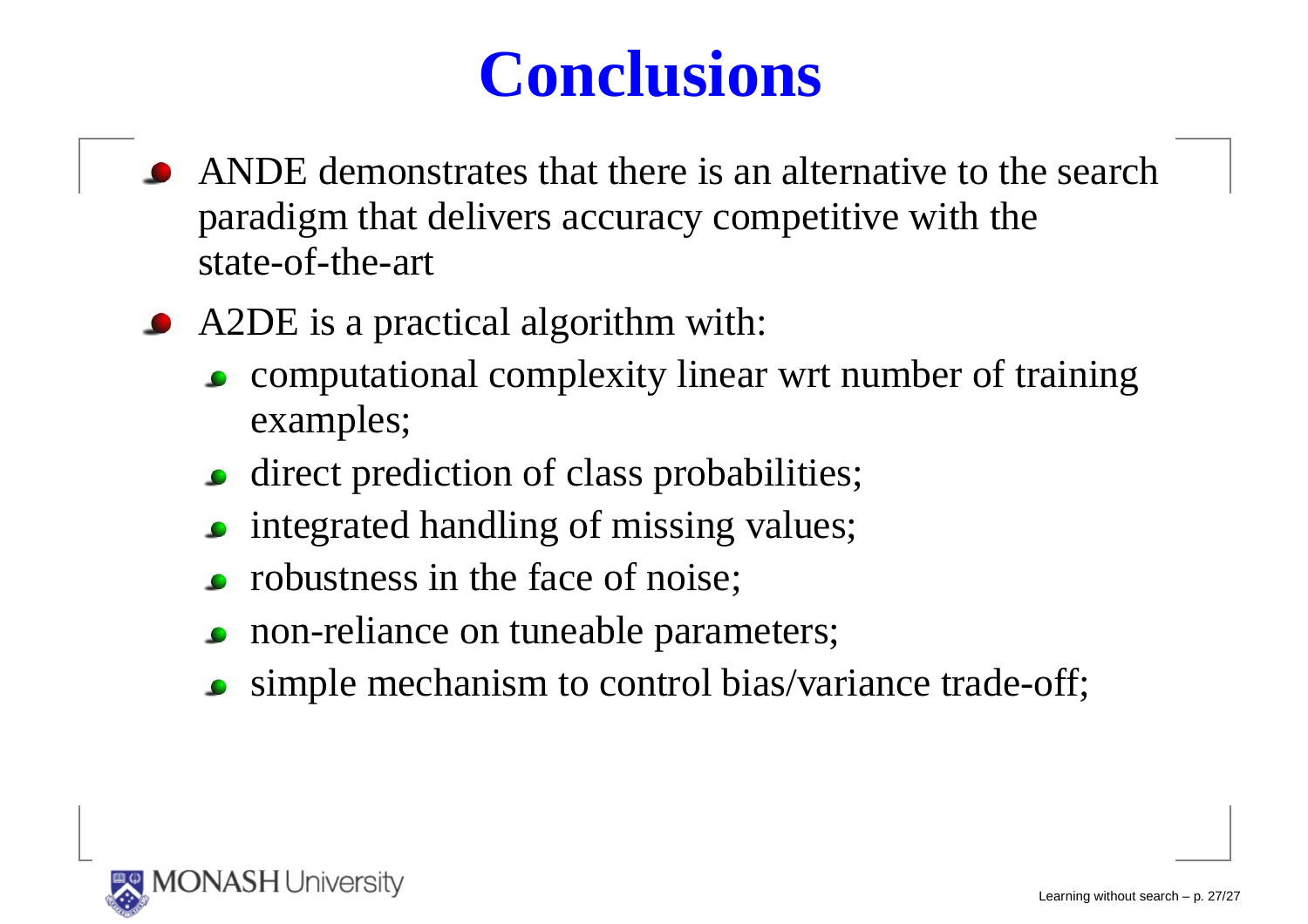- ANDE demonstrates that there is an alternative to the searchparadigm that delivers accuracy competitive with thestate-of-the-art
- A2DE is <sup>a</sup> practical algorithm with:
	- computational complexity linear wrt number of trainingexamples;
	- direct prediction of class probabilities;
	- integrated handling of missing values;
	- robustness in the face of noise;
	- non-reliance on tuneable parameters;
	- simple mechanism to control bias/variance trade-off;
	- incremental, parallel and anytime classification; and